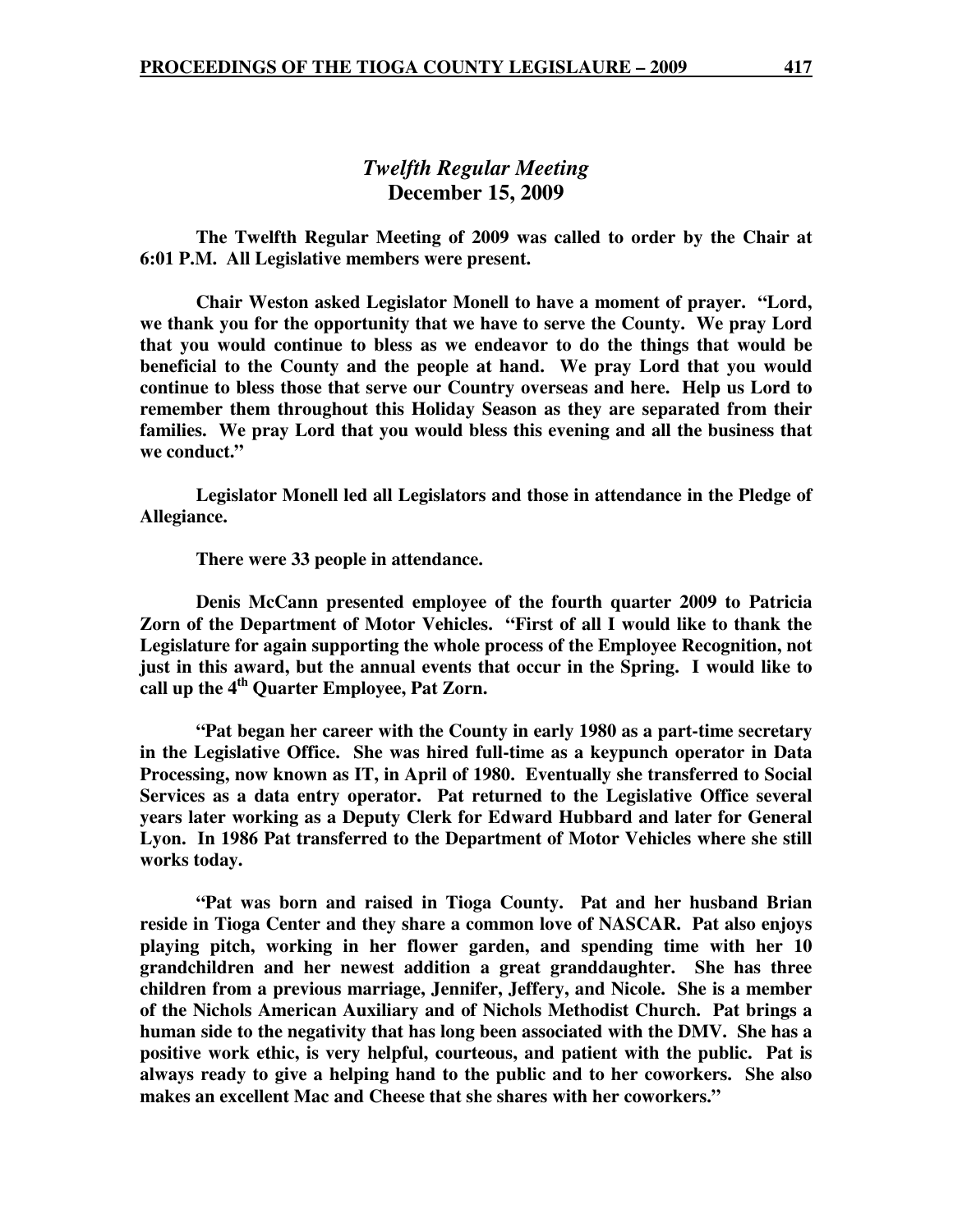**Chris Anthony spoke. "Well every time I think of Employee of the Quarter I think that Pat has been here almost 30 years and I think she probably should have been Employee of the Quarter probably 30 times. Of the 30 I have worked with her 21 years and she has been a lot of help to me. We have been through a lot of changes in the Department. We have been through a lot of employees. We are the only two of the group from when I started there and there is a lot of things that she helps me with. We have such a small department that when you work with someone for 21 years you either love them or you hate them, and I love this girl."** 

 **Legislator Sullivan presented a plaque to Pat Zorn. "Pat, this is one of the pleasures of the job and this is just a memento of your accomplishment. I want to thank you for all you do on behalf of myself and the Legislature, well deserved. Thank you Pat."** 

 **Pat Zorn spoke. "Thank you everyone."** 

 **Chair Weston asked for a unanimous motion and second of the following four recognition resolutions.** 

 **Legislator Roberts read the following Recognition Resolution on Darrel French.** 

**REFERRING TO: PUBLIC WORKS COMMITTEE** 

**RESOLUTION NO. 310-09** *RESOLUTION RECOGNIZING DARREL FRENCH'S 21 YEARS OF DEDICATED SERVICE TO TIOGA COUNTY* 

 **Adoption moved unanimously, seconded unanimously.** 

**WHEREAS: Darrel E. French, was appointed to the position of HEO I on December 30, 1988; appointed to HEO II July 31, 1989; appointed to HEO III January 1, 1991; (this position is where he completed his employment); and** 

**WHEREAS: Darrel E. French has been extremely dedicated and loyal in the performance of his duties and responsibilities during the past 21 years to the Department of Public Works/Highway. He has earned the respect of his colleagues and peers throughout Tioga County; and** 

**WHEREAS: Mr. French will retire on December 31, 2009; therefore be it**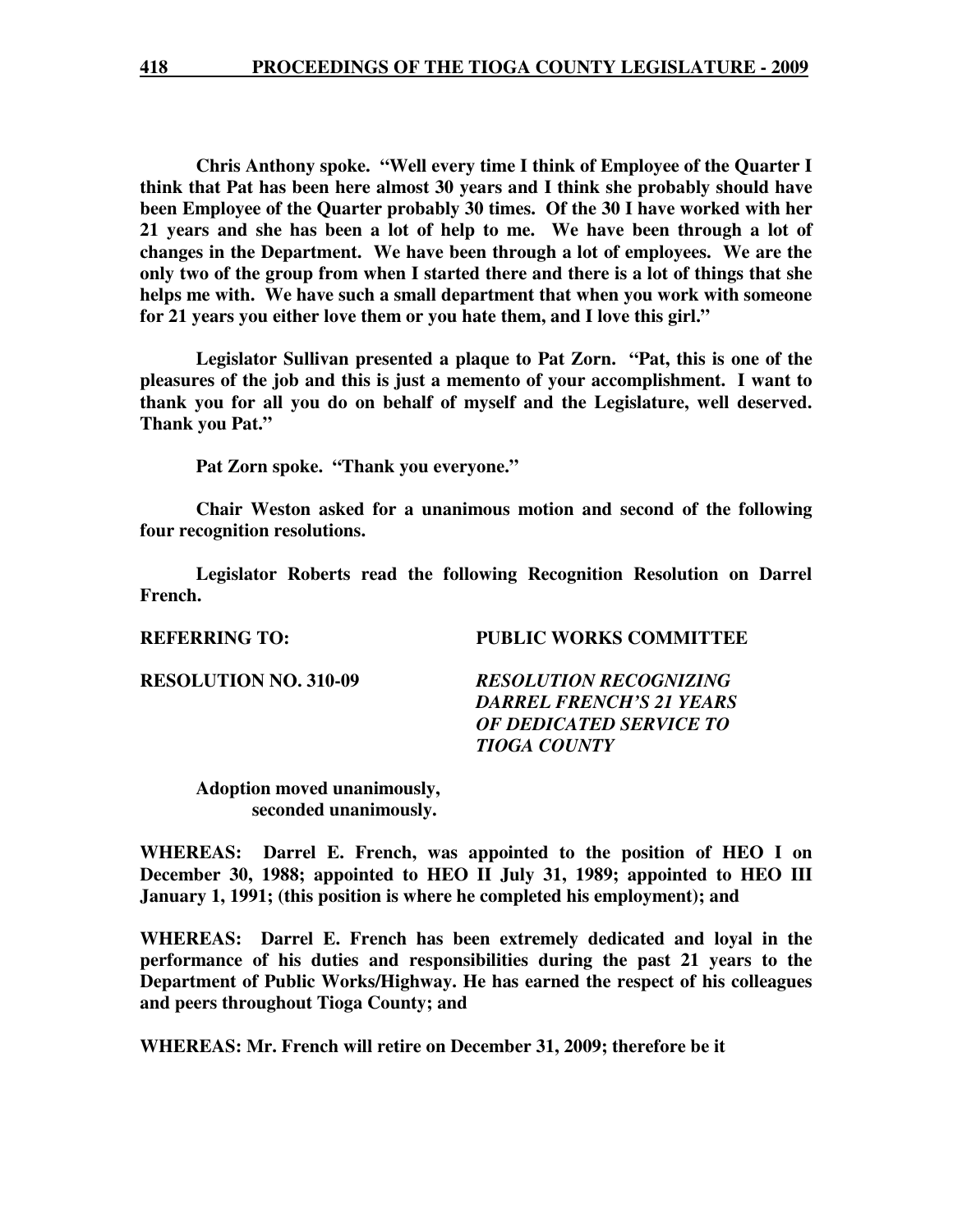**RESOLVED: That the Tioga County Legislature, on its own behalf, as well as on behalf of the citizens of Tioga County, express sincere gratitude to Darrel E. French for his 21 years of dedicated and loyal service to the residents of Tioga County; and be it further** 

**RESOLVED: That this resolution be spread upon the minutes of this meeting and a certified copy be presented to this outstanding employee, Darrel E. French.** 

#### **CARRIED UNANIMOUSLY**

 **Gary Hammond, Deputy Commissioner of Public Works, spoke. "Darrel is not retiring until December 31 and I will make sure that he gets this plaque and recognition resolution. He was going to be here this evening, but I guess he was not able to make it. Thank you."** 

 **Chair Weston noted the following recognition on David Gannon.** 

**RESOLUTION NO. 311-09** *RESOLUTION RECOGNIZING DAVE GANNON'S 21 YEARS OF DEDICATED SERVICE TO TIOGA COUNTY* 

> **Adoption moved unanimously, seconded unanimously.**

**REFERRED TO: PUBLIC SAFETY** 

**WHEREAS: David Gannon was appointed as a Corrections Officer on December 3, 1988; and** 

**WHEREAS: During his tenure, David Gannon has performed supervisory duties as a Sergeant in the Jail; and** 

**WHEREAS: David Gannon has been dedicated in the performance of his duties and responsibilities during the past 21 years to the Sheriff's Office; and** 

**WHEREAS: David Gannon will retire from the Tioga County Sheriff's Office on December 31, 2009; therefore be it** 

**RESOLVED: That the Tioga County Legislature, on its own behalf, as well as on behalf of the citizens of Tioga County, express sincere gratitude to David Gannon for his 21 years of dedicated service to the residents of Tioga County; and be it further**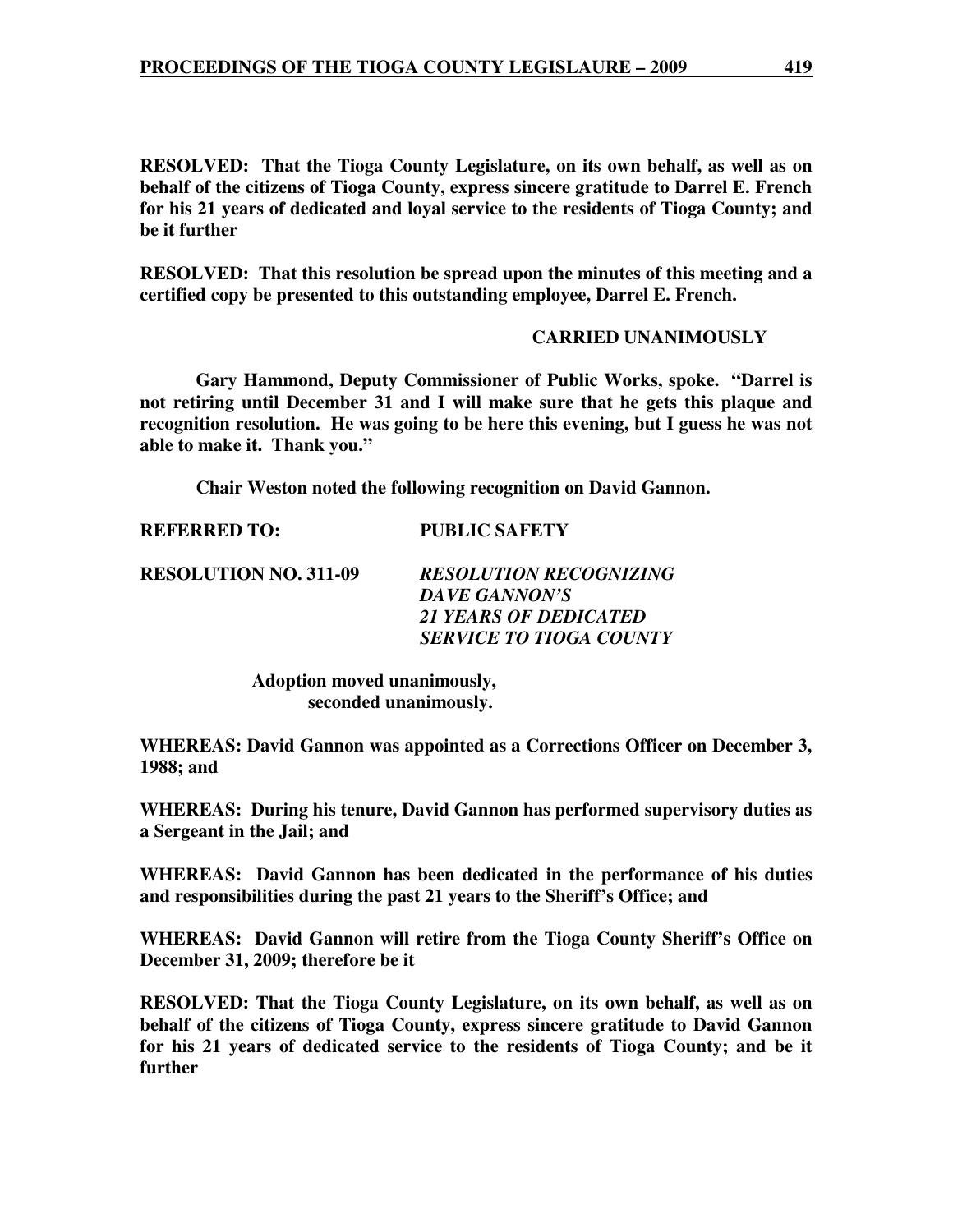**RESOLVED: That this resolution be spread upon the minutes of this meeting and a certified copy be presented to this employee, David Gannon.** 

# **CARRIED UNANIMOUSLY**

 **Legislator Huttleston read and presented the following Recognition Resolution to Antonia (Toni Laman) Chattin.** 

**REFERRED TO HEALTH & HUMAN SERVICES COMMITTEE** 

**RESOLUTION NO. 312-09** *RECOGNITION OF ANTONIA S. CHATTIN'S 13 YEARS OF DEDICATED SERVICE TO THE TIOGA COUNTY HEALTH DEPARTMENT* 

 **Adoption moved Legislator Seconded by Legislator** 

**WHEREAS: Antonia (Toni Laman) Chattin, was appointed to the position of Account Clerk Typist on May 13, 1996 in the Tioga County Hospice Program; promoted to Executive Secretary on January 1, 1998; and promoted to Secretary to the Public Health Director on December 11, 2007; the position she still holds; and** 

**WHEREAS: In January of 2001 Toni was honored as Employee of the First Quarter by her peers in Tioga County; and** 

**WHEREAS: Toni Laman Chattin has been extremely dedicated, loyal and professional in the performance of her duties and responsibilities during the past 13 years to the Public Health Department. She has earned the respect of her colleagues and peers throughout Tioga County; and** 

**WHEREAS: Ms. Chattin will retire on December 31, 2009; therefore be it** 

**RESOLVED: That the Tioga County Legislature, on its own behalf, as well as on behalf of the citizens of Tioga County, express sincere gratitude to Toni (Laman) Chattin for her over 13 years of dedicated and loyal service to the residents of Tioga County; and be it further** 

**RESOLVED: That this resolution be spread upon the minutes of this meeting and a certified copy be presented to this outstanding employee, Toni Laman Chattin.** 

# **CARRIED UNANIMOUSLY**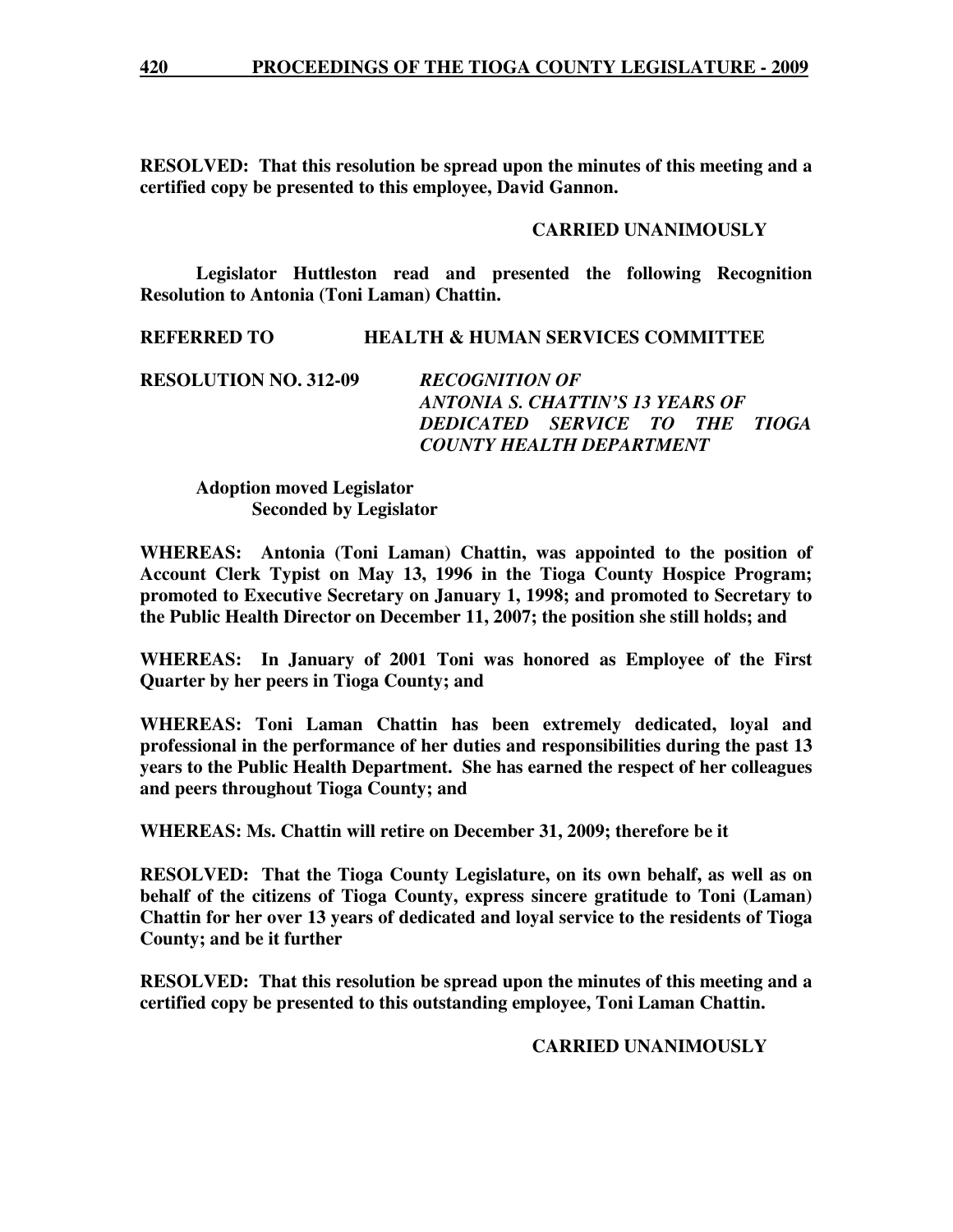**Johannes Peeters, Public Health Director, spoke. "I just have a few things that I want to talk about on Toni. Since I came here Toni has been my right hand for about 11 years, so 11 of her 13 years she worked for me. I came to Tioga County not under the best of circumstances. There was some conflict between the old Public Health Director, then Environmental Health Director, and the Commissioner of Health & Human Services. Toni was my lifeline because she was aware of the surroundings in the Health & Health Human Services Department and kept me informed and up-to-date. I now need to thank her for that.** 

 **"Toni and I, like any relationship, has its ups and downs. I remember one year Toni got a few points knocked off of her evaluation from a previous year. When she worked at IBM, to her that usually meant the step towards the door. I did everything to indicate that she was doing her job well. I did, however, feel that it was something that made her uncomfortable because of her treatment at IBM. I am saying that not knowing all the facts. Today the evaluations that we have done are a pleasant event for both of us and a good discussion occurs on how we need to work together. When Toni left IBM she started to take exams for County positions and you can tell that she has been promoted up the chain.** 

 **"I wanted to thank the County for giving employees the opportunity for staff to advance themselves to improve their standings in the organization. I understand all the problems IBM had at one point with Toni and the problems, but she would always say when I was at IBM this is how we did things. I have to say now Toni that you have gotten where you are today not because of IBM, but because of the efforts that you did to improve your standings in the department and also including work with the Director in assisting him on several fronts. If you are not aware Toni took a lot of exams to get where she went. In public positions that is what you need to do and a lot of people do not understand that that they have to take exams to get promoted and that type of thing.** 

 **"Born overseas and not communicating in English until I was almost six years of age, my grammar and spelling and sentence structures left a lot to be desired. Toni seemed to have picked up my way of writing things and she now puts them together and corrects my spelling to make it a very useful and friendly letter or document. This is not something that you can learn as a college course. It is something that you learn by yourself and thank you Toni for that. It will be hard to break somebody in new to do all of that stuff.** 

 **"Another valuable trait of Toni's is the communications that we share with one another. I have worked with Toni through some of our hard times and some of our good times. We seem to share information and consult one another. I will miss her providing me with some mental health counseling without charge. I can go on about all the things that we have done together, however she has decided to change her career track and will be working on putting a home together with her new**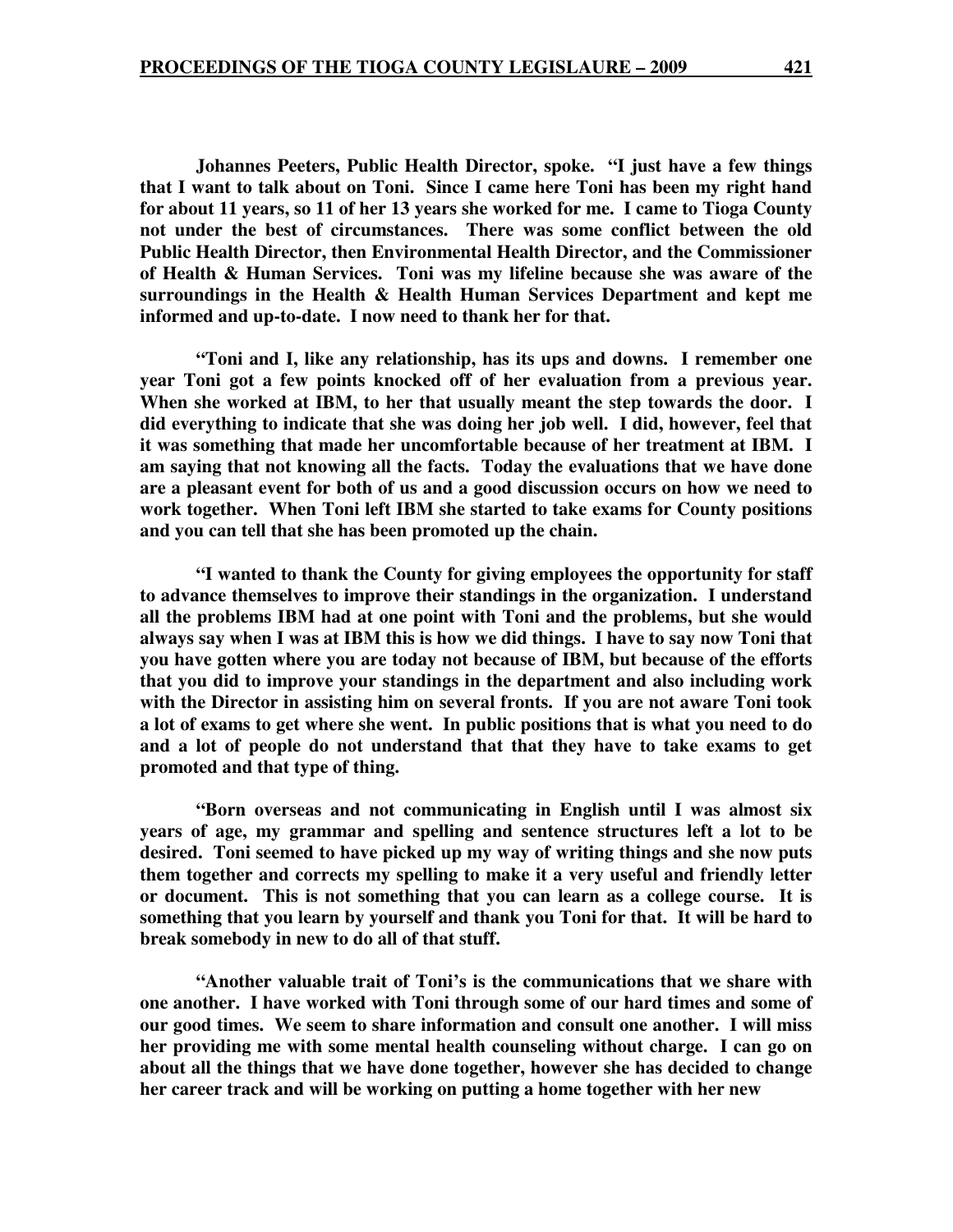**husband. I understand that she will be traveling and making a trip south for a visit with family. If you are not aware these changes came about rarely quickly. She got engaged, I think it was December 24, 2008 and got married shortly after New Year's of 2009. Shortest engagement I will ever remember. She has decided to settle down and start planning for her new home. All I can say is that I will miss her and she will leave a hole in my heart. I want to wish her the best in her new career."** 

 **Toni Chattin spoke. "Well, my biggest regret is that I did not come from high school and start with the County like some people did. I raised a family for 10 years and then went to IBM after two or three in between jobs. It was not my cup of tea. It was just a little bit more stressful than I was used to. As I said I wish I had come to the County because I could have had a better retirement. There is very little stress here in the County and I have enjoyed it. I have enjoyed working with Hans. He is a family oriented person and he is very understanding of people's problems and we got what he kind of reiterated a little bit about something early on, we had a little bit of a clash and we worked it out and we got to know each other. We have supported each other through our family problems on either side and I appreciate him. I appreciate the County. It has been a wonderful time, but as he said I have a new husband, new home we are about to move in to, and I will kind of have another job. Thank you very much."** 

 **Legislator Huttleston spoke. "I would just like to say one thing. Toni also once a month we have a Board of Health meeting at 7:00 a.m. and she usually gets there at 6:30 or 6:45 and I will say she is really just as beautiful early in the morning inside and outside, and I will miss you Toni and wish you a lot of luck."** 

 **Legislator Sauerbrey read and presented the following Recognition Resolution to Daryl Williams.** 

| REFERRED TO:                 | <b>PUBLIC SAFETY</b>                                                                                           |
|------------------------------|----------------------------------------------------------------------------------------------------------------|
| <b>RESOLUTION NO. 313-09</b> | <b>RESOLUTION RECOGNIZING</b><br>DARYL D. WILLIAMS' 13 YEARS<br>OF DEDICATED SERVICE TO<br><b>TIOGA COUNTY</b> |
|                              |                                                                                                                |

 **Adoption moved unanimously, seconded unanimously.** 

**WHEREAS: Daryl D. Williams was appointed Corrections Officer on 2/3/96; appointed Deputy Sheriff on 2/17/97; and**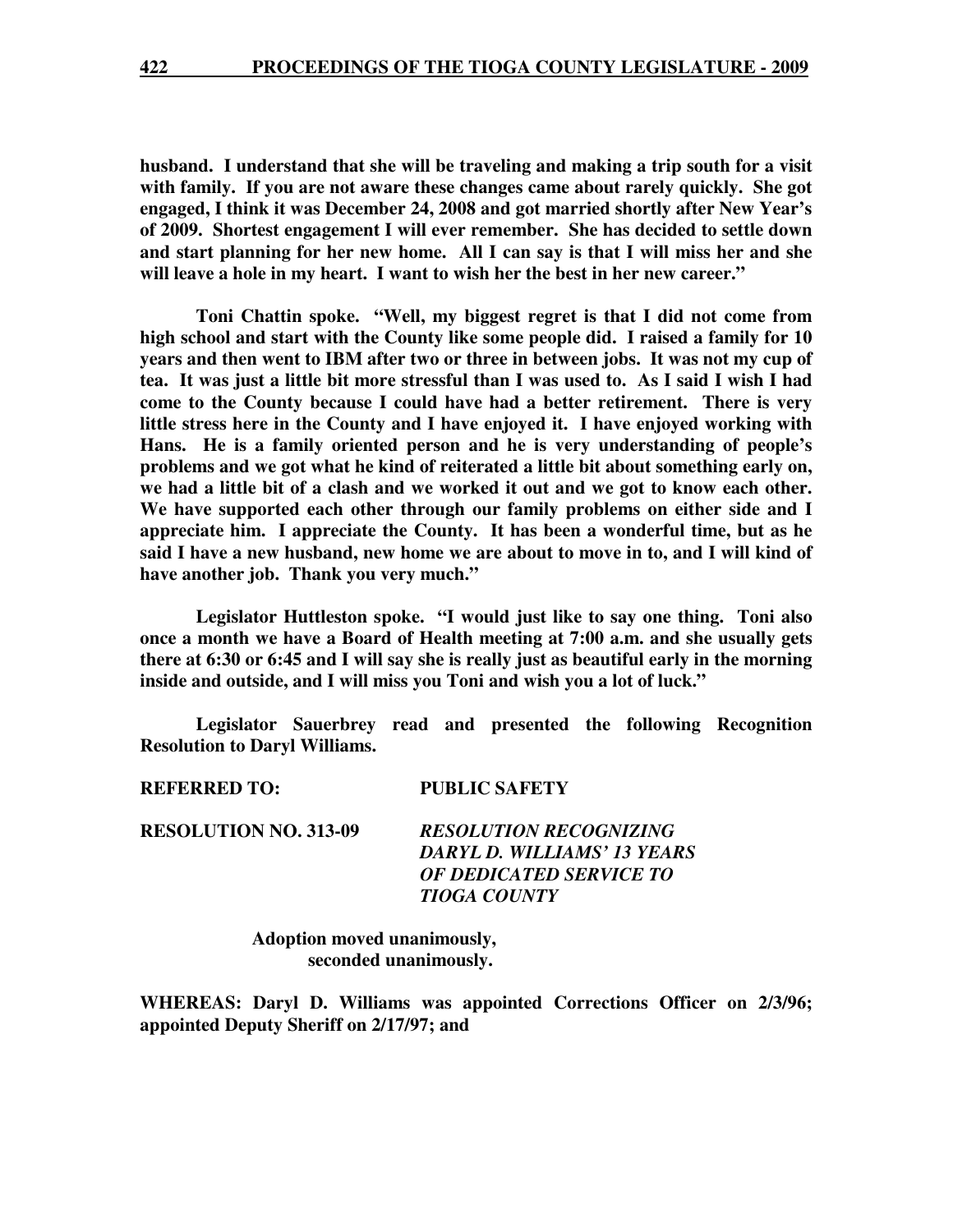**WHEREAS: Daryl D. Williams has been dedicated and loyal in the performance of his duties and responsibilities during the past 13 years to Tioga County, thereby earning the respect of his colleagues and peers throughout Tioga County; and** 

**WHEREAS: Daryl D. Williams retired from the Tioga County Sheriff's Office on December 4, 2009; therefore be it** 

**RESOLVED: That the Tioga County Legislature, on its own behalf, as well as on behalf of the citizens of Tioga County, express sincere gratitude to Daryl D. Williams for his more than 13 years of dedicated and loyal service to the residents of Tioga County; and be it further** 

**RESOLVED: That this resolution be spread upon the minutes of this meeting and a certified copy be presented to this outstanding employee, Daryl D. Williams.** 

## **CARRIED UNANIMOUSLY**

 **Bob Bell had privilege of the floor. Ladies and gentleman of the Legislature taxes are to high and the governments spend and waste to darn much money. I am a farmer and the town line goes through my farm so I receive tax bills from two towns, Barton and Tioga. This is my unpaid 2009 Barton town and county property tax bill. It is increased 118% from last year and I feel like a serf on my own land. Last month the bureaucrats in the Town of Barton passed their 2010 budget and they proudly brag there will be no tax increase. I certainly can understand why after raising people's property assessments last year between 2000 and 3,000%. Next year's Barton budget has increased spending of \$94,000.00. To me that kind of excessive spending is a tax increase. The bureaucrats in the Town of Tioga are just as bad. They granted 3% across the Board pay raises to all elected and appointed Town officials plus employees. Tioga also passed their budget last month with increased spending of \$49,000. So much for fiscal restraint on the part of Town Governments in a tough economy with double digit unemployment.** 

 **"Your proposed 2010 County budget will increase 4.5%, 4% for solid waste. I sincerely hope you do not pass this budget tonight because you can and should do better. Now I would like to make a couple of suggestions and the first one I will direct to Legislator McEwen. You sir know more about the finances of this County than anybody. I suggest you get a meat cleaver and trim the fat out of this budget until there is a 0% increase. The second suggestion I will direct to each of you nine people. I think it is time the Tioga County Legislature get a backbone and stand up against the tyranny that comes from Albany and Washington. Let's draw a line in the sand in this County and start to say the word no to any unfunded mandate directive from any Federal or State Agency. If the DEC wants help to enforce their new regulations on burning and natural gas drilling, the answer from Governments in this County should be no.**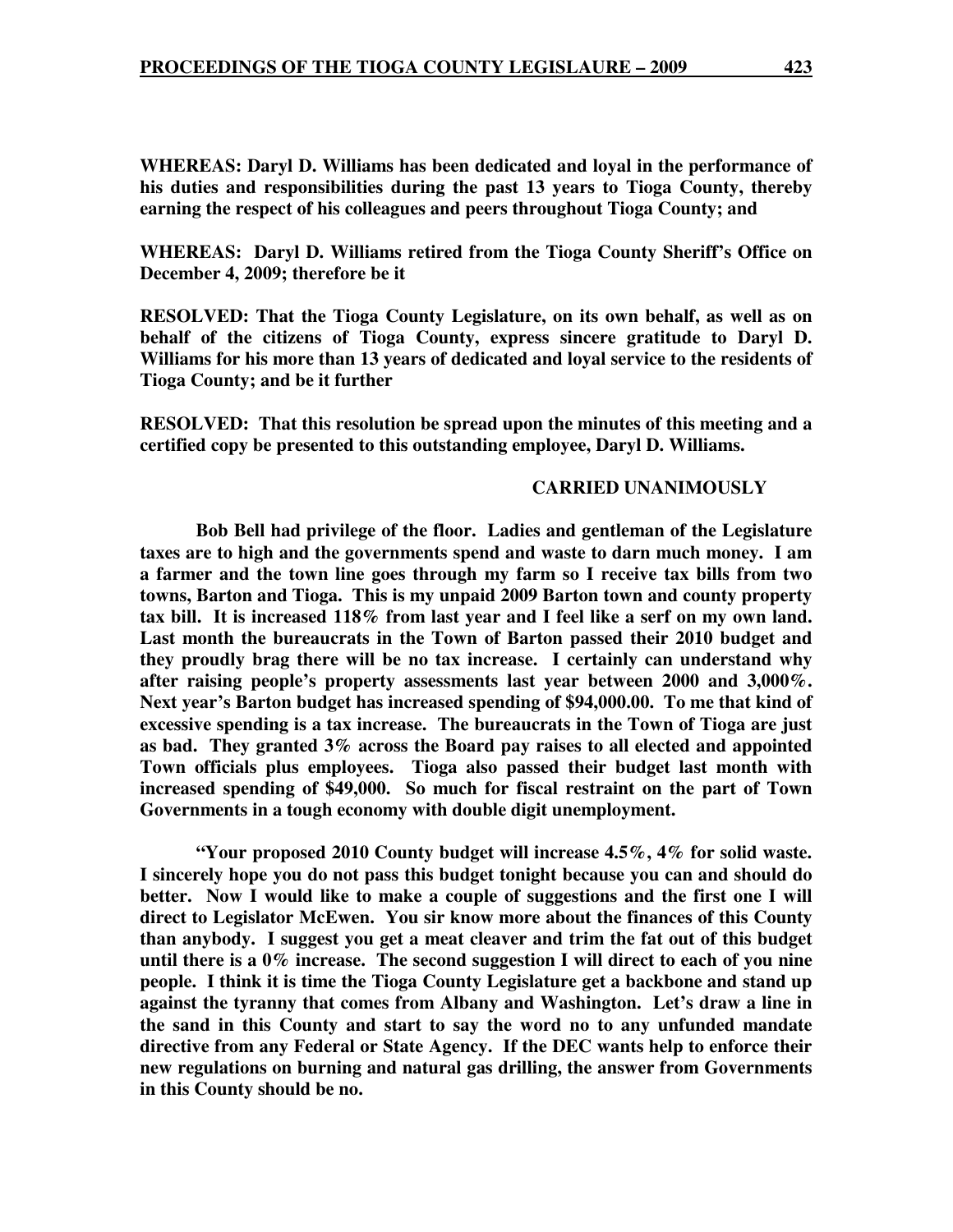**"Taxes are out of control. We are all riding on a financial titanic. The mountain of debt the democrats and republicans are piling up in Washington and Albany is incomprehensible and something has to be done. Now Governments work best when they are closest to the people. I am begging this Legislature to get a backbone and start to say the word no to more costly government. The citizens in this County will form an army behind you if push comes to shove from Washington and Albany because Tioga County will not cow tow to their decree. You are looking at one farmer whose pitchfork is sharpened. Believe me that jail up there will not be big enough to hold all of us who will create civil disobedience in support of your leadership. We Americans govern ourselves. We do not bow to a Queen and we do not salute a Dictator yet. The colonists fired the shots at Concord and Lexington over taxation by the British. It was the birth of America. Unless we get leadership against these out of control burdensome property taxes and fees that are constantly being placed on the residents of New York, we are all headed for serf."** 

**Joseph Albrecht had privilege of the floor. "Thank you for the privilege of being here this evening. I will reiterate a couple of ideas that I had presented before. One is to designate all residents of Tioga County LLC status because I think you pay less taxes under those conditions. I would like you to continue to explore the privilege of protecting family security patterned after the Oklahoma Make My Day Program.** 

 **"Relative to what the preceding speaker had to say I think it is significant to identify public service and social service expenditures, especially as they relate to skin in the game and I will leave this to your imagination, but if you have never earned the privilege of participating in the game why is it that you are at the concession stand? I think it is time to identify and quantify all unfunded mandates. Where do they come from? How much are they? What do we do about them and how many of the mandates that are extended to the County ultimately end up on towns and villages?** 

 **"I hope based on many of the things that have been said and the passion there is to spend money that we do not have yet that relates to the oil and gas leases, the mineral leases, that the public receive some kind of an education as to the fact that assessments went up in a number of places based on the idea that everybody gets \$1,000 an acre for their land. What many of the people who spend the money do not understand is that these leases are timed. They are either five year or seven year, and if in managing revenues and resources in the County you do not take into account the effect of the reduced value and you count on these expenditures, the money is going to disappear and your life is going to become significantly less pleasant, and I think a little bit of fore planning relative to the effects of the leases and how they affect the value of the property will be to everyone's benefit.**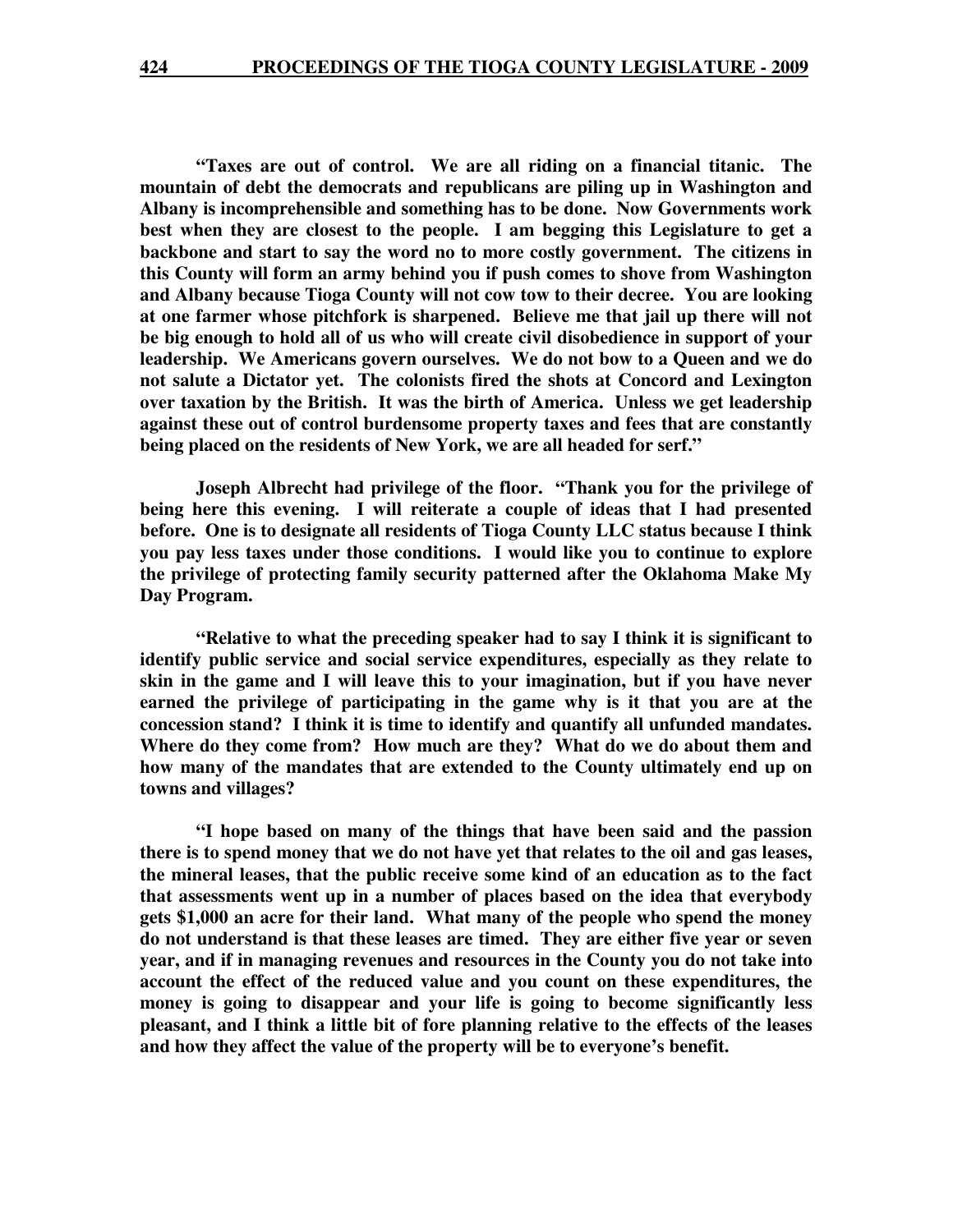**"I have to apologize for misrepresentation that I made, I said the law had been passed, it penalizes people for nonpurchase of health insurance. Apparently it is an IRS tax of 2.5% of adjusted gross income. If you fail to pay that then you are exposed to an IRS tax evasion prosecution that carries a fine of \$25,000 and a year in jail.** 

 **"I appreciate the time and the effort that you folks put in on my behalf for managing local affairs. I thank you very much and I wish you a very pleasant Christmastime and may you have a pleasant and positive next year. Thank you very much."** 

**Code Description Equipment Expense A1010 Legislative Board 654.60 A1165 District Attorney 1,938.74 A1172 Assigned Counsel 19,331.75 A1185 Medical Examiners/Coroners 3,375.55 A1325 Treasurer 10,617.50 A1355 Assessments 9,642.92 A1410 County Clerk 1,630.65 A1411 Department of Motor Vehicles 303.31 A1420 Law 206.04 A1430 Personnel 556.70 A1450 Elections 11,262.16 A1460 Records Management 2,447.96 A1490 Public Works Administration 200.86 A1620 Buildings 44.96 58,778.51 A1680 Information Technology 17,380.13 A2490 Community College Tuition 18,183.00 A2960 Education of Handicapped Children 78,813.72 A3020 Public Safety Comm E911 System 5,380.03 A3110 Sheriff 2,531.11 10,438.36 A3110.41 Sheriff-Court Attendants 2,027.54 A3140 Probation 98.00 11.00 A3146 Sex Offender Program 8,766.67 A3150 Jail 35,151.31 A3151 Jail-Alternatives Program 15.96 A3315 Special Traffic Programs 405.00 952.80**  A3410 Fire 8,693.49 **A3640 Emergency Mgmt Office 353.01 A3654 EMO Grant Buyout 2,080.00 A4010 Public Health Nursing 38,630.20 A4011 Public Health Administration 2,696.93 A4012 Public Health Education 1,160.88** 

**The list of audited bills was submitted and is summarized as follows:**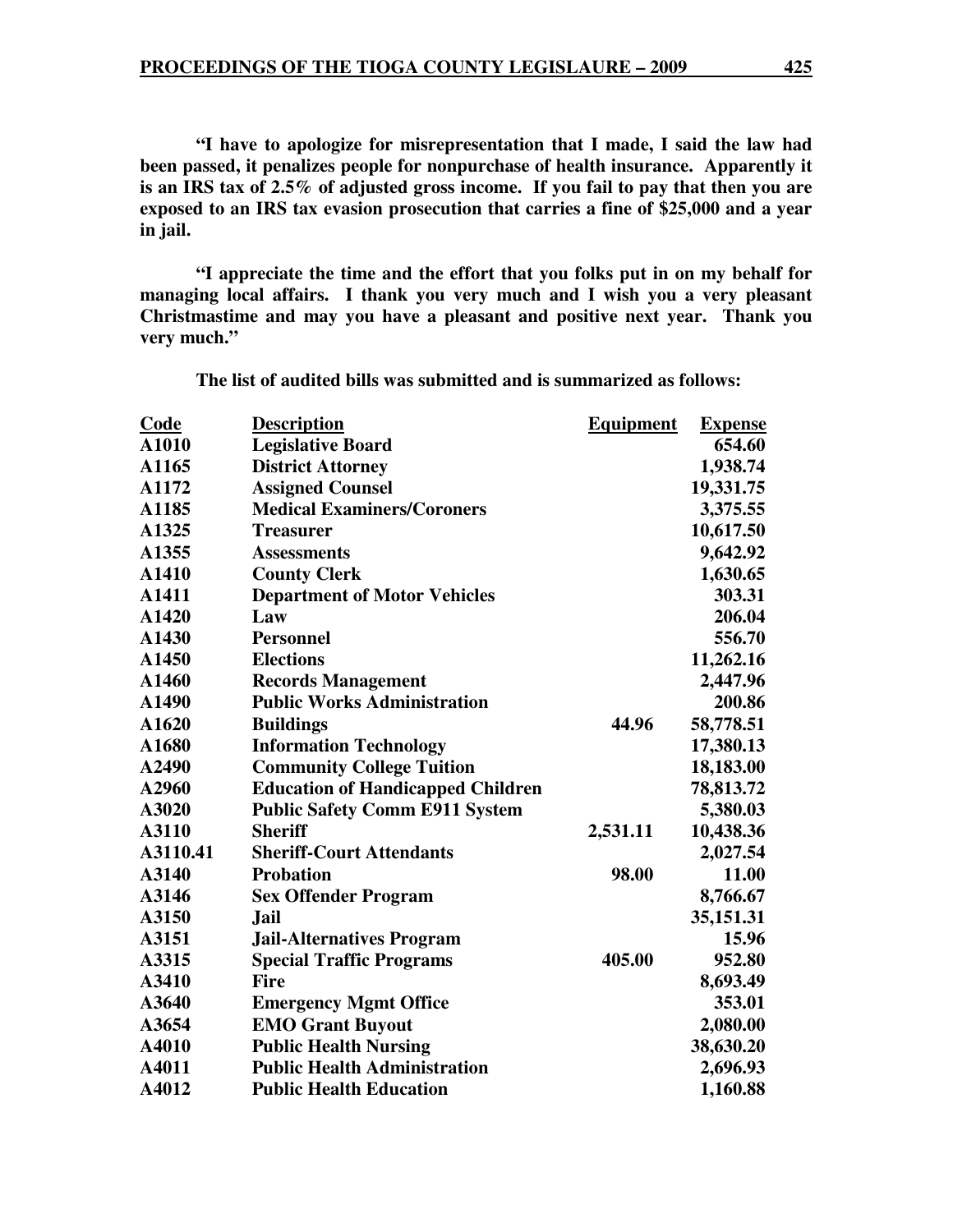| A4042                   | <b>Rabies Control</b>                     | 1,251.16           |
|-------------------------|-------------------------------------------|--------------------|
| A4044                   | <b>Early Intervention</b>                 | 38,097.48          |
| A4047                   | <b>Handicapped Education Admin</b>        | 18.86              |
| A4053                   | <b>Preventive/Primary Health Services</b> | 141.80             |
| A4054                   | <b>Preventive Dental Services</b>         | 924.83             |
| A4062                   | <b>Lead Poisoning Program</b>             | 471.54             |
| A4064                   | <b>Managed Care-Dental Services</b>       | 29,253.37          |
| A4070                   | <b>Disease Control</b>                    | 6,268.49           |
| A4090                   | <b>Environmental Health</b>               | 1,378.64           |
| A4210                   | <b>Alcohol and Drug Services</b>          | 12,114.30          |
| A4211                   | <b>Council on Alcoholism</b>              | 21,122.66          |
| A4309                   | <b>Mental Hygiene Co Admin</b>            | 4,067.48           |
| A4310                   | <b>Mental Health Clinic</b>               | 67,816.30          |
| A4315                   | <b>Mental Retardation</b>                 | 621.24             |
| A4320                   | <b>Crisis Intervention Services</b>       | 33,905.67          |
| A4321                   | <b>Intensive Case Management</b>          | 2,455.15           |
| A4333                   | <b>Psycho Social Club</b>                 | 18,277.00          |
| A6010                   | <b>Social Services Administration</b>     | 88,314.23          |
| A6141                   | <b>Energy Crisis Assistance Programs</b>  | 23,902.00          |
| A6422                   | <b>Economic Development</b>               | 390.31             |
| A6510                   | <b>Veterans' Service</b>                  | 700.00             |
| A6610                   | <b>Sealer Weights/Measures</b>            | 219.55             |
| A7310                   | <b>Youth Programs</b>                     | 125.00             |
| A7310.41                | <b>Youth Programs, Refundable</b>         | 6,806.00           |
| A8020                   | <b>Planning</b>                           | 368.12             |
| <b>SOLID WASTE FUND</b> |                                           | 89,051.35          |
|                         | <b>COUNTY ROAD FUND</b>                   | 65,182.02          |
|                         | <b>SPECIAL GRANT FUND</b>                 | 40,855.97          |
|                         | <b>CONSOLIDATED HEALTH FUND</b>           | 767,176.82         |
| <b>CAPITAL FUND</b>     |                                           | 212,826.04         |
|                         | <b>LIABILITY INSURANCE FUND</b>           | 68.50              |
| <b>WORKERS' COMP</b>    |                                           | 1,250.00           |
| <b>GRANT TOTAL</b>      |                                           | \$<br>1,890,183.23 |

**Legislator Roberts made a motion to approve the minutes of November 10 and 24, 2009, seconded by Legislator Monell, and carried.** 

**Committee meeting reports are on file in the Legislative Clerk's Office and may be procured there by any interested person.**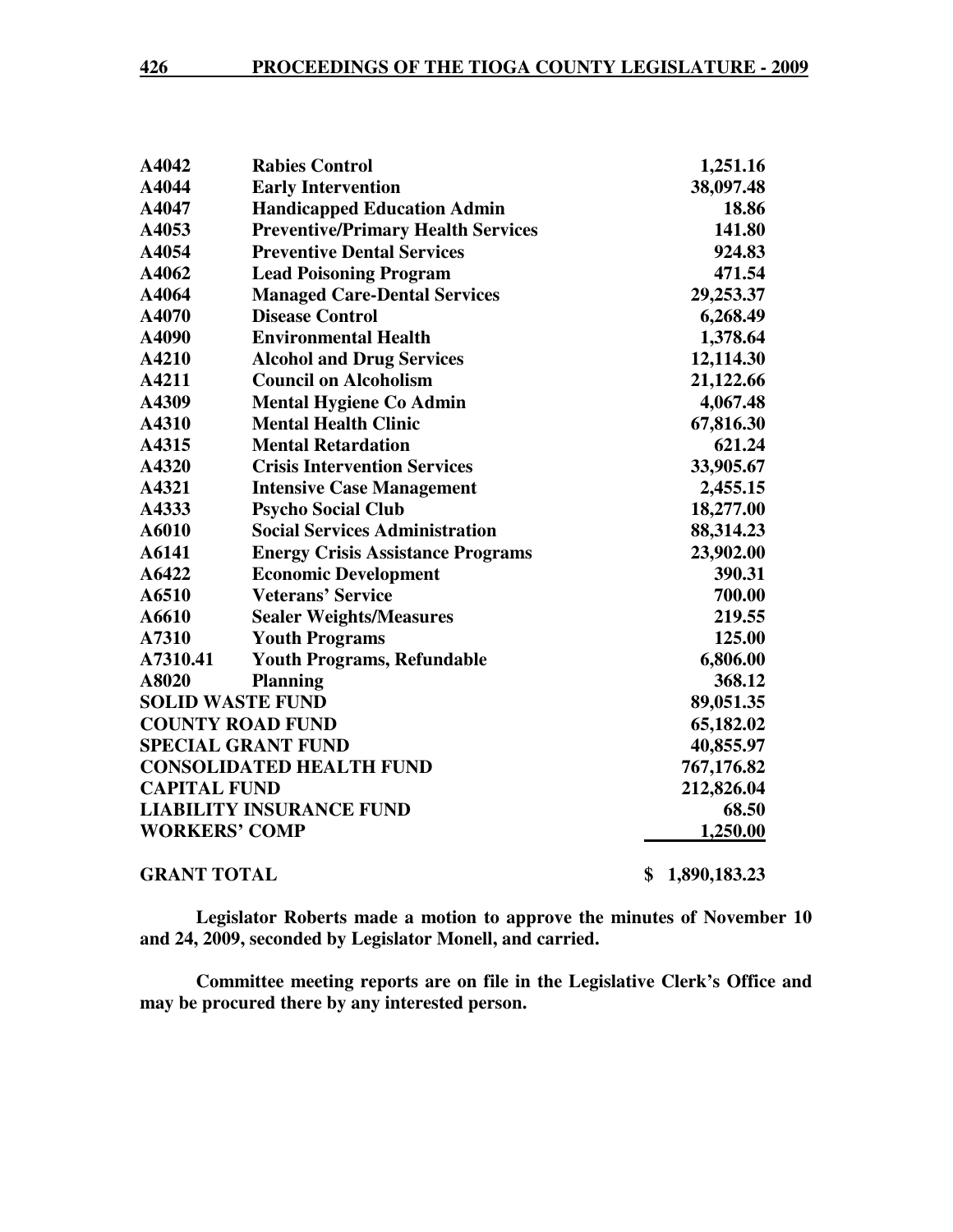# **REFERRED TO: LEGISLATIVE WORKSESSION**

**RESOLUTION NO. 314–09** *FIX TIME OF ORGANIZATIONAL MEETING* 

> **Adoption moved by Legislator Roberts, seconded by Legislator McEwen.**

**RESOLVED: That the Organizational Meeting of this Legislature be held at 9:00 A.M., Monday, January 4, 2010.** 

#### **CARRIED**

#### **REFERRED TO: FINANCE COMMITTEE**

**RESOLUTION NO. 315–09** *ADOPT STATE EQUALIZATION REPORTS* 

 **Adoption moved by Legislator McEwen, seconded by Legislator Monell.** 

**RESOLVED: That the State Equalization Reports for County Tax be and the same hereby are approved, and that the County tax rates be the rates used in computing taxes in the several Towns.** 

#### **CARRIED**

**REFERRED TO: FINANCE COMMITTEE** 

**RESOLUTION NO. 316–09** *YEAR END TRANSFERS* 

 **Adoption moved by Legislator McEwen, seconded by Legislator Sullivan.** 

**RESOLVED: That unencumbered balances of appropriation accounts, unanticipated revenue fund balances in the amount equal to the sum of overdrawn appropriation accounts in all funds be, and hereby are appropriated to overdrawn accounts; and be it further** 

**RESOLVED: That the County Treasurer is hereby authorized and directed to effect this resolution.**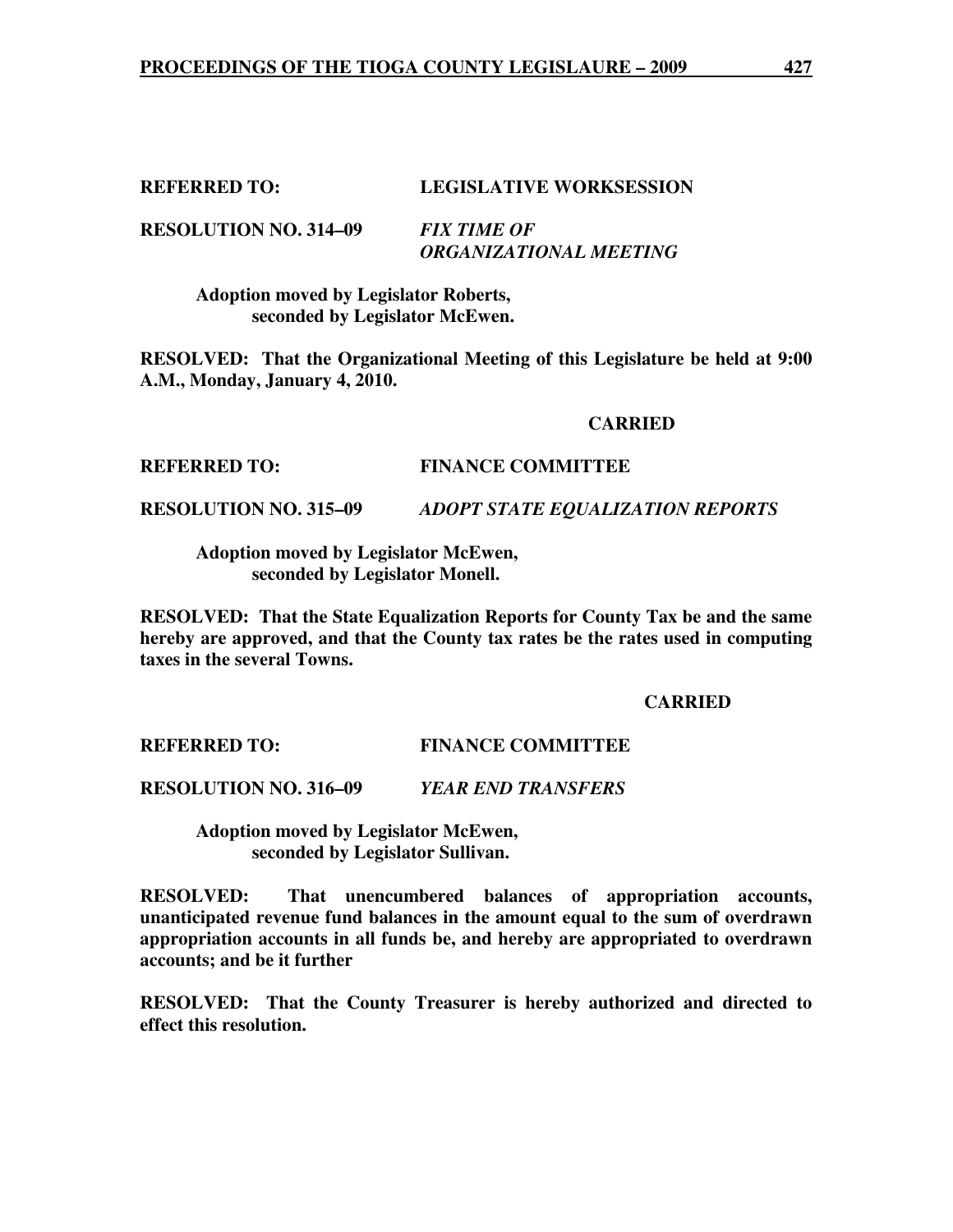**Roll Call: Ayes 09 Noes 00 Absent 00 CARRIED** 

#### **REFERRED TO: FINANCE COMMITTEE**

# **RESOLUTION NO. 317–09** *AUTHORIZE TREASURER TO ENCUMBER FUNDS*

# **Adoption moved by Legislator McEwen, seconded by Legislator Monell.**

**RESOLVED: That the County Treasurer be and hereby is authorized to encumber whatever funds he deems necessary, subject to the approval of the Finance Committee; and be it further** 

**RESOLVED: That said funds be encumbered before December 31, 2009 to allow proper coding of bills for payment in January.** 

> **Roll Call: Ayes 09 Noes 00 Absent 00 CARRIED**

**REFERRED TO: FINANCE COMMITTEE** 

**RESOLUTION NO. 318–09** *ADOPT COUNTY BUDGET FOR 2010, APPROPRIATIONS AND SALARY SCHEDULE* 

 **Adoption moved by Legislator McEwen, seconded by Legislator Monell.** 

**RESOLVED: That the tentative budget for Tioga County for the year 2010 submitted by the Budget Officer on November 13, 2009 and approved by the Finance Committee be, and the same hereby is adopted as the official Budget for the year 2010; and be it further**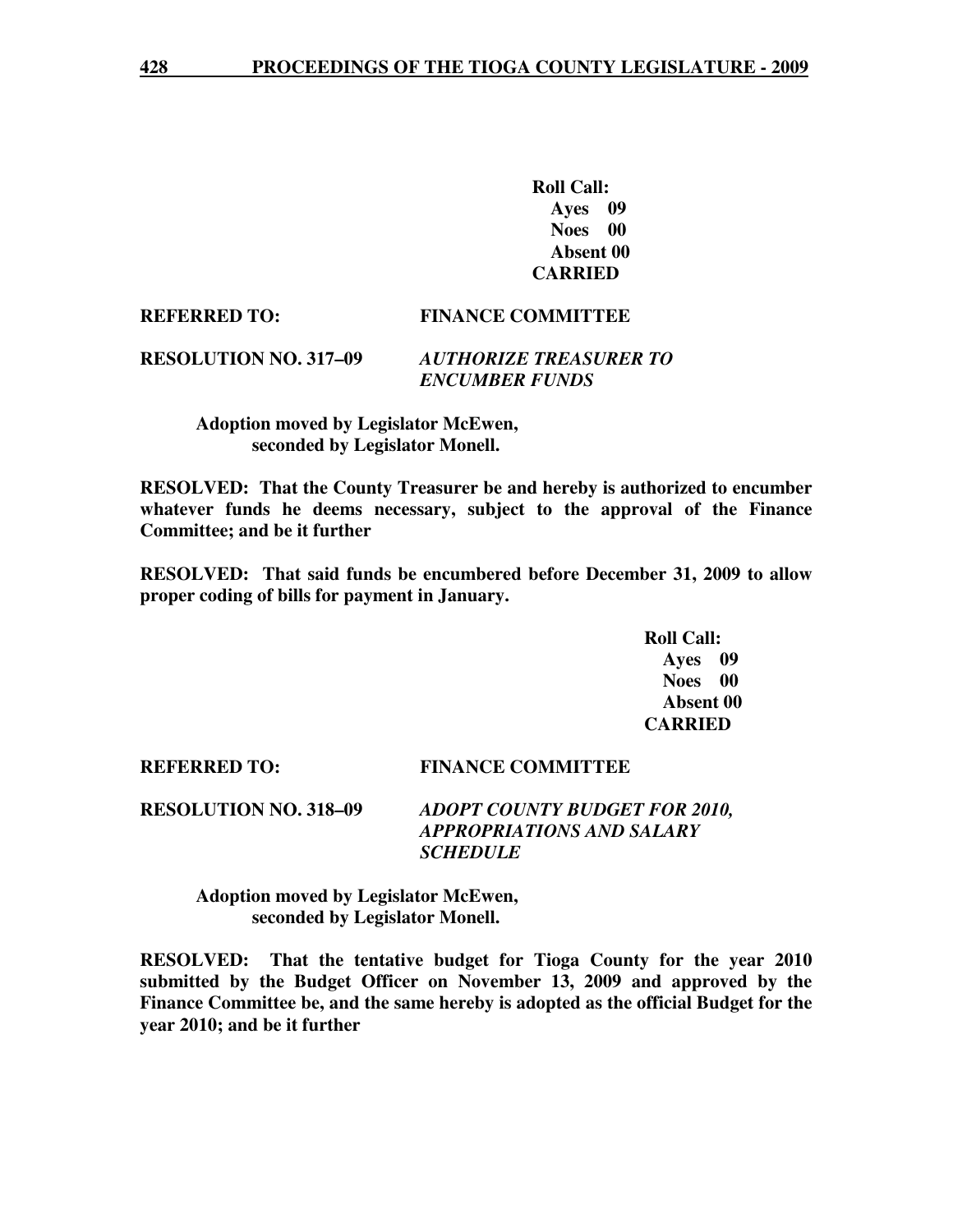**RESOLVED: That the several amounts specified in such budget as to the total for the several objects as set forth in Schedule 1 therein be appropriated for such objects, effective January 1, 2010; and be it further** 

**RESOLVED: That the full time Salary Schedule 5 set forth in the budget be adopted effective January 1, 2010.** 

> **Roll Call: Ayes 09 Noes 00 Absent 00 CARRIED**

#### **REFERRED TO: FINANCE COMMITTEE**

**RESOLUTION NO. 319-09** *TOWN TAX LEVY* 

 **Adoption moved by Legislator McEwen, seconded by Legislator Sullivan.** 

**WHEREAS: There has been presented to this Legislature a duly certified copy of the annual Budgets of each of the several Towns of the County of Tioga for the fiscal year beginning January 1, 2010; be it** 

**RESOLVED: That there shall be, and there is, assessed against and levied upon and collected from the taxable property situate in the following Towns outside the incorporated Villages or partially located therein, the amounts indicated for Town purposes as specified in the Budgets of the respective Towns as follows:** 

| <b>Part Town</b>     | <b>General Outside</b> | <b>Highway Outside</b> |
|----------------------|------------------------|------------------------|
| <b>Barton</b>        |                        | $\blacksquare$         |
| Candor               | 38,486.00              | 198,275.00             |
| <b>Newark Valley</b> | $\blacksquare$         | $\blacksquare$         |
| <b>Nichols</b>       | 5,600.00               | 48,900.00              |
| Owego                | $\blacksquare$         | 1,486,000.00           |
| <b>Spencer</b>       | 36,488.00              | 322,409.00             |

# **Further**

**RESOLVED: That there shall be and there hereby is, assessed against and levied upon and collected from the taxable property liable therefore within the respective Fire and Fire protection Districts in the Towns, the following amounts for the purposes of such Districts as specified on their annual Budgets:**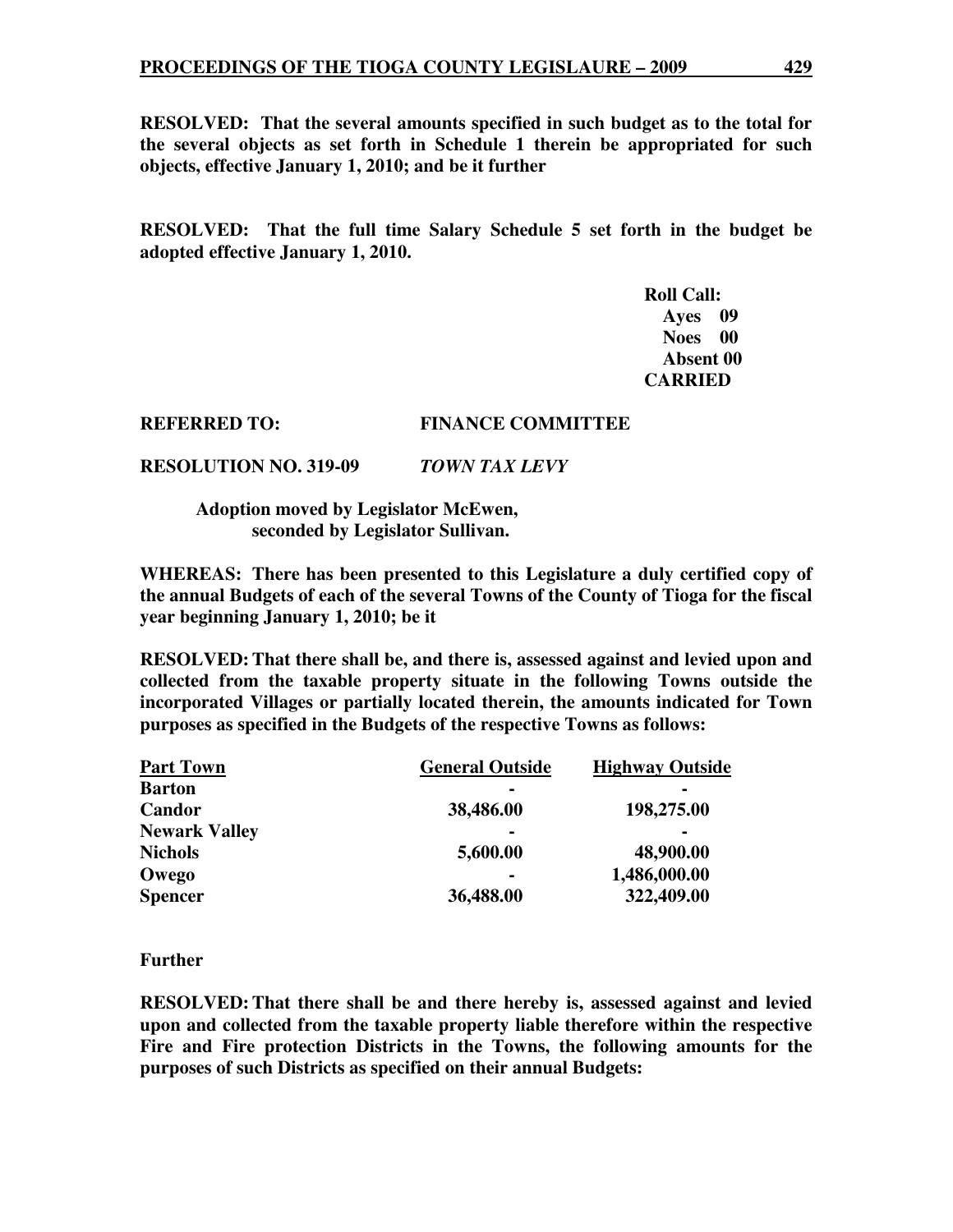| <b>Town of Barton</b>                   |            |
|-----------------------------------------|------------|
| <b>Halsey Valley Fire Protection</b>    | 13,915.00  |
| <b>Lockwood Fire Protection</b>         | 33,000.00  |
| <b>Waverly Joint Fire Protection</b>    | 248,335.00 |
| <b>Town of Berkshire</b>                |            |
| <b>Berkshire Fire District</b>          | 91,230.00  |
| <b>Town of Candor</b>                   |            |
| <b>Candor Fire District</b>             | 414,489.14 |
| <b>Town of Newark Valley</b>            |            |
| <b>Newark Valley Fire District</b>      | 171,928.77 |
| <b>Town of Nichols</b>                  |            |
| <b>Lounsberry Fire Protection</b>       | 3,000.00   |
| <b>Nichols Joint Fire Protection</b>    | 132,838.00 |
| <b>Town of Owego</b>                    |            |
| <b>Apalachin Fire District</b>          | 640,317.00 |
| <b>Owego Fire District</b>              | 831,191.00 |
| <b>Newark Valley Fire District</b>      | 25,071.23  |
| <b>Town of Richford</b>                 |            |
| <b>Richford Fire District</b>           | 86,955.00  |
| <b>Town of Spencer</b>                  |            |
| <b>Spencer Fire Protection District</b> | 75,000.00  |
| <b>Town of Tioga</b>                    |            |
| <b>Tioga Fire District</b>              | 170,200.00 |
|                                         |            |

## **Further**

**RESOLVED: That there shall be, and there hereby is, assessed against and levied upon and collected from the taxable property liable therefore within certain sewer, water and lighting Districts in the Town of Owego and the amounts specified in their annual budgets as follows:**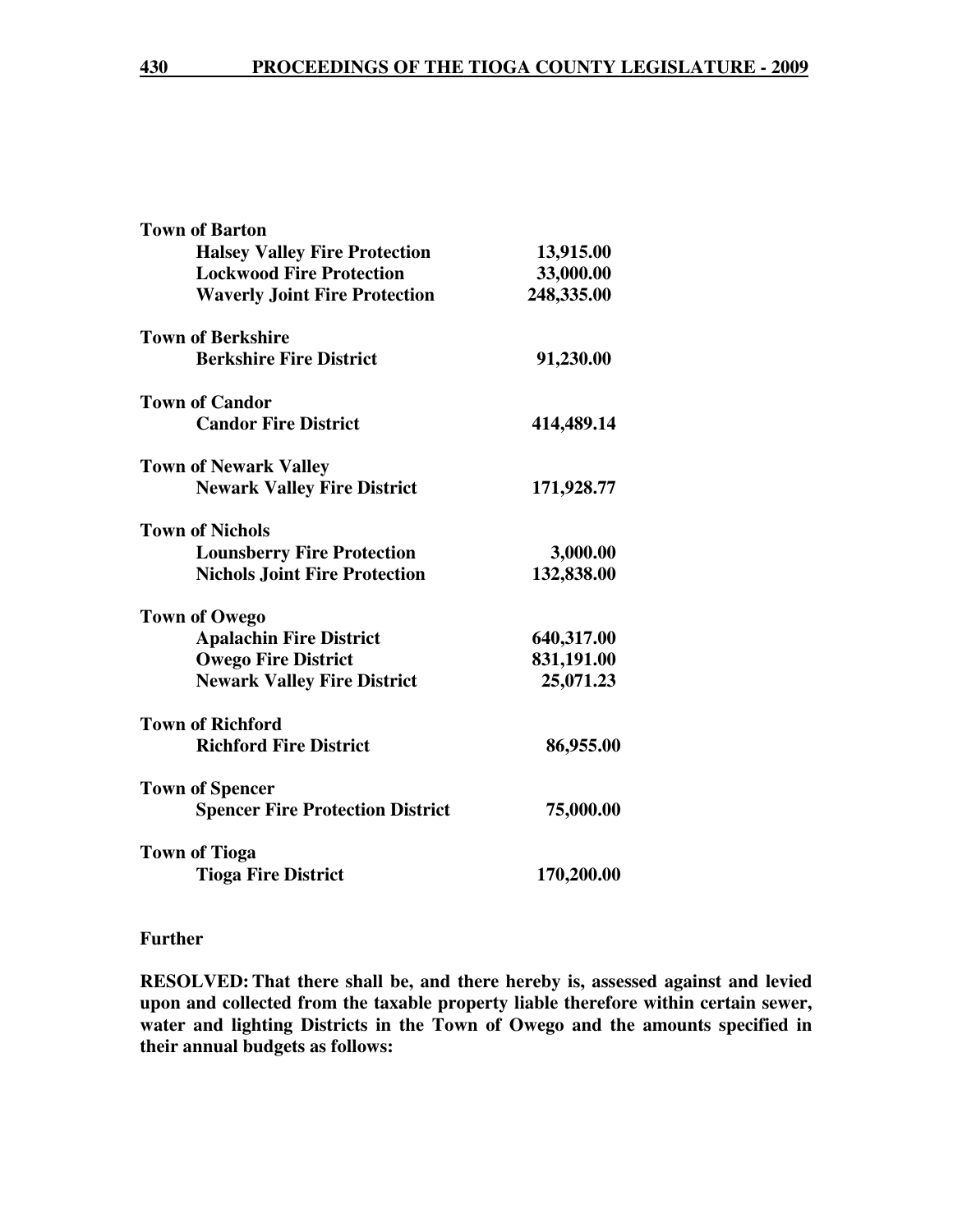| 11,843.00<br>7,568.00 |
|-----------------------|
|                       |
|                       |
| 19,611.00             |
| 17,975.00             |
| 12,031.00             |
| 11,708.00             |
| 5,409.00              |
| 12,034.00             |
| 10,505.00             |
| 626.00                |
| 1,964.00              |
| 6,396.00              |
| 15,966.00             |
| 2,041.00              |
| 1,324.00              |
| 609.00                |
| 854.00                |
|                       |

### **Further**

**RESOLVED: That there shall be and there hereby is, assessed against and levied upon and collected from the taxable property liable therefore in the Town of Owego returned sewer and water rents in the amount of \$188,601.97; further** 

**RESOLVED: That there shall be and there hereby is, assessed against and levied upon and collected from the taxable property liable therefore in the Town of Barton returned sewer and water rents in the amount of \$13,358.98; further** 

**RESOLVED: That there shall be and there hereby is, assessed against and levied upon and collected from the taxable property liable therefore in the Town of Newark Valley returned sewer and water rents in the amount of \$0; further** 

**RESOLVED: That the amounts to be raised by tax for all other purposes as specified in the several annual Budgets shall be, and they hereby are, assessed against and levied upon and collected from the taxable properties in the Towns except as otherwise provided by law as follows:** 

| <b>Townwide</b>  | <b>General</b> | <b>Highway</b> |
|------------------|----------------|----------------|
| <b>Barton</b>    | 184,000.00     | 418,400.00     |
| <b>Berkshire</b> | 79,755.00      | 320,000.00     |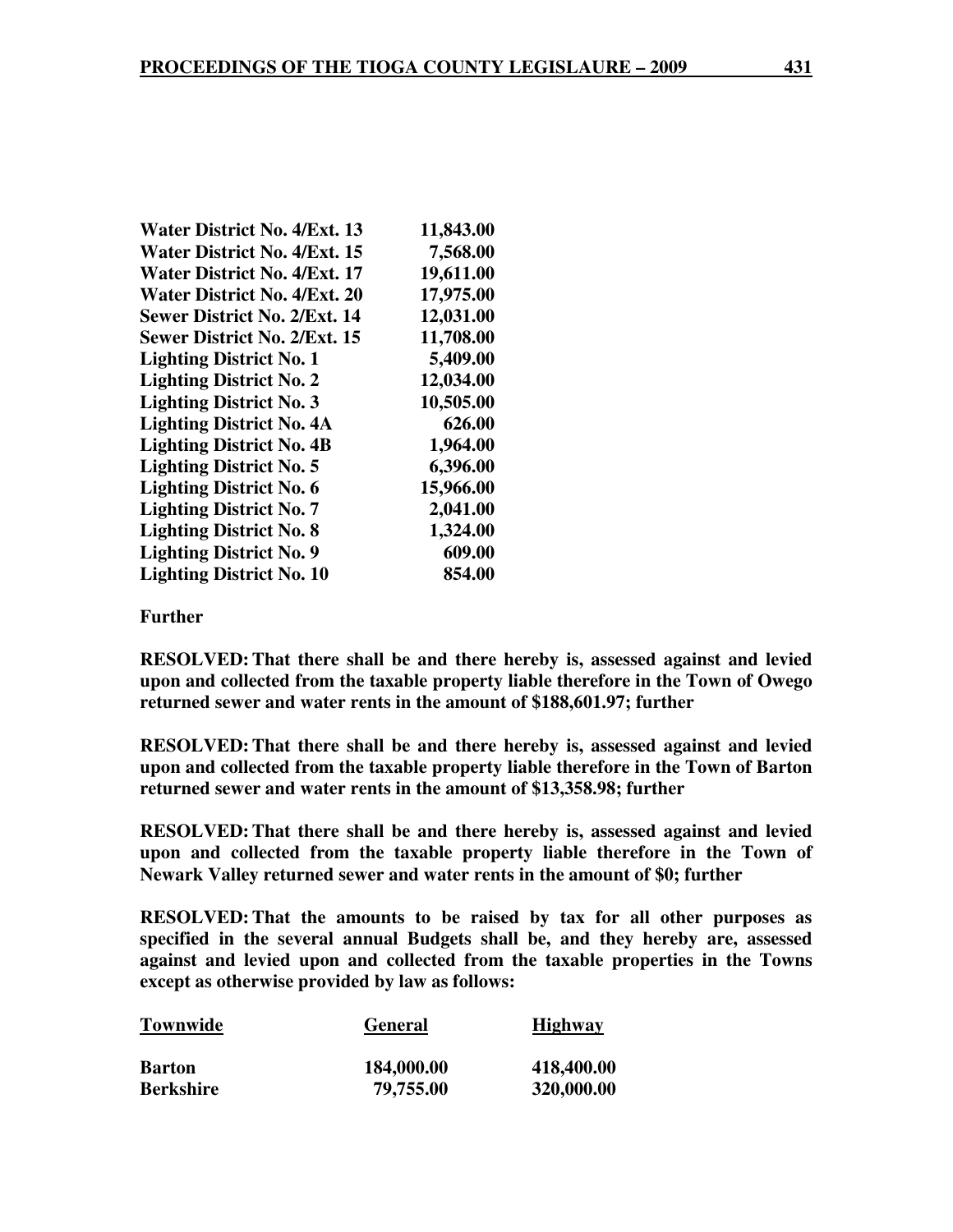| Candor               | 412,718.00 | 675,775.00 |
|----------------------|------------|------------|
| <b>Newark Valley</b> | 275,366.00 | 303,700.00 |
| <b>Nichols</b>       | 125,742.00 | 222,800.00 |
| Owego                | 726,000.00 |            |
| <b>Richford</b>      | 106,609.00 | 373,184.00 |
| <b>Spencer</b>       | 307,365.00 | 143,040.00 |
| <b>Tioga</b>         | 222,057.00 | 480,400.00 |

#### **Further**

**RESOLVED: That such taxes and assessments, when collected, shall be paid to the Supervisors of the several Towns in the amounts as shown by this resolution for distribution by them in the manner provided by law.**

> **Roll Call: Ayes 09 Noes 00 Absent 00 CARRIED**

#### **REFERRED TO: FINANCE COMMITTEE**

**RESOLUTION NO. 320-09** *COUNTY TAX LEVY* 

#### **Adoption moved by Legislator McEwen, seconded by Legislator Monell.**

**WHEREAS: This Legislature by Resolution No. 318-09 dated December 15, 2009 adopted a Budget for the fiscal year 2010 and by Resolution No. 318-09 dated December 15, 2009 has made appropriations for the conduct of the County Government during said fiscal year and has by resolution No. 319-09 dated December 15, 2009 levied the taxes required for the support of the Government of the several Towns; therefore be it** 

**RESOLVED: That this Legislature hereby levies the following for recycling purposes, upon the taxable real property liable therefore, in the County upon valuation as heretofore equalized by it.** 

| <b>Barton</b>        | 96,848.25  |
|----------------------|------------|
| <b>Berkshire</b>     | 19,106.66  |
| Candor               | 90,890.09  |
| <b>Newark Valley</b> | 56,045.69  |
| <b>Nichols</b>       | 42,191.72  |
| Owego                | 379,626.53 |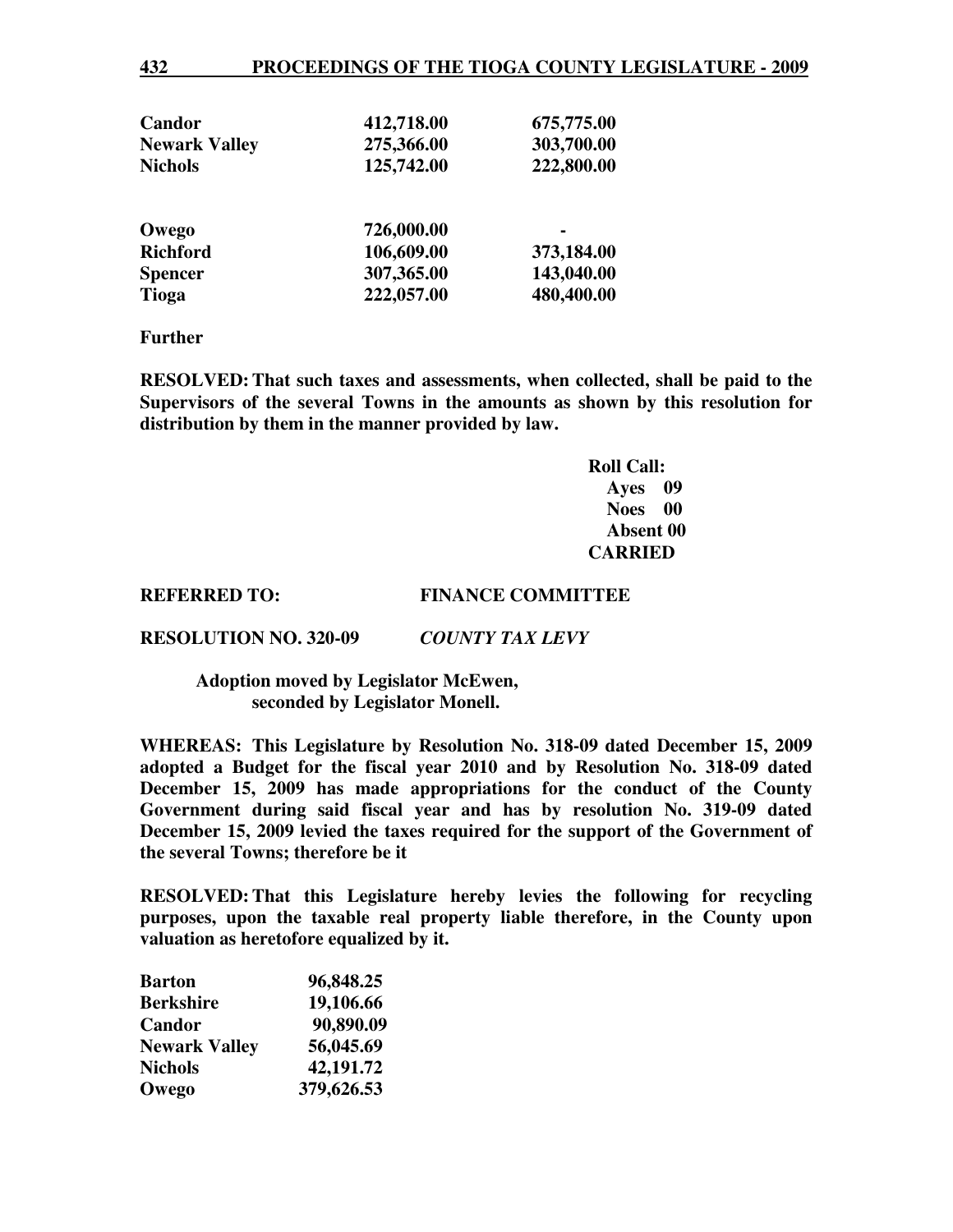| <b>Richford</b> | 15,586.24 |
|-----------------|-----------|
| <b>Spencer</b>  | 51,851.96 |
| Tioga           | 76,255.86 |
|                 |           |

**Total 828,403.00** 

**And be it further** 

**RESOLVED: That pursuant to Section 360 of the County Law and Section 900 of the Real Property Tax Law, this Legislature hereby levied the following for County purposes, excluding Solid Waste set forth above, upon the taxable real property in the County upon valuation as heretofore equalized by it.** 

**Upon all the taxable property liable for the support of County Government, the sum of \$19,833,317 and in addition thereto upon the real property liable therefore, and following taxes:** 

|                                            | 456,247.16   |
|--------------------------------------------|--------------|
| <b>For School Tax Returned</b>             | 2,743,144.19 |
| For Deficits from prior years' taxes       | 2.22         |
| For Reimbursement of Erroneous taxes, etc. | 24, 271.34   |

**All of the forgoing being subject to** 

**Credit for excess collection the prior year of \$ 616.66** 

**Further** 

**RESOLVED: That the County Treasurer's Department be directed to extend the taxes as aforesaid and also the taxes for Town purposes set forth in Resolution No. 319-09 on the rolls of the several Towns against each parcel of property set forth in said rolls, and that the Chair and the Clerk of the County Legislature be directed and empowered to execute under the seal of this Legislature the several Tax warrants for the collection of said taxes, and to cause the several tax rolls with said warrants annexed to be delivered to the Collectors of the several Tax Districts of the County on or before December 31, 2009; and be it further** 

**RESOLVED: That the tax rates for each of the Towns, excluding Solid Waste, are as follows:** 

| <b>Barton</b>        | Out | 7.744   |
|----------------------|-----|---------|
|                      | In  | 7.744   |
| <b>Berkshire</b>     |     | 7.778   |
| Candor               | Out | 119.201 |
|                      | In  | 119.201 |
| <b>Newark Valley</b> | Out | 11.800  |
|                      | In  | 11.800  |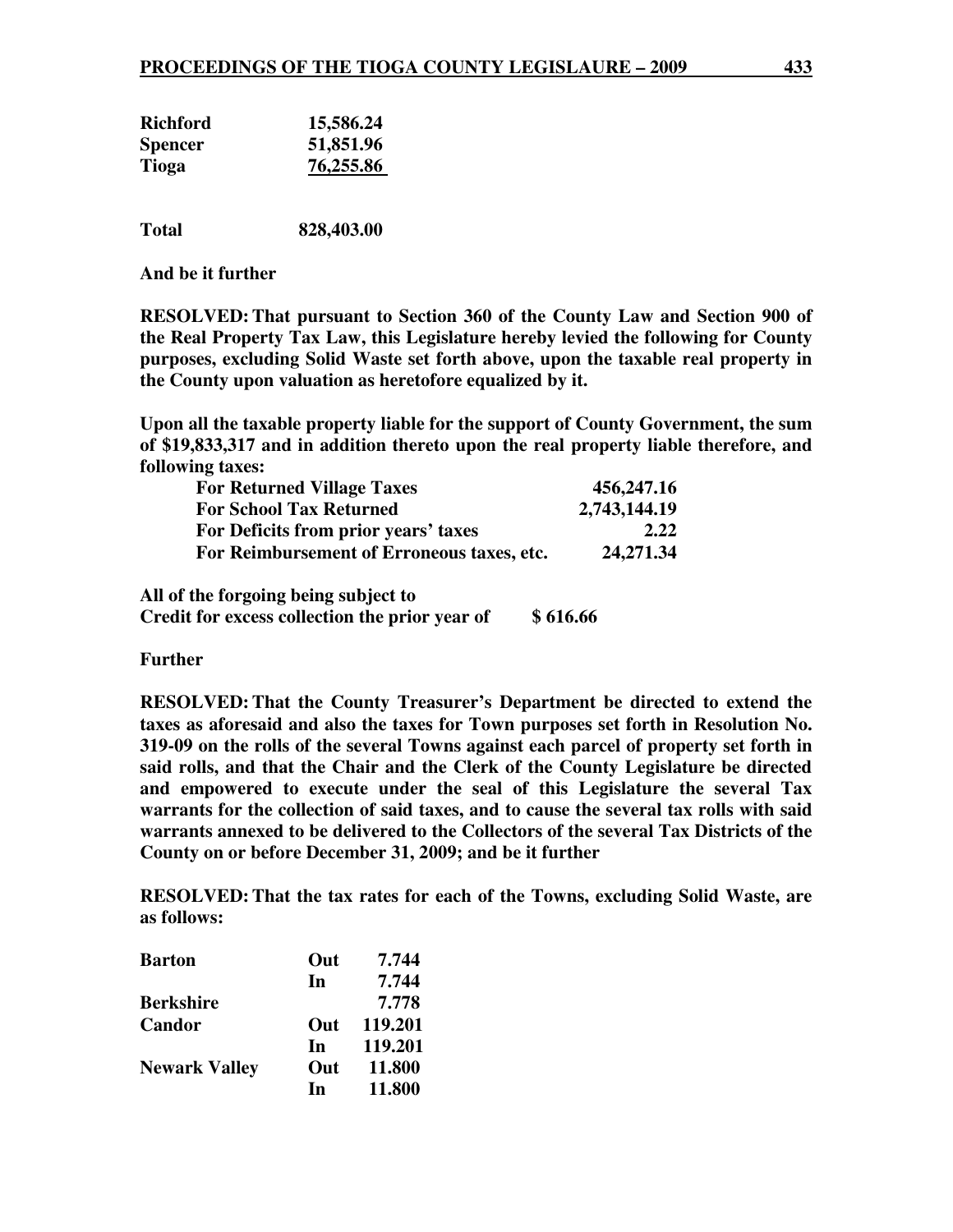| <b>Nichols</b>  | Out | 31.151  |
|-----------------|-----|---------|
|                 | In  | 31.151  |
|                 |     |         |
|                 |     |         |
| Owego           | Out | 10.846  |
|                 | In  | 10.846  |
| <b>Richford</b> |     | 5.501   |
| <b>Spencer</b>  | Out | 40.264  |
|                 | In  | 40.264  |
| <b>Tioga</b>    |     | 119.632 |
|                 |     |         |

**Roll Call: Ayes 09 Noes 00 Absent 00 CARRIED** 

**REFERRED TO: FINANCE/LEGAL COMMITTEE** 

**RESOLUTI0N NO 321-09** *RESCIND ACCEPTANCE OF SALE FOR JOHN & BERTHA GROATS REAL PROPERTY ACQUIRED FOR NON-PAYMENT OF TAXES AND AUTHORIZE REFUND OF BID TO FRANCINE V. NOTTE* 

 **Adoption moved by Legislator McEwen, Seconded by Legislator Oberbeck.** 

**WHEREAS: Property acquired by Tioga County for nonpayment of taxes in the Town of Owego, Tax Map# 175.00-2-51, was approved by the Legislature for sale at Public Auction, which was conducted on August 8, 2009; and** 

**WHEREAS: At said Auction conducted on August 8, 2009, Francine V. Notte made a bid of \$26,000.00, which was accepted; and** 

**WHEREAS: At that time, Francine V. Notte made a deposit on the property for \$5,300.00; and** 

**WHEREAS: There is a boundary line discrepancy, which renders the property unmarketable as clear title to said property cannot be obtained; and** 

**WHEREAS: Francine V. Notte has requested the deposit in the amount of \$5,300.00 be returned to her and her bid of \$26,000.00 rendered null and void; and**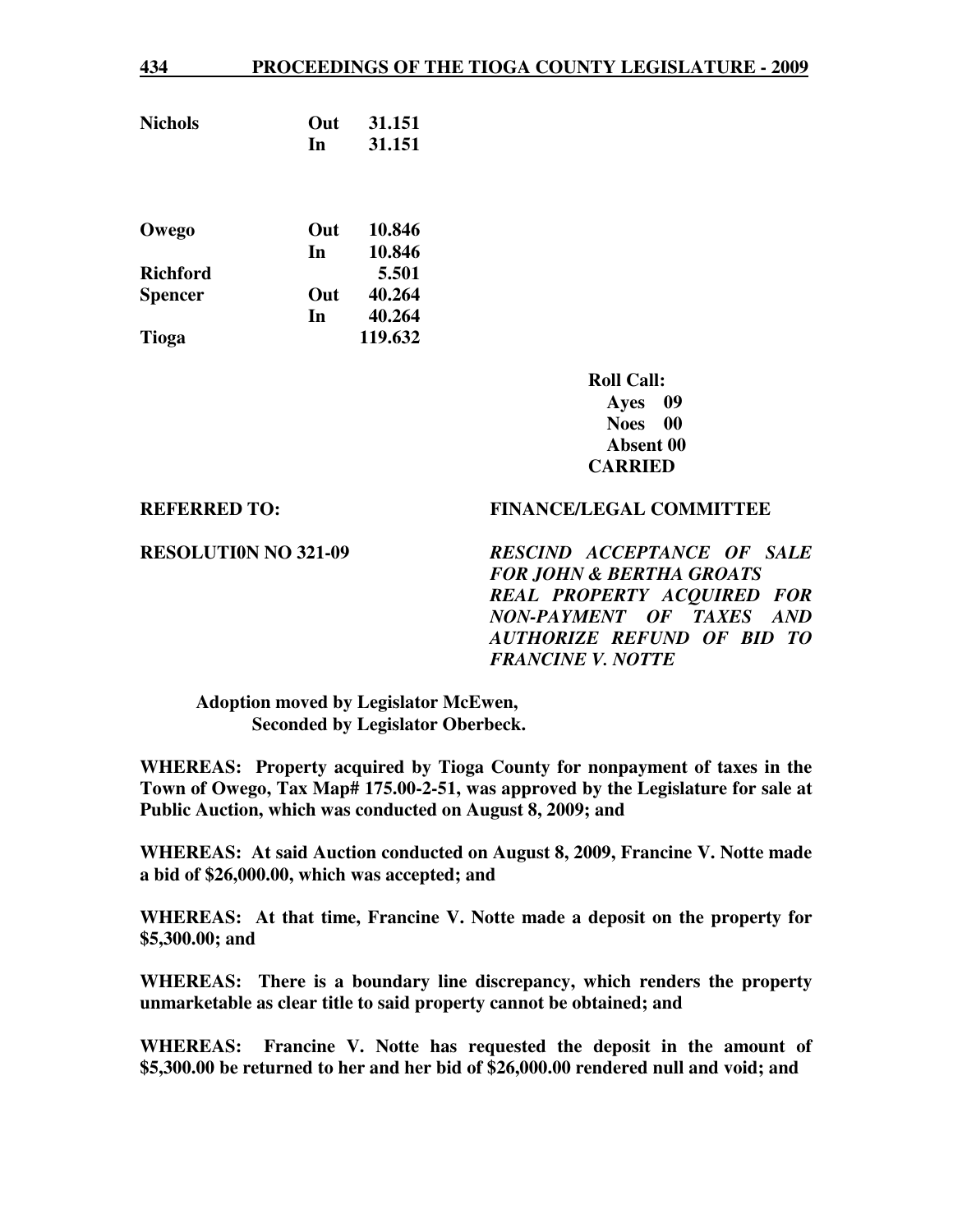**WHEREAS: This body is agreeable to rescinding its acceptance for sale in the amount of \$26,000.00 and refund of deposit in the amount of \$5,300.00, made at Public Auction, as requested by bidder Francine V. Notte, as a boundary line discrepancy renders clear title for this property unobtainable, therefore unmarketable, rendering the property unavailable for re-sale by Francine V. Notte; be it therefore** 

**RESOLVED: That the acceptance for Sale at Public Auction is rescinded and Refund of Deposit in the amount of \$5,300.00 approved for the property hereinafter identified be effective immediately: Town of Owego**

 **Tax Map # 175.00-2-51 Assessed Owner: John & Bertha Groats Resolution Number** 

> **Roll Call: Ayes 09 Noes 00 Absent 00 CARRIED**

**REFERRED TO: ECONOMIC DEVELOPMENT & PLANNING COMMITTEE** 

**RESOLUTION NO. 322–09** *RE- APPOINT MEMBERS TO THE TIOGA COUNTY EMPIRE ZONE ADMINISTRATIVE BOARD* 

 **Adoption moved by Legislator Roberts, seconded by Legislator McEwen.** 

**RESOLVED: That the following members be re-appointed to the Tioga County Empire Zone Administrative Board for a term of two (2) years from January 1, 2010 until December 31, 2011** 

| Appointee:                | <b>Representing:</b>                               | <b>Affiliation:</b>                          |  |
|---------------------------|----------------------------------------------------|----------------------------------------------|--|
| LDC President             | <b>Community Organization</b>                      | <b>Tioga County Local Development Corp.</b>  |  |
|                           | <b>Wendy McBride-Solomon Financial Institution</b> | <b>Tioga State Bank</b>                      |  |
| <b>Stephen Lounsberry</b> | <b>Local Business</b>                              | <b>Applied Technology Manufacturing Corp</b> |  |
| <b>Ray Avery</b>          | <b>Local Business</b>                              | Harvard Custom Manufacturing, Inc.           |  |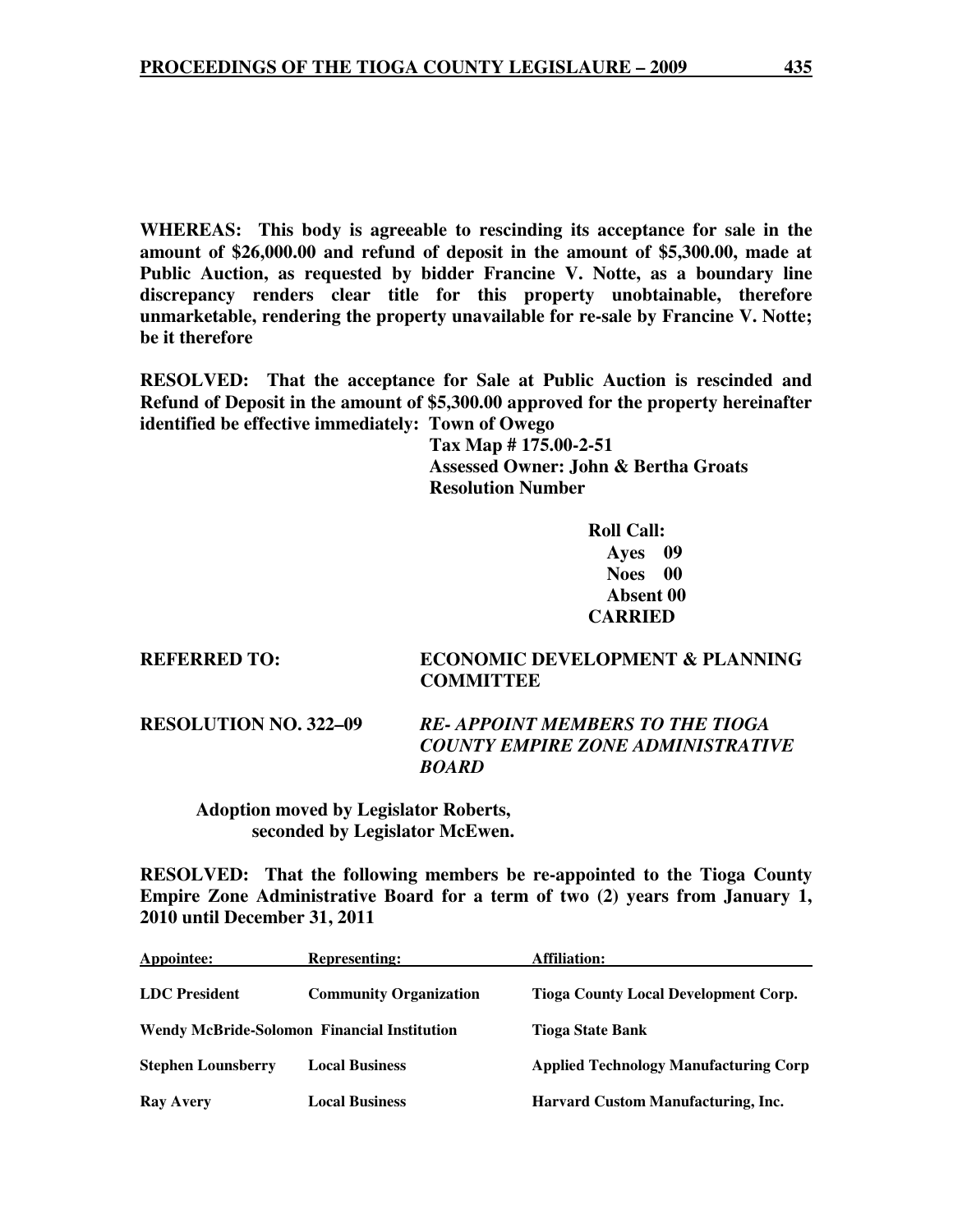**Michael McMahon Education Institution Waverly Central School District** 

**CARRIED** 

**REFERRED TO: SED&P COMMITTEE** 

**RESOLUTION NO. 323–09** *APPOINT MEMBER TO THE TIOGA COUNTY EMPIRE ZONE ADMINISTRATIVE BOARD* 

 **Adoption moved by Legislator Roberts, seconded by Legislator Sullivan.** 

**WHEREAS: Janet Hertzog's term on the Tioga County Empire Zone Administrative Board expires on December 31, 2009; and** 

**WHEREAS: Janet Hertzog currently represents Organized Labor through her affiliation with Broome Community College and does not wish to be re-appointed; and** 

**WHEREAS: Tioga County Economic Development & Planning has found Laura St. George willing and able to fill the Organized Labor representative vacancy through her affiliation with Broome Community College; therefore be it** 

**RESOLVED: That the Tioga County Legislature appoint Laura St. George as the Organized Labor representative on the Tioga County Empire Zone Administrative Board for a term of two (2) years from January 1, 2010 until December 31, 2011.** 

 **On roll call vote on the above resolution, six members voted Aye, Legislators Oberbeck, Roberts, and McEwen voting no, and the resolution was adopted.** 

**REFERRED TO: ED&P COMMITTEE** 

**RESOLUTION NO. 324–09** *APPOINT MEMBER TO THE TIOGA COUNTY EMPIRE ZONE ADMINISTRATIVE BOARD* 

 **Adoption moved by Legislator Monell, seconded by Legislator Sullivan.** 

**WHEREAS: Jeffrey Barber's term on the Tioga County Empire Zone Administrative Board expires on December 31, 2009; and** 

**WHEREAS: Jeffrey Barber currently represents Local Resident and does not wish to be re-appointed; and**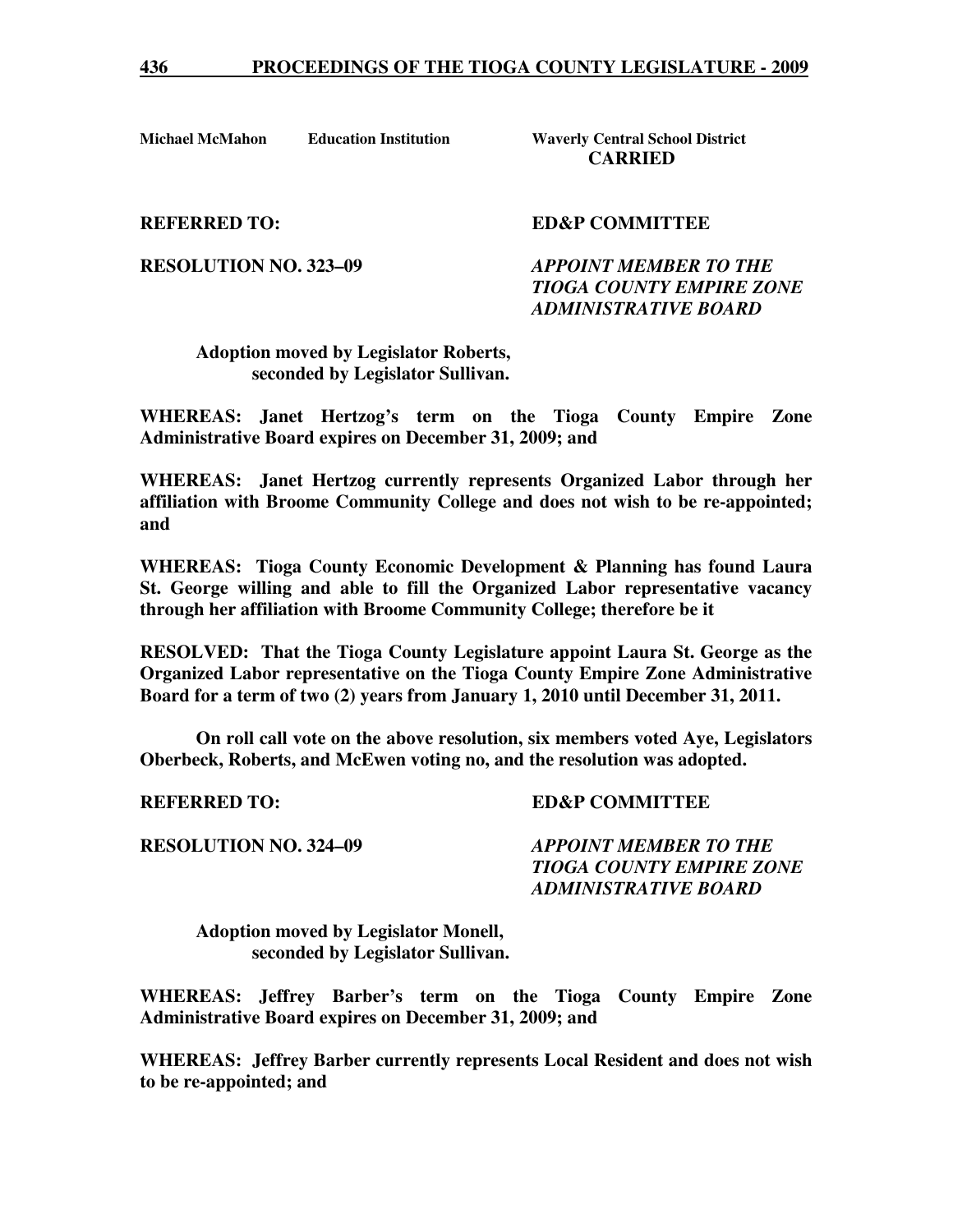**WHEREAS: Tioga County Economic Development & Planning has found Kevin Millar willing and able to fill the Local Resident representative vacancy; therefore be it** 

**RESOLVED: That the Tioga County Legislature appoint Kevin Millar as the Local Resident representative on the Tioga County Empire Zone Administrative Board for a term of two (2) years from January 1, 2010 until December 31, 2011.** 

 **On roll call vote on the above resolution, five members voted Aye, Legislators Oberbeck, Roberts, Sauerbrey, and McEwen voting no, and the resolution was adopted.** 

**REFERRED TO: ED&P COMMITTEE** 

### **RESOLUTION NO. 325-09** *APPOINT AT-LARGE MEMBER TO THE STERPDB REGIONAL BOARD*

 **Adoption moved by Legislator Monell, seconded by Legislator Sauerbrey.** 

**WHEREAS: The by laws of the Southern Tier East Regional Planning Development Board (STERPDB) require the composition of the membership from each county to be 1) a county legislator, 2) a local elected official, another county legislator or a citizen at-large and 3) the county planning director, and** 

**WHEREAS: Andrea Giovenco currently holds this at-large position; her term expires at the end of December and she does not wish to be re-appointed; and** 

**WHEREAS: Tioga County ED&P has found Patty Porter willing and able to fill this position; therefore be it** 

**RESOLVED: That the Tioga County Legislature hereby appoints Patty Porter to Tioga County's at-large position on the Southern Tier East Regional Planning Development Board to a 4-year term of 1/1/2010 – 12/31/2013.** 

 **On roll call vote on the above resolution, six members voted Aye, Legislators Oberbeck, Roberts, and McEwen voting no, and the resolution was adopted.**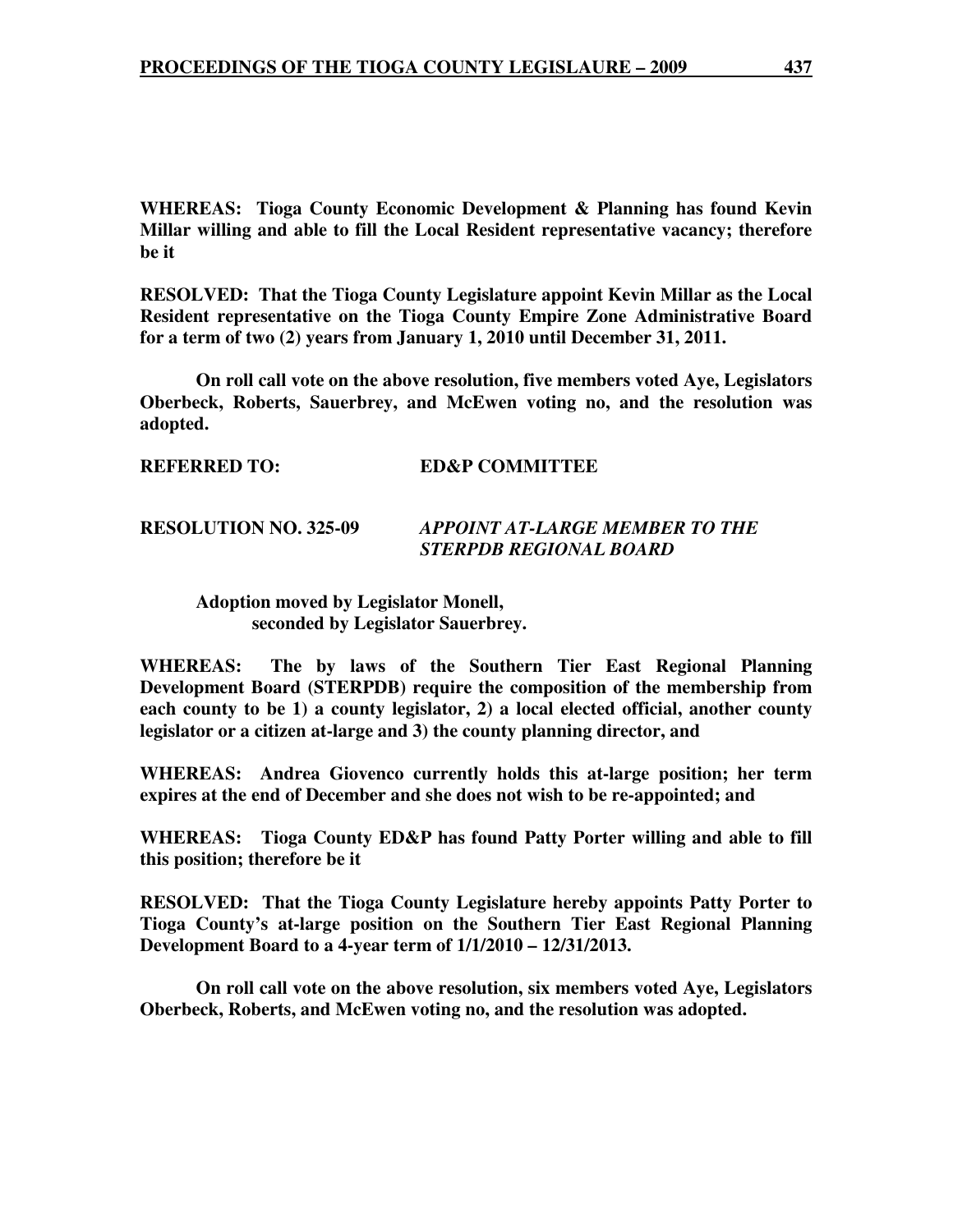**REFERRED TO: ED&P COMMITTEE** 

**RESOLUTION NO. 326-09** *APPOINT MEMBER TO THE TIOGA COUNTY PLANNING BOARD* 

 **Adoption moved by Legislator Sullivan, seconded by Legislator Monell.** 

**WHEREAS: Dot Richter, an alternate member of the Tioga County Planning Board, has resigned; and** 

**WHEREAS: The Tioga County Planning Board has found Patty Porter willing and able to serve Dot Richter's unexpired term, therefore be it** 

**RESOLVED: That the Tioga County Legislature appoints Patty Porter as an alternate, to serve the remainder of Dot Richter's unexpired term from 12/16/09 – 12/31/10.** 

 **On roll call vote on the above resolution, seven members voted Aye, Legislators Oberbeck and Roberts voting no, and the resolution was adopted.** 

**REFERRED TO: ED&P COMMITTEE** 

**RESOLUTION NO. 327-09** *APPOINT MEMBER TO THE TIOGA COUNTY LOCAL DEVELOPMENT CORPORATION* 

> **Adoption moved by Legislator Monell, seconded by Legislator Sullivan.**

**WHEREAS: Peter Ward's term on the Tioga County Local Development Corporation expires as of March 31, 2010; and** 

**WHEREAS: Peter Ward resigned from the Tioga County Local Development Corporation as of October 31, 2009; and** 

**WHEREAS: The Tioga County Local Development Corporation Board of Directors has found Sandra Layman willing and able to fill said vacancy; therefore be it**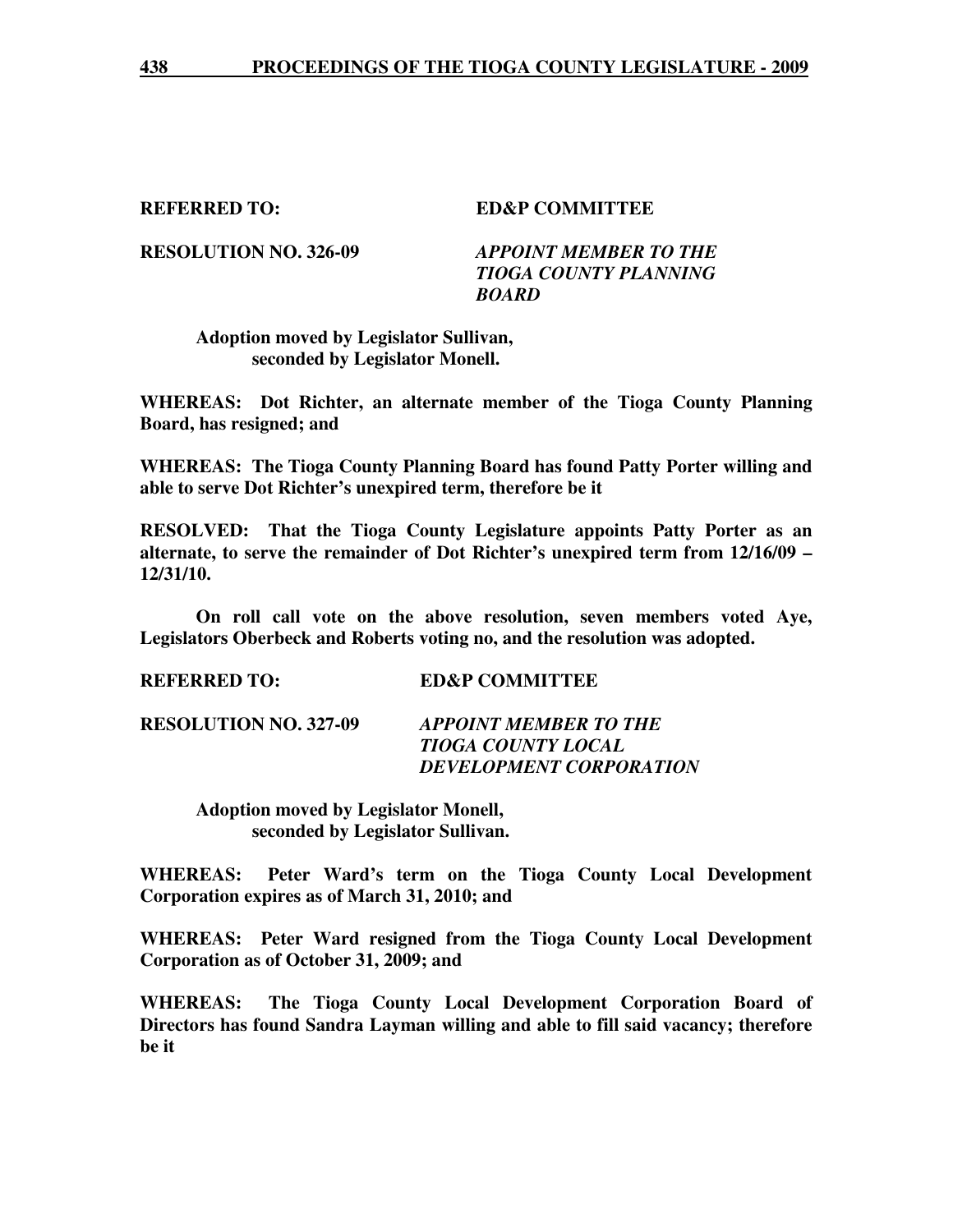**RESOLVED: That the Tioga County Legislature hereby appoints Sandra Layman to fill said vacancy and serve the remainder of Peter Ward's unexpired term of 1/1/10 – 3/31/10; and be it further** 

**RESOLVED: That the Tioga County Legislature hereby re-appoints Sandra Layman for the three-year term of 4/1/10 – 3/31/13.** 

 **Legislator Monell made a motion to amend the above resolution, seconded by Legislator Sullivan to change the word "re-appoints" in the last Resolved to "appoints".** 

 **On roll call vote on the above resolution and amendment, seven members voted Aye, Legislators Oberbeck and Roberts voting no, and the resolution and amendment were adopted.** 

| <b>REFERRED TO:</b>          | <b>ED&amp;P COMMITTEE</b>                                                            |
|------------------------------|--------------------------------------------------------------------------------------|
| <b>RESOLUTION NO. 328-09</b> | <b>APPOINT MEMBER TO THE</b><br>TIOGA COUNTY LOCAL<br><b>DEVELOPMENT CORPORATION</b> |

 **Adoption moved by Legislator Monell, seconded by Legislator Sullivan.** 

**WHEREAS: Ralph Kelsey's term on the Tioga County Local Development Corporation expires as of March 31, 2010; and** 

**WHEREAS: Ralph Kelsey has expressed his desire to resign from the Tioga County Local Development Corporation as of December 31, 2009; and** 

**WHEREAS: The Tioga County Local Development Corporation Board of Directors has found Marcia Kiechle willing and able to fill said vacancy; therefore be it** 

**RESOLVED: That the Tioga County Legislature hereby appoints Marcia Kiechle to fill said vacancy and serve the remainder of Ralph Kelsey's unexpired term of 1/1/10 – 3/31/10; and be it further** 

**RESOLVED: That the Tioga County Legislature hereby re-appoints Marcia Kiechle for the three-year term of 4/1/10 – 3/31/13.** 

 **Legislator Sauerbrey made a motion to amend the above resolution, seconded by Legislator Monell to change the word "re-appoints" in the last Resolved to "appoints".**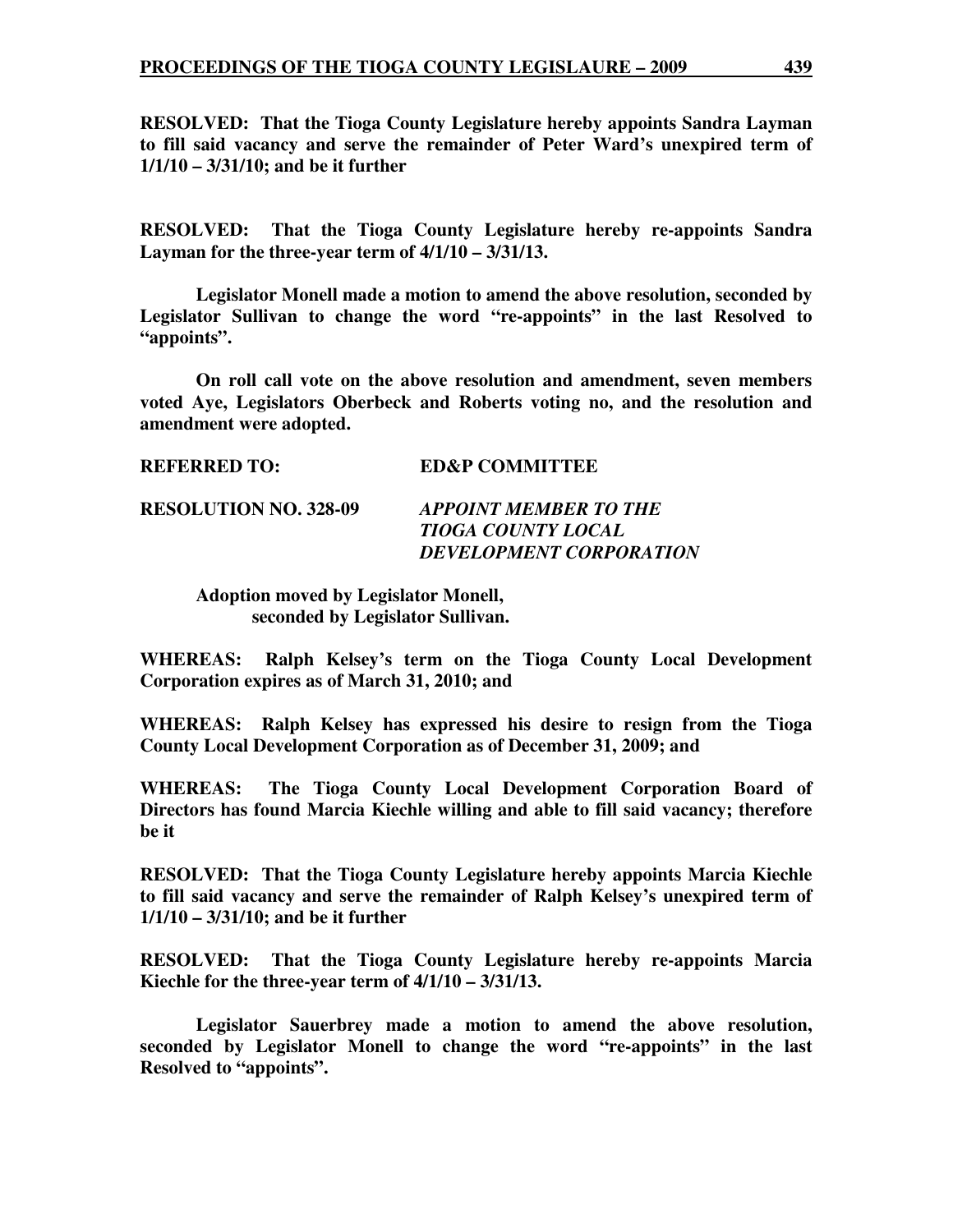**On roll call vote on the above resolution and amendment, seven members voted Aye, Legislators Oberbeck and Roberts voting no, and the resolution and amendment were adopted.** 

| <b>REFERRED TO:</b>       | <b>ED&amp;P COMMITTEE</b>                                                            |
|---------------------------|--------------------------------------------------------------------------------------|
| <b>RESOLUTION NO. -09</b> | <b>APPOINT MEMBER TO THE</b><br>TIOGA COUNTY LOCAL<br><b>DEVELOPMENT CORPORATION</b> |

 **Adoption moved by Legislator Roberts, seconded by Legislator Oberbeck.** 

**WHEREAS: Aaron Gowan's term on the Tioga County Local Development Corporation expires as of March 31, 2011; and** 

**WHEREAS: Aaron Gowan has expressed his desire to resign from the Tioga County Local Development Corporation as of December 31, 2009; and** 

**WHEREAS: The Tioga County Local Development Corporation Board of Directors has found Bob Griffin willing and able to fill said vacancy; therefore be it** 

**RESOLVED: That the Tioga County Legislature hereby appoints Bob Griffin to fill said vacancy and serve the remainder of Aaron Gowan's unexpired term of 1/1/10 – 3/31/11.** 

 **Legislator Roberts made a motion to withdraw the above resolution, seconded by Legislator Oberbeck and carried.** 

**REFERRED TO: ED&P COMMITTEE** 

**RESOLUTION NO. 329-09** *APPOINT MEMBER TO THE TIOGA COUNTY LOCAL DEVELOPMENT CORPORATION* 

 **Adoption moved by Legislator Sullivan, seconded by Legislator Monell.** 

**WHEREAS: William Caloroso's term on the Tioga County Local Development Corporation expires as of March 31, 2011; and** 

**WHEREAS: William Caloroso has expressed his desire to resign from the Tioga County Local Development Corporation as of December 31, 2009; and**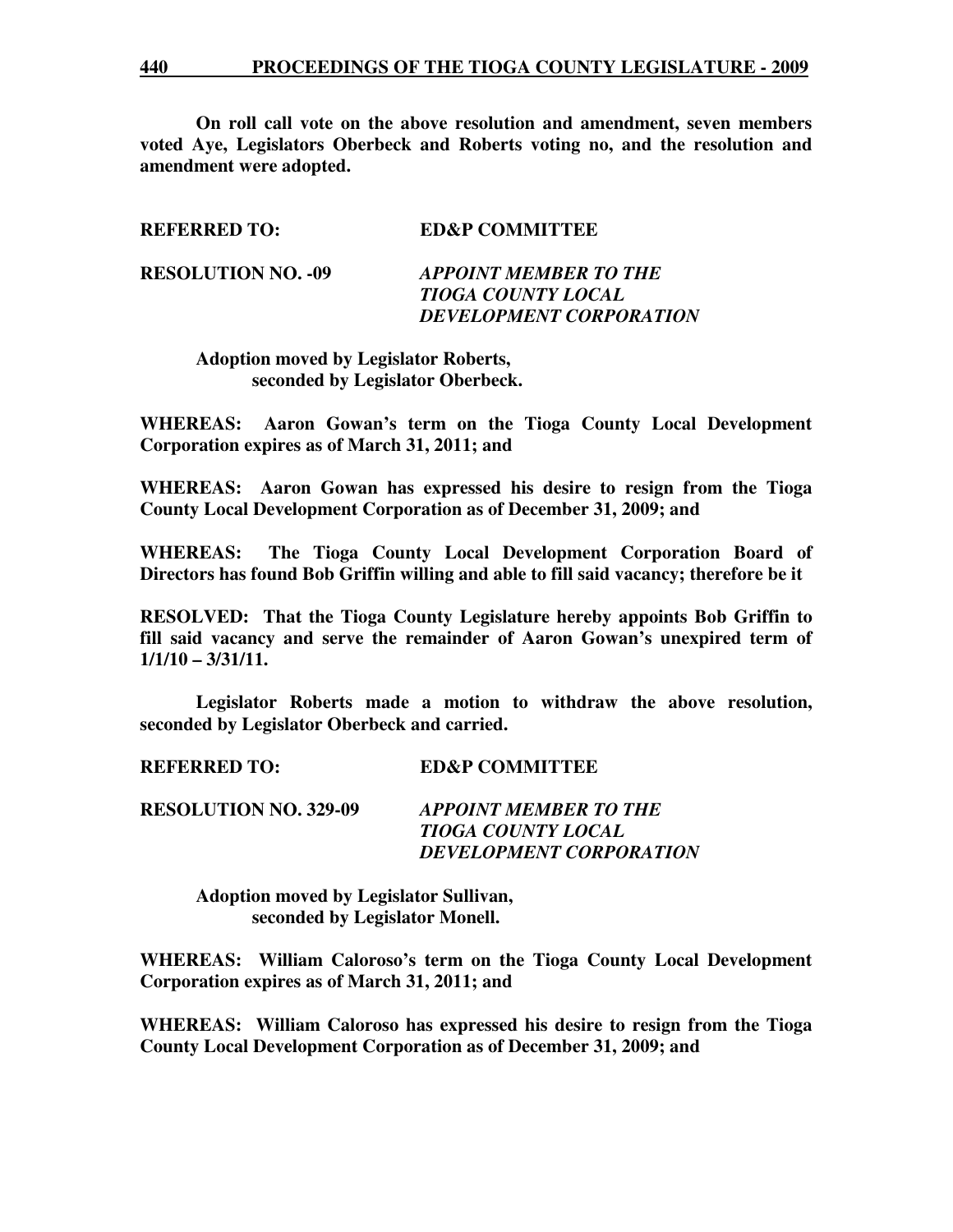**WHEREAS: The Tioga County Local Development Corporation Board of Directors has found Simon Caudullo willing and able to fill said vacancy; therefore be it** 

**RESOLVED: That the Tioga County Legislature hereby appoints Simon Caudullo to fill said vacancy and serve the remainder of William Caloroso's unexpired term of 1/1/10 – 3/31/11.** 

 **On roll call vote on the above resolution, six members voted Aye, Legislators Oberbeck, Roberts, and McEwen voting no, and the resolution was adopted.** 

#### **REFERRED TO: ED&P COMMITTEE**

**RESOLUTION NO. –09** *APPOINT TIOGA COUNTY REPRESENTATIVE TO FINGER LAKES TOURISM ALLIANCE* 

 **Adoption moved by Legislator Roberts, seconded by Legislator Sullivan** 

**WHEREAS: Bonnie Jensen's, Legislative Representative to the Finger Lakes Tourism Alliance, term expires December 31, 2009; and** 

**WHEREAS: The Tioga County Legislature would like to appoint Stella Reschke, Tioga County Tourism Director, as the Legislative Representative to the Finger Lakes Tourism Alliance, now therefore be it** 

**RESOLVED: That the Tioga County Legislature does hereby appoint Stella Reschke, as its Legislative Representative to the Finger Lakes Tourism Alliance effective January 1, 2010 through December 31, 2012.** 

 **Legislator Roberts made a motion to withdraw the above resolution, seconded by Legislator McEwen and carried.** 

**REFERRED TO: HEALTH & HUMAN SERVICES COMMITTEE** 

**RESOLUTION NO. 330-09** *RESOLUTION REAPPOINTING MEMBERS TO COMMUNITY SERVICES BOARD* 

> **Adoption moved by Legislator Huttleston, seconded by Legislator Sauerbrey.**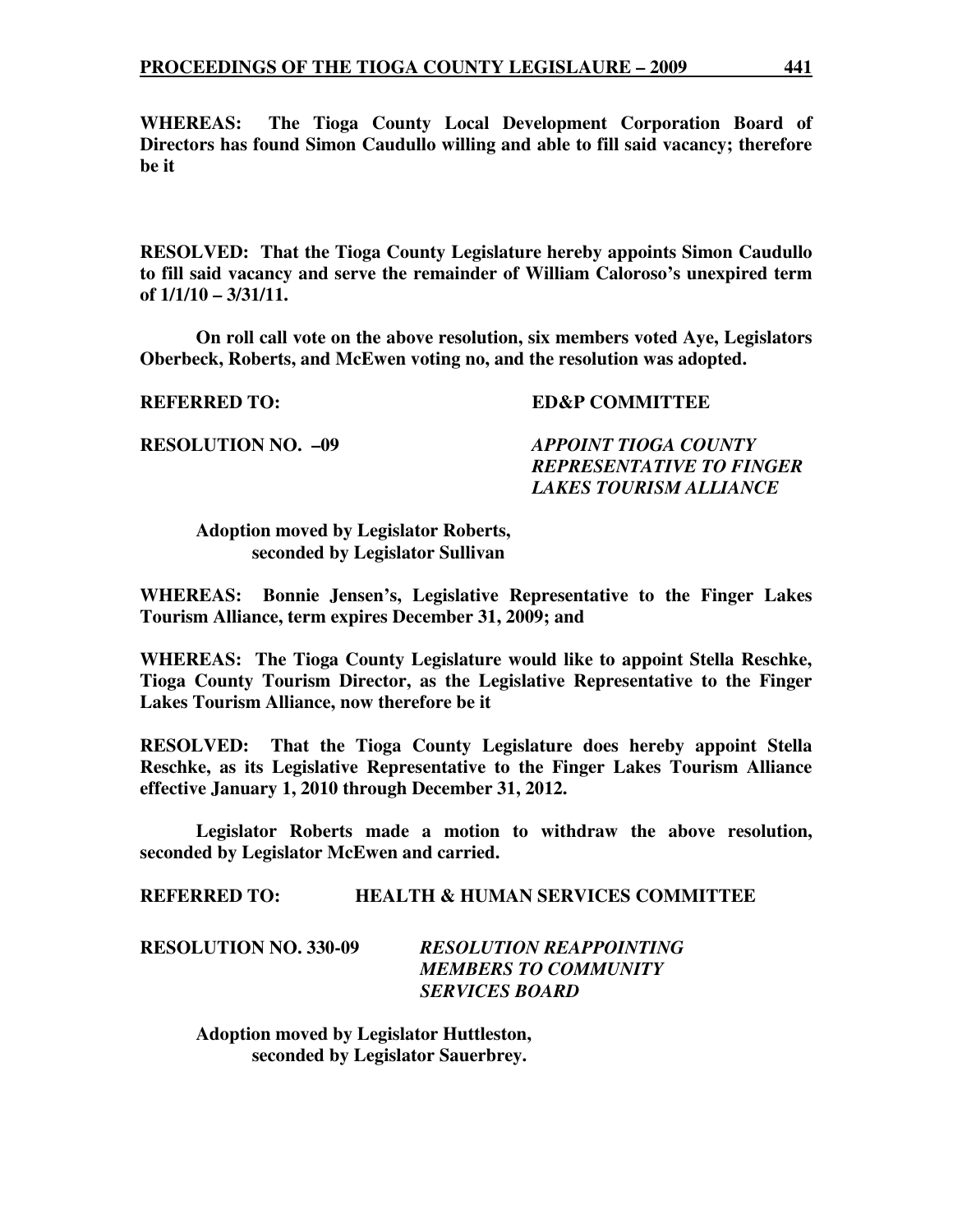#### **442 PROCEEDINGS OF THE TIOGA COUNTY LEGISLATURE - 2009**

**WHEREAS: Paula Guiles' and Vicki Comstock's appointments to the Community Services Board will expire on December 31, 2009; and** 

**WHEREAS: The Community Services Board has recommended reappointment of these individuals; and** 

**WHEREAS: Section Article 41.11 (d) of the Mental Hygiene Law allows counties to determine the length of term of Community Services Board members; therefore be it** 

**RESOLVED: That Paula Guiles and Vicki Comstock be reappointed to the Community Services Board, each for a term starting January 1, 2010 and ending March 31, 2014.** 

### **CARRIED**

### **REFERRED TO: HEALTH & HUMAN SERVICES COMMITTEE**

# **RESOLUTION NO. 331-09** *APPOINTMENT EARLY INTERVENTION OFFICIAL DESIGNEE*

 **Adoption moved by Legislator Huttleston, seconded by Legislator Roberts.** 

**WHEREAS: Terms of office for the Early Intervention Official and Designees were set forth in Resolution #77-00; and** 

**WHEREAS: Lindsey Cioci is no longer employed with the Tioga County Health Department; and** 

**WHEREAS: Carrie Wilson has been selected to fill the position of Early Intervention Official Designee formerly held by Lindsey Cioci; and** 

**WHEREAS: The Tioga County Legislature must approve any and all appointments; therefore be it** 

**RESOLVED: That Carrie Wilson be appointed in Lindsey Cioci's place as Early Intervention Official Designee for a term of 12/15/09-Term of Office.** 

#### **CARRIED**

# **REFERRED TO: HEALTH & HUMAN SERVICES COMMITTEE**

**RESOLUTION NO. 332-09** *REAPPOINT MEMBER TO THE TIOGA COUNTY BOARD OF HEALTH*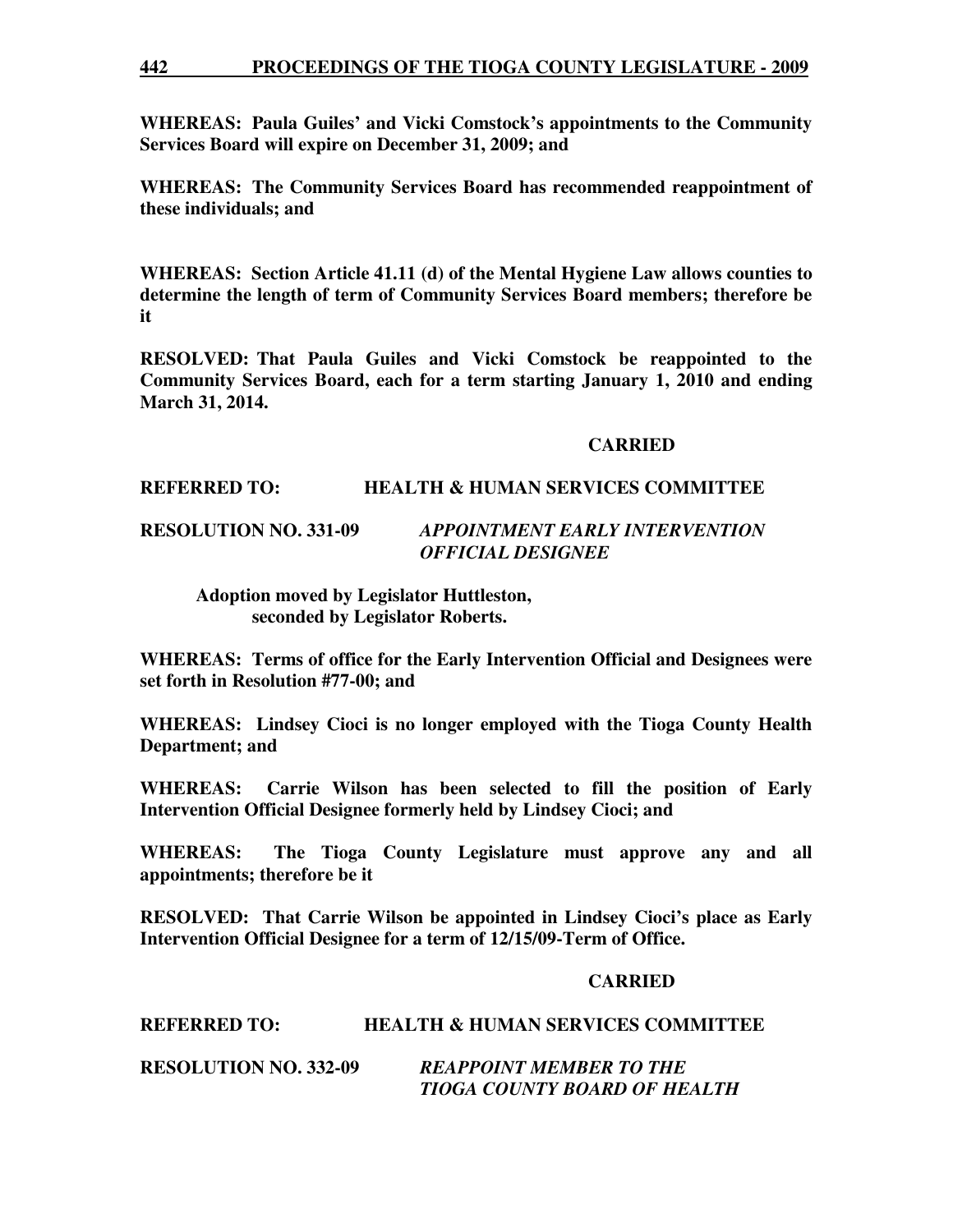# **Adoption moved by Legislator Huttleston, seconded by Legislator McEwen.**

**WHEREAS: Section 344 of the Public Health Law requires that members of the Board of Health shall serve six (6) year staggered terms; and** 

**WHEREAS: The appointed term for Rani Kapur-Pado, MD, on the Board of Health expires 12/31/09; and** 

**WHEREAS: Dr. Kapur-Pado has agreed to serve for another term; therefore be it** 

**RESOLVED: That Rani Kapur-Pado, MD, be reappointed to the Board of Health for a term 1/1/10 - 12/31/15.** 

### **CARRIED**

# **REFERRED TO: ADMINISTRATIVE COMMITTEE INFORMATION TECHNOLOGY**

**RESOLUTION NO. 333-09** *AUTHORIZE CONTRACT FOR HIRE OF RECORDFUSION TO PERFORM WORK FOR COUNTY CLERK* 

 **Adoption moved by Legislator Sullivan, Seconded by Legislator Monell.** 

**WHEREAS: The County Clerks office is responsible for the recording, filing and maintaining of public records for Tioga County; and**

**WHEREAS: The Tioga County Clerk was originally awarded a grant for \$55,300 from New York State Archives Local Government Records Management to scan and index deeds, mortgages, assignment and discharge of mortgage documents into our Electronic Document Management System (EDMS) to preserve these records for public use; and** 

**WHEREAS: New York State has notified the Tioga County Clerk's Office that their original grant award has been reduced by 12.5% with the possibility of future reductions; and** 

**WHEREAS: RecordFusion has been contacted and has agreed to perform the required work needed to complete this task; be it therefore**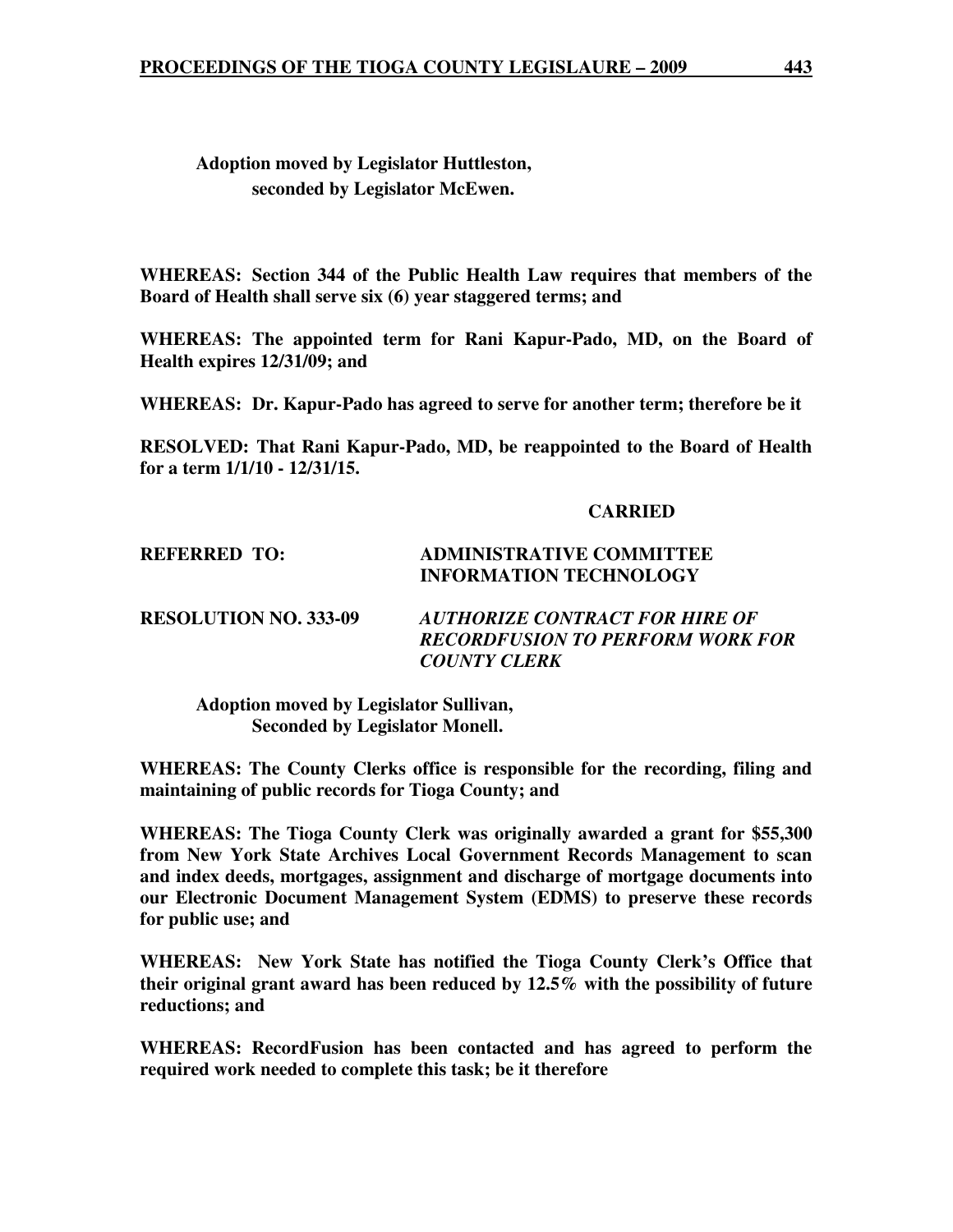**RESOLVED: That the Tioga County Legislature authorize the Tioga County Clerk to enter into a contract with RecordFusion to scan and index deeds, mortgages, assignment and discharge of mortgage documents into the Electronic Document Management System (EDMS) with the total payment of said services not to exceed \$55,300 or the final awarded amount.** 

# **Roll Call: Ayes 09 Noes 00 Absent 00 CARRIED**

# **REFERRED TO: INFORMATION TECHNOLOGY FINANCE COMMITTEE**

### **RESOLUTION NO. 334-09** *AUTHORIZE CONTRACT TO IMPLEMENT CITRIX ACCESS GATEWAY APPLIANCE*

 **Adoption moved by Legislator McEwen, Seconded by Legislator Monell.** 

**WHEREAS: Information Technology and Communication Services Department has determined that it is necessary to obtain professional assistance for implementing the Citrix Access Gateway appliance; and** 

**WHERAS: The Department after interviewing Consultants has determined Dox Electronics, Inc. as the most qualified and competitive; and** 

**WHEREAS: The Department has budgeted sufficient funds; be it therefore** 

**RESOLVED: That the Tioga County Legislature hereby authorizes Information Technology and Communication Services to retain Dox Electronics, Inc. for the above stated purpose for a fee not to exceed \$3,600.00 to be paid from Information Technology Account A1680.40-140.** 

> **Roll Call: Ayes 09 Noes 00 Absent 00 CARRIED**

**REFERRED TO: INFORMATION TECHNOLOGY FINANCE COMMITTEE**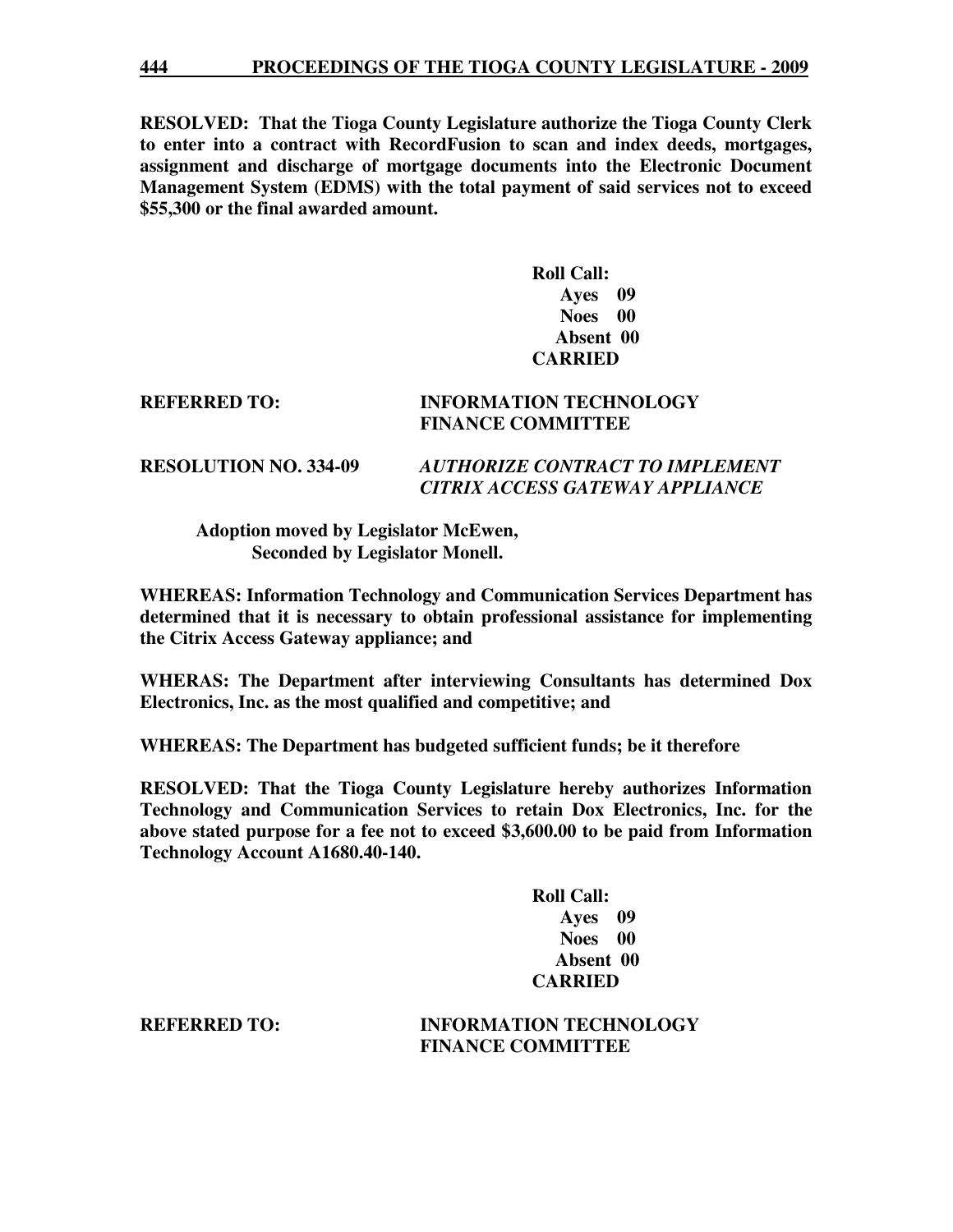**RESOLUTION NO. 335-09** *AUTHORIZE CONTRACT TO UPGRADE DISASTER RECOVERY SOFTWARE ON BOTH I5 SERIES MACHINES* 

# **Adoption moved by Legislator Monell, Seconded by Legislator Sullivan.**

**WHEREAS: Information Technology and Communication Services Department has determined that it is necessary to obtain professional assistance for upgrading the disaster recovery software on both i5 Series machines; and** 

**WHERAS: The Department after interviewing Consultants has determined Robideau & Associates Consulting as the most qualified and competitive; and** 

**WHEREAS: The Department has budgeted sufficient funds; be it therefore** 

**RESOLVED: That the Tioga County Legislature hereby authorizes Information Technology and Communication Services to retain Robideau & Associates Consulting for the above stated purpose for a fee not to exceed \$2,400.00 to be paid from Information Technology Account A1680.40-140.** 

> **Roll Call: Ayes 09 Noes 00 Absent 00 CARRIED**

**REFERRED TO: ADMINISTRATIVE SERVICES COMMITEE FINANCE COMMITTEE INFORMATION TECHNOLOGY** 

**RESOLUTION NO. 336-09** *AUTHORIZE TRANSFER OF FUNDS FOR PURCHASE OF EQUIPMENT FOR THE COUNTY CLERK'S OFFICE* 

 **Adoption moved by Legislator Monell, Seconded by Legislator Sullivan.** 

**WHEREAS: The County Clerks office is responsible for the recording, filing and maintaining of public records for Tioga County; and**

**WHERAS: The current printer is not operational and Information Technology Department is unable to repair it and has recommended replacement due to the age of the equipment; and**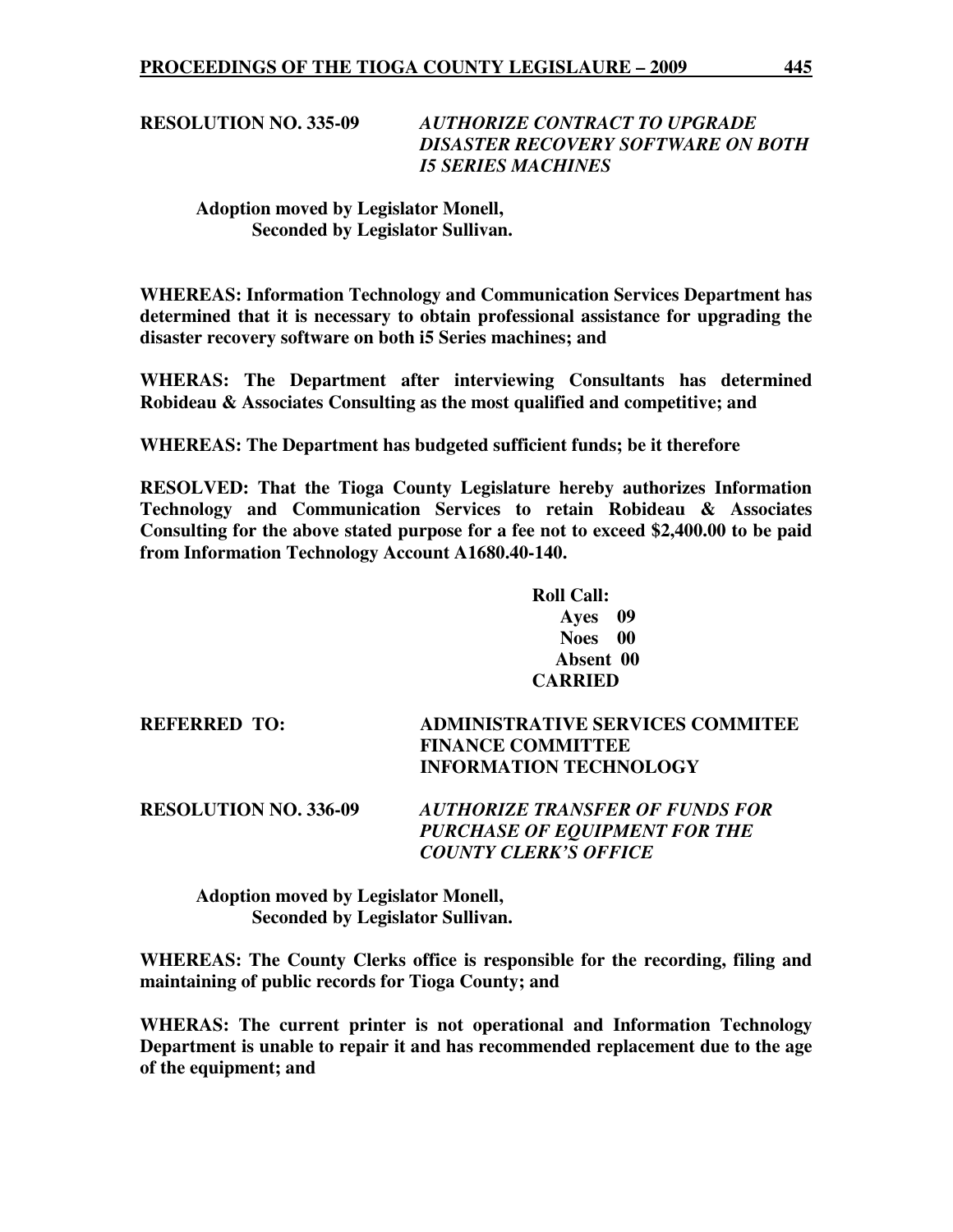#### **446 PROCEEDINGS OF THE TIOGA COUNTY LEGISLATURE - 2009**

**WHEREAS: The Tioga County Clerk expense account does not have an existing account for the purchase of this equipment; and** 

**WHEREAS: The Tioga County Information Technology Director has approved the purchase; be it therefore** 

**RESOLVED: That the County Clerk be authorized to purchase a printer not to exceed \$2,346.00 and that the following sums be transferred:** 

| From: | <b>County Clerk Account A1410.40-520</b>          | \$2,346.00                                                                               |
|-------|---------------------------------------------------|------------------------------------------------------------------------------------------|
|       | $\overline{1}$ , and also a set of $\overline{1}$ | $\mathbf{A} \bullet \mathbf{A} \bullet \mathbf{A} \bullet \mathbf{A} \bullet \mathbf{A}$ |

**To: County Clerk Account A1410.20-220 \$2,346.00** 

 **Roll Call: Ayes 09 Noes 00 Absent 00 CARRIED** 

# **REFERRED TO: PUBLIC WORKS COMMITTEE FINANCE COMMITTEE**

**RESOLUTION NO. 337–09** *APPROPRIATION OF ADDITIONAL REVENUE* 

 **Adoption moved by Legislator Roberts, seconded by Legislator McEwen.** 

**WHEREAS: The fee revenue being collected during 2009 has exceeded the budget; and** 

**WHEREAS: The cost of disposing of the additional tonnage has also increased proportionally; therefore be it** 

**RESOLVED: That the sum of \$50,000.00 be appropriated to Solid Waste Account B8160.41-140 from the additional tipping fee revenue Account B1221.00.** 

> **Roll Call: Ayes 09 Noes 00 Absent 00 CARRIED**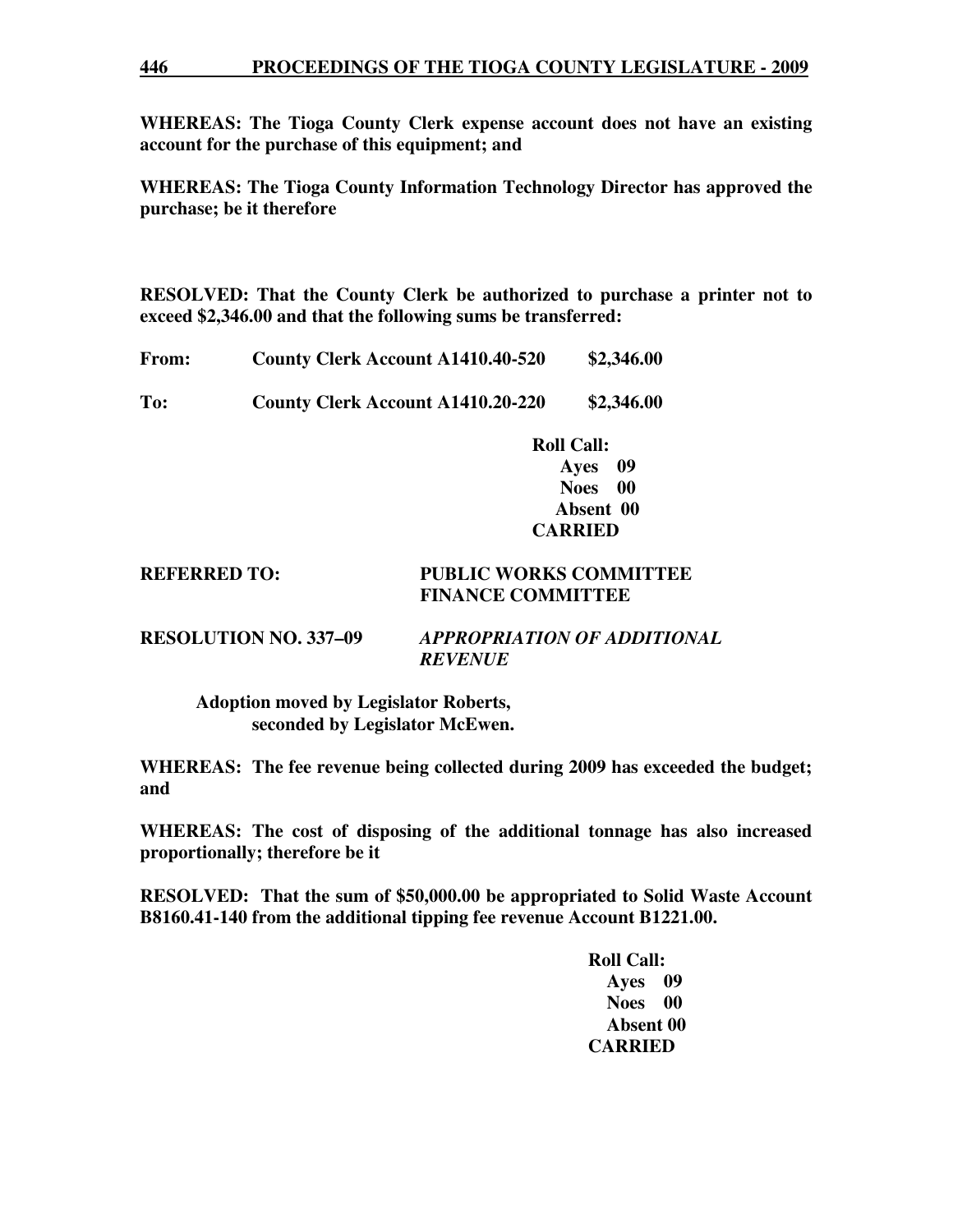## **REFERRED TO: PUBLIC WORKS COMMITTEE FINANCE COMMITTEE**

## **RESOLUTION NO. 338–09** *APPROPRIATION OF ADDITIONAL REVENUE*

 **Adoption moved by Legislator Monell, seconded by Legislator Roberts.** 

**WHEREAS: The Hazardous Waste Program has been very successful and program during 2009 has exceeded the budget; and** 

**WHEREAS: The cost of disposing of the additional amounts of hazardous waste and electronics due to increases in participation rates of the program which was particularly evident in the large bill for September; therefore be it** 

**RESOLVED: That the sum of \$10,000 be appropriated from Solid Waste Contingency Account B1990.40-715 to Solid Waste Account B8160.42-261 to account for the additional amounts of hazardous waste and electronics in 2009.** 

> **Roll Call: Ayes 09 Noes 00 Absent 00 CARRIED**

# **REFERRED TO: PUBLIC WORKS COMMITTEE**

**RESOLUTION NO. 339–09** *TRANSFER OF FUNDS BOILER FOR THE BARTON TRANSFER STATION* 

 **Adoption moved by Legislator Roberts, seconded by Legislator Monell.** 

**WHEREAS: The Solid Waste Department needs to purchase a new boiler for the Barton Transfer Station; therefore be it**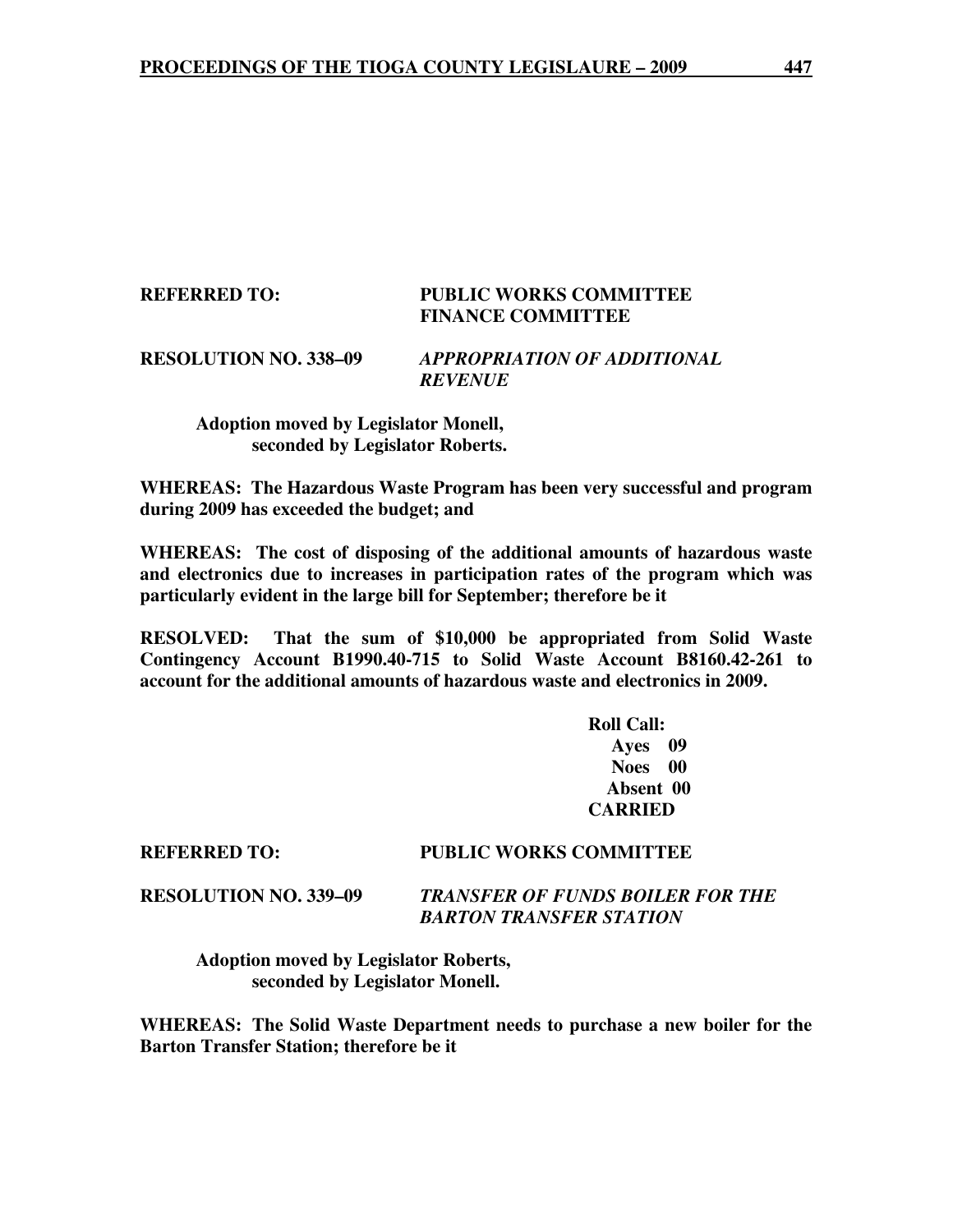**RESOLVED: That the sum of \$2,000.00 be transferred from Solid Waste Account B8160.40-93 into Solid Waste Account B8160.20-130; and be it further** 

**RESOLVED: That the Tioga County Legislature authorizes Ellen Pratt, Solid Waste Manager, to purchase a boiler from the Solid Waste Account B8160.20-130 at a cost not to exceed \$2,000.00.** 

> **Roll Call: Ayes 09 Noes 00 Absent 00 CARRIED**

## **REFERRED TO: PUBLIC WORKS COMMITTEE**

**RESOLUTION NO. 340–09** *TRANSFER OF FUNDS* 

*RECYCLING BINS FOR THE CURBSIDE RECYCLING PROGRAM* 

 **Adoption moved by Legislator Roberts, seconded by Legislator Sauerbrey.** 

**WHEREAS: The Solid Waste Department needs to purchase more recycling bins for the Curbside Recycling Program; therefore be it**

**RESOLVED: That the sum of \$7,300.00 be transferred from Solid Waste Account B8160.40-420 into Solid Waste Account B8160.42-640; and be it further** 

**RESOLVED: That the Tioga County Legislature authorizes Ellen Pratt, Solid Waste Manager, to purchase recycling bins from the Solid Waste Account B8160.42-640 at a cost not to exceed \$7,300.00.** 

> **Roll Call: Ayes 09 Noes 00 Absent 00 CARRIED**

**REFERRED TO: ED&P COMMITTEE FINANCE COMMITTEE INFORMATION TECHNOLOGY COMMITTEE**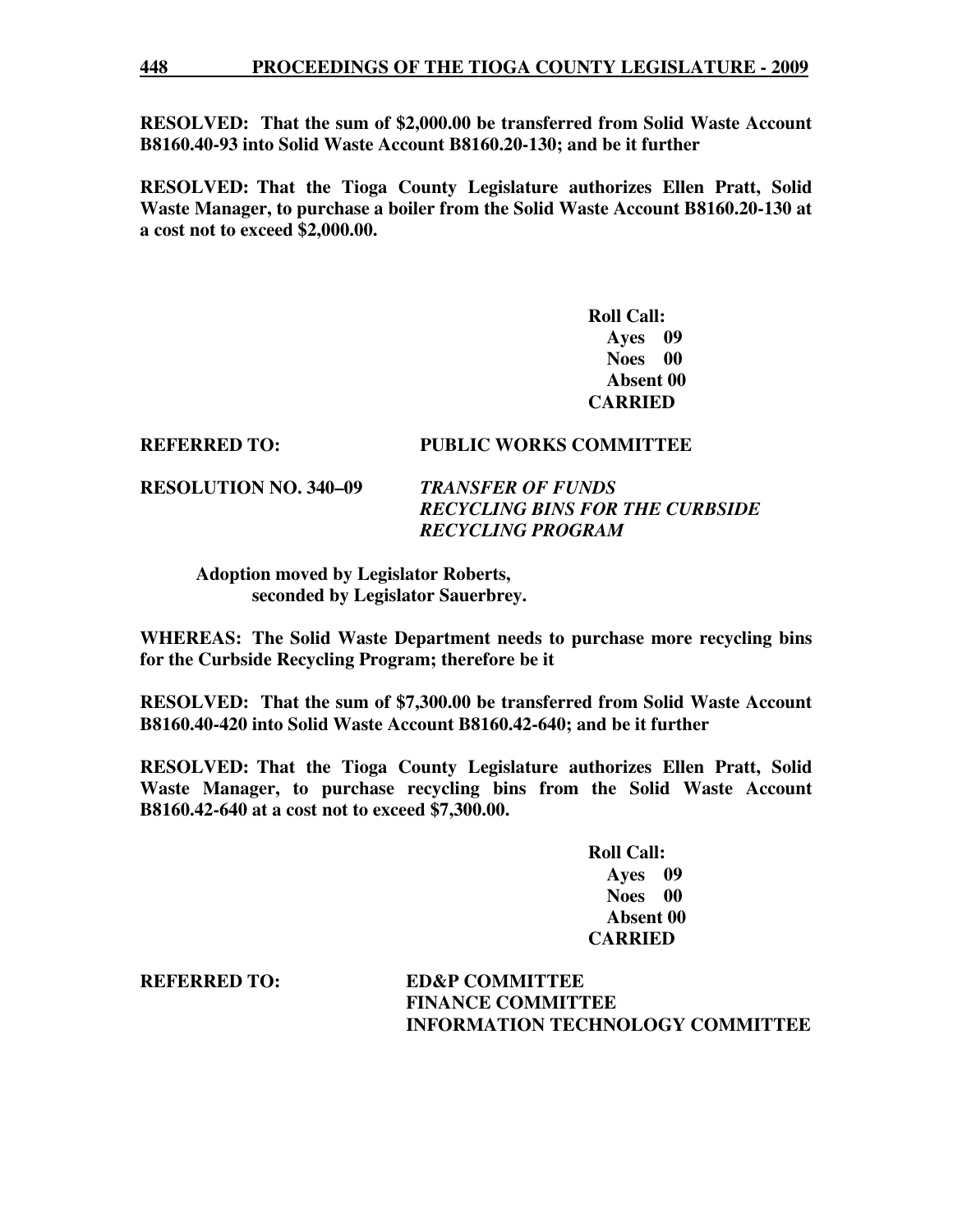# **RESOLUTION NO. 341–09** *AUTHORIZE TRANSFER OF FUNDS FOR PURCHASE OF EQUIPMENT FOR ECONOMIC DEVELOPMENT & PLANNING*

# **Adoption moved by Legislator Sullivan, seconded by Legislator Monell.**

**WHEREAS: A staff member of the Economic Development & Planning office has a computer system that is non-operational and is in need of replacement; and** 

**WHEREAS: The Information Technology Department has recommended replacement; and** 

**WHEREAS: The Economic Development and Planning expense account does not have an existing account for the purchase of this equipment; and** 

**WHEREAS: The Tioga County Information Technology Director has approved the purchase for replacement; be it therefore** 

**RESOLVED: That the Director of Economic Development & Planning be authorized to purchase a replacement computer system not to exceed \$987.10 and that the following sums be transferred:** 

**From: ED&P Account A6422.40-10 \$987.10** 

**To: ED&P Account A6422.20-90 \$987.10** 

 **Roll Call: Ayes 09 Noes 00 Absent 00 CARRIED** 

# **REFERRED TO: PERSONNEL COMMITTEE FINANCE COMMITTEE**

# **RESOLUTION NO. 342-09** *TRANSFER OF FUNDS*

 *WORKERS' COMPENSATION* 

 **Adoption moved by Legislator Oberbeck, seconded by Legislator Sullivan.** 

**WHEREAS: Due to higher than anticipated workers' compensation medical expenses a shortfall is anticipated in the Benefit and Award accounts in the 2009 workers' compensation budget; and**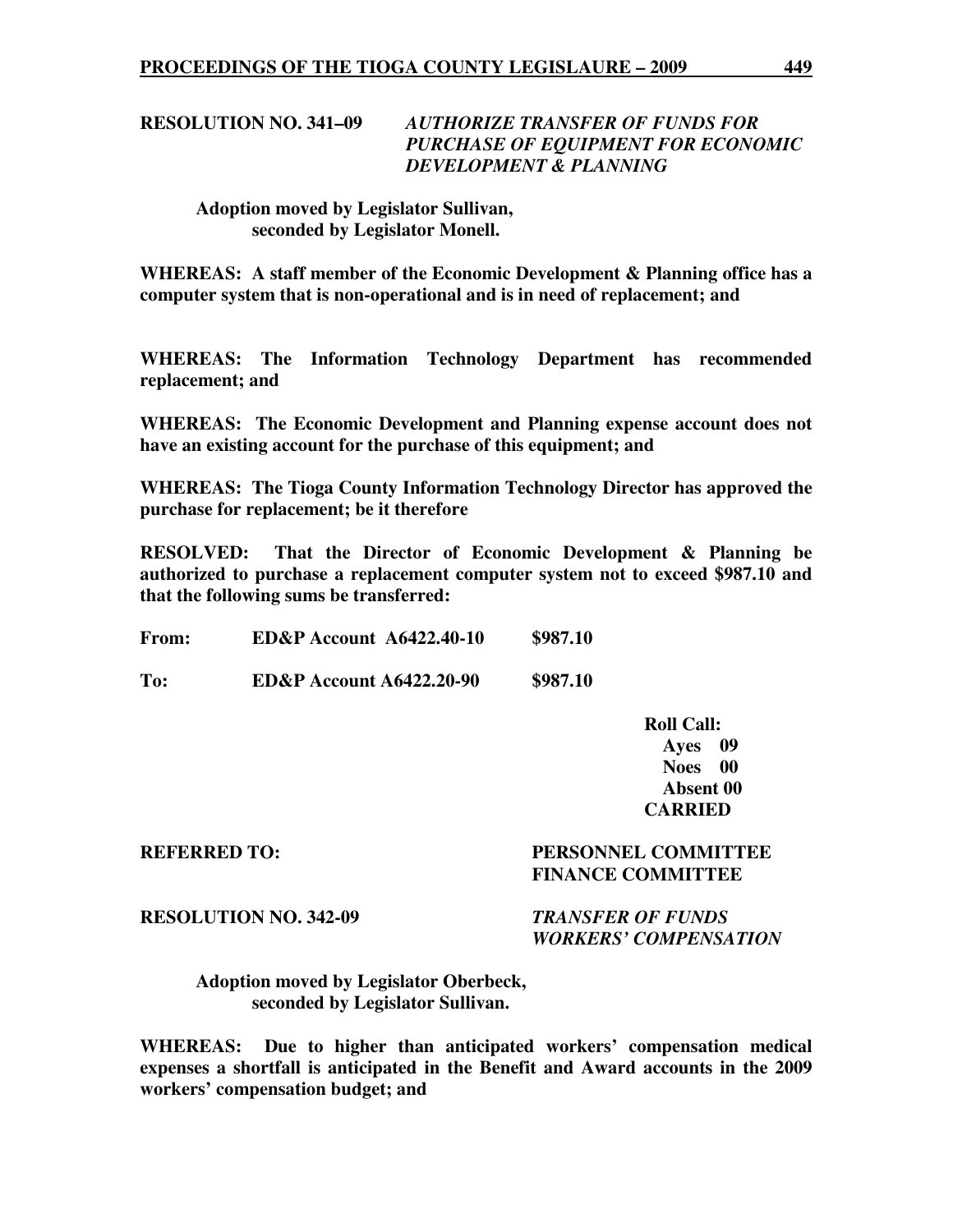**WHEREAS: Funds are available in one of the Expense accounts; therefore be it** 

**RESOLVED: That the following sums be transferred:** 

| From: Workers' Compensation Account S1710.40 (450) |  | \$50,000.00 |
|----------------------------------------------------|--|-------------|
|                                                    |  |             |

**To: Workers' Compensation Account S1720.40 (370) \$50,000.00** 

 **Roll Call: Ayes 09 Noes 00 Absent 00 CARRIED** 

# **REFERRED TO: PERSONNEL COMMITTEE FINANCE COMMITTEE**

**RESOLUTION NO. 343-09** *TRANSFER OF FUNDS* 

 *CONSOLIDATED HEALTH* 

 **Adoption moved by Legislator McEwen, seconded by Legislator Oberbeck.** 

**WHEREAS: Due to higher than anticipated health insurance bills a shortfall in the 2009 consolidated health budget is expected; and** 

**WHEREAS: Funds are available in the appropriated reserves of the consolidated health insurance program; therefore be it** 

**RESOLVED: That the following sums be transferred:** 

**From: Appropriated Reserve CH 511 \$578,399.00** 

**To: Consolidated Health Account CH 9060.81 (87) \$578,399.00** 

# **Roll Call: Ayes 09 Noes 00 Absent 00 CARRIED**

**REFERRED TO: HEALTH & HUMAN SERVICES COMMITTEE FINANCE COMMITTEE**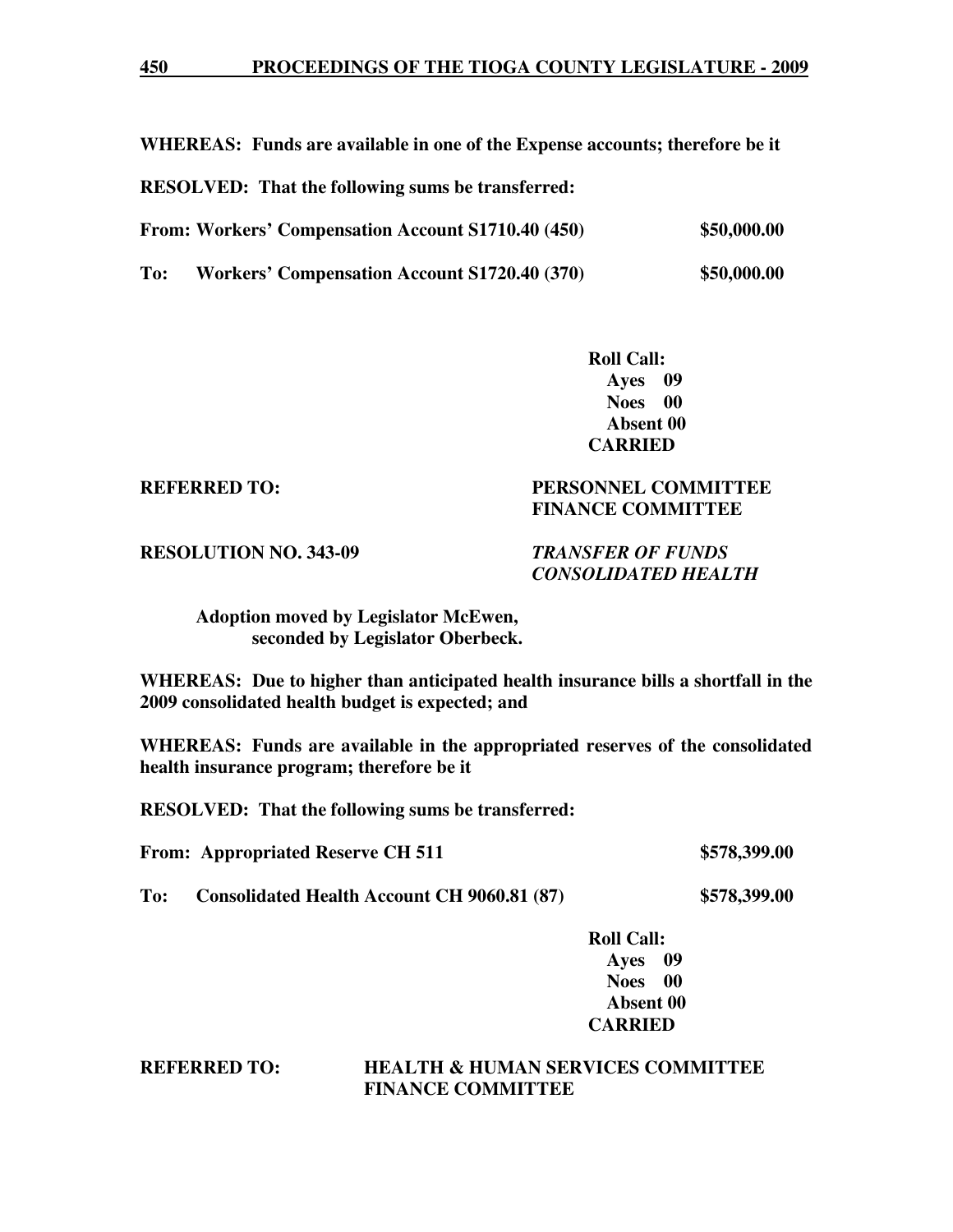# **RESOLUTION NO. 344–09** *TRANSFER OF FUNDS PUBLIC HEALTH*

# **Adoption moved by Legislator Huttleston, Seconded by Legislator McEwen.**

**WHEREAS: Resolution 249–09 addressed the costs of the mandated Handicapped Education Program (3-5) and Early Intervention (EI) program; and** 

**WHEREAS: In Resolution 249-09, Public Health did not request the entire amount projected as needed for the balance of 2009, with the intent of delaying the request of some of the needed funds until later in 2009; and** 

**WHEREAS: Public Health has determined the amount of additional funding needed for both mandated programs through the balance of 2009; and** 

**WHEREAS: The additional costs of the Handicapped Education and Early Intervention programs will result in additional revenue and state aid reimbursement, decreasing the amount needed from County contingency funds; and** 

**WHEREAS: Transfer of funds requires Legislative approval, therefore be it** 

**RESOLVED: That funds be transferred as follows:** 

| <b>From: A1610.16</b> | <b>Handicapped Education Fees</b>       | \$15,000  |
|-----------------------|-----------------------------------------|-----------|
| A1610.17              | <b>Early Intervention Fees</b>          | \$35,000  |
| A3460.00              | <b>State Aid: Handicapped Education</b> | \$157,550 |
|                       | A1990.40-715 County Contingency Account | \$152,450 |

**To: A2960.40-590 Handicapped Education- Contractual Services \$ 290,000 A4044.40-140 Early Intervention- Contracting Services \$ 70,000** 

> **Roll Call: Ayes 09 Noes 00 Absent 00 CARRIED**

#### **REFERRED TO: ADMINISTRATIVE SERVICES COMMITTEE**

**RESOLUTION NO. 345-09** *AMEND RESOLUTION NOS. 385-90, 102-00, AND 150-07 AMENDING FEES REAL PROPERTY OFFICE*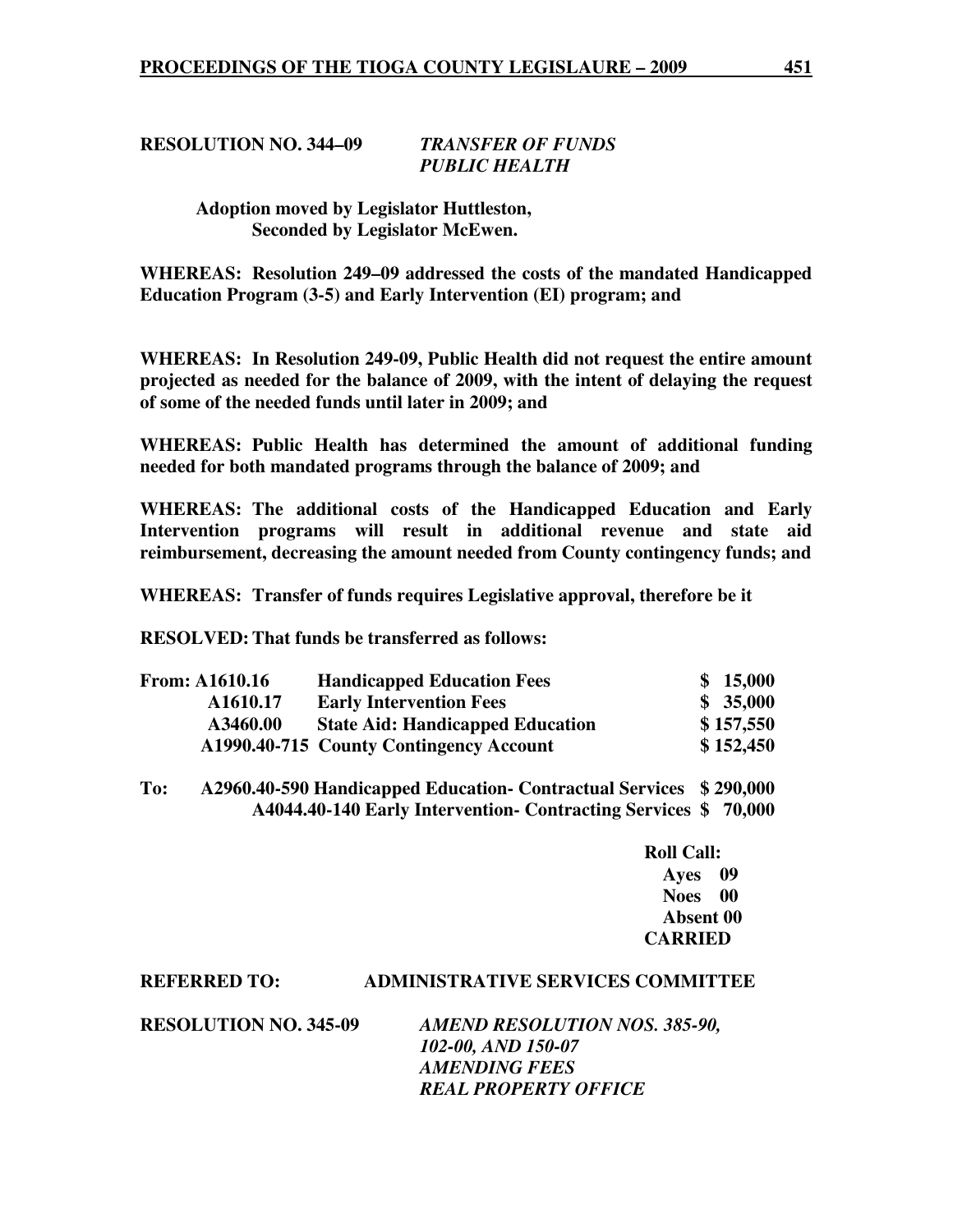**Adoption moved by Legislator Sullivan, Seconded by Legislator Oberbeck.** 

**WHEREAS: Resolution Nos. 385-90, 102-00, and 150-07 established and modified schedules of charges; and** 

**WHEREAS: The cost of supplies and services have increased; and** 

**WHEREAS: The Real Property Tax Service Agency has recommended that the fee schedules be revised and established for new services, be it therefore** 

**RESOLVED: That Resolution Nos. 385-90, 102-00, and 150-07 be hereby amended and that the fees for Real Property Administrative services be and hereby are established and modified as follows:** 

| Preparation of school district and village tax bills, per bill               | .60    |
|------------------------------------------------------------------------------|--------|
| Tax map 30x42 all individuals, attorneys or private corporations             | 6.00   |
| Tax map 30x42 Assessors, 1 <sup>st</sup> copy no charge, thereafter per copy | 2.50   |
| Tax map 30x42 all Village, Town & Schools per copy                           | 2.50   |
| Tax map 17x21 all individuals, attorneys or private corporations             | 4.00   |
| Tax map 17x21 Assessors, per copy                                            | .75    |
| Mailing a single map                                                         | 2.00   |
| Assessment rolls & indexes printed, all towns other than Owego, per town     | 30.00  |
| Assessment rolls & indexes printed, town of Owego                            | 55.00  |
| Assessment roll indexes, all towns other than Owego, per town                | 10.00  |
| Assessment roll indexes, town of Owego                                       | 15.00  |
| GIS map, $8\frac{1}{2} \times 11$ (color)                                    | 2.50   |
| GIS map, $8\frac{1}{2} \times 11$ (blk & wht)                                | 1.50   |
| GIS digital maps on CD                                                       | 600.00 |
| Additional layers included on CD, per layer                                  | 50.00  |
| RPS data files on CD or e-mailed, rps160d1, rps155p1, rps150p1, etc., per    | 50.00  |
| Printed custom reports, minimum                                              | 15.00  |
| Arial photo or DOQQ, $8\frac{1}{2} \times 11$ or Topo.                       | 12.00  |
| Arial photo or DOQQ, 30x42                                                   | 25.00  |
| Printed address labels, per page of 30 (minimum)                             | 2.00   |
| <b>RPS</b> Database (scrubbed)                                               | 300.00 |
| Screen prints, each                                                          | .30    |
| .pdf tax map files, e-mailed, per map                                        | 1.00   |
| .pdf tax map files, quantity, min of 3                                       | 2.00   |
| Sales report (one year)                                                      | 30.00  |
| Area map with coordinates, up to 12 pts., $8\frac{1}{2} \times 11$           | 4.00   |

 **Roll Call:**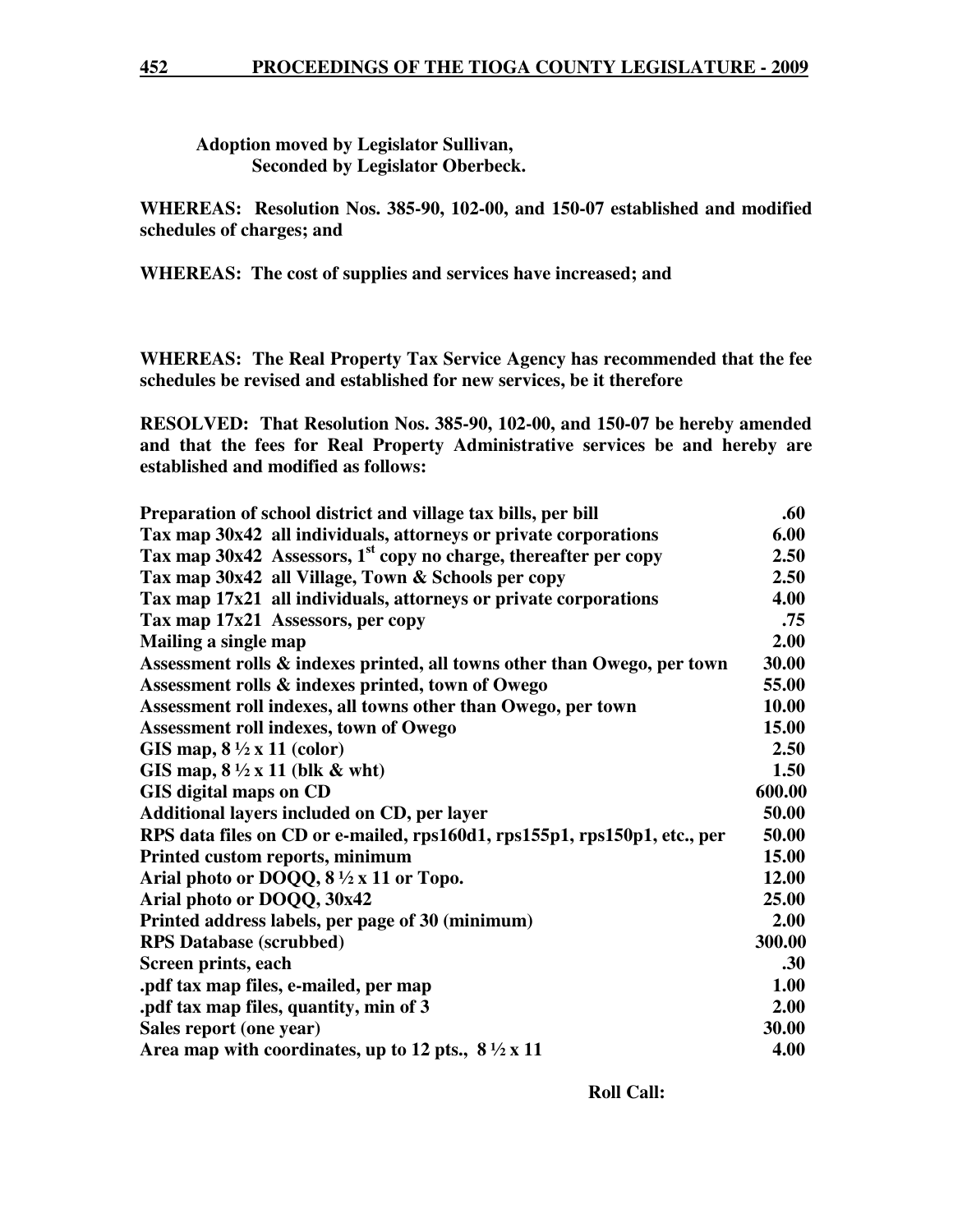**Ayes 09 Noes 00 Absent 00 CARRIED** 

# **REFERRED TO: INFORMATION TECHNOLOGY**

**RESOLUTION NO. 346-09** *AMEND POLICY 5 FIXED ASSET INVENTORY* 

# **Adoption moved by Legislator Monell, Seconded by Legislator Sauerbrey.**

**WHEREAS: Policy 5 Fixed Asset Inventory needs to be amended to remove Purchasing Coordinator and change to Information Technology Department; therefore be it** 

**RESOLVED: That Policy 5 Fixed Asset Inventory is amended to reflect the above change throughout the entire policy and is attached herewith.** 

# **FIXED ASSET INVENTORY**

Sec.

I. Fixed Asset Inventory (Rules & Regulations for Implementation and Maintenance)

# **I. FIXED ASSET INVENTORY (RULES AND REGULATIONS FOR IMPLEMENTATION AND MAINTENANCE)**

- A. The County Legislature gives the Information Technology Department the responsibility not only to purchase, but also to inventory, dispose of and/or transfer supplies, materials and equipment.
- B. Each department head shall be responsible for designating one employee to be responsible for maintaining the fixed assets inventory for that department, (called Fixed Asset Steward), in accordance with rules and regulations as developed by the Information Technology Department, under the direction of the Information Technology Director, approved by the County Legislature and including reporting the acquisition or disposal of all fixed assets for the department. Necessary copies of acquisition or disposal forms as furnished by the Information Technology Department shall be completed in detail, signed by the Fixed Asset Steward and returned to the Information Technology Department for updating the official inventory.
- C. Minimum standards to be considered for inclusion in the fixed asset inventory are as follows:
	- 1. Only items costing two hundred and fifty dollars (\$250.00) or more will be inventoried with the exception of computer equipment. All computer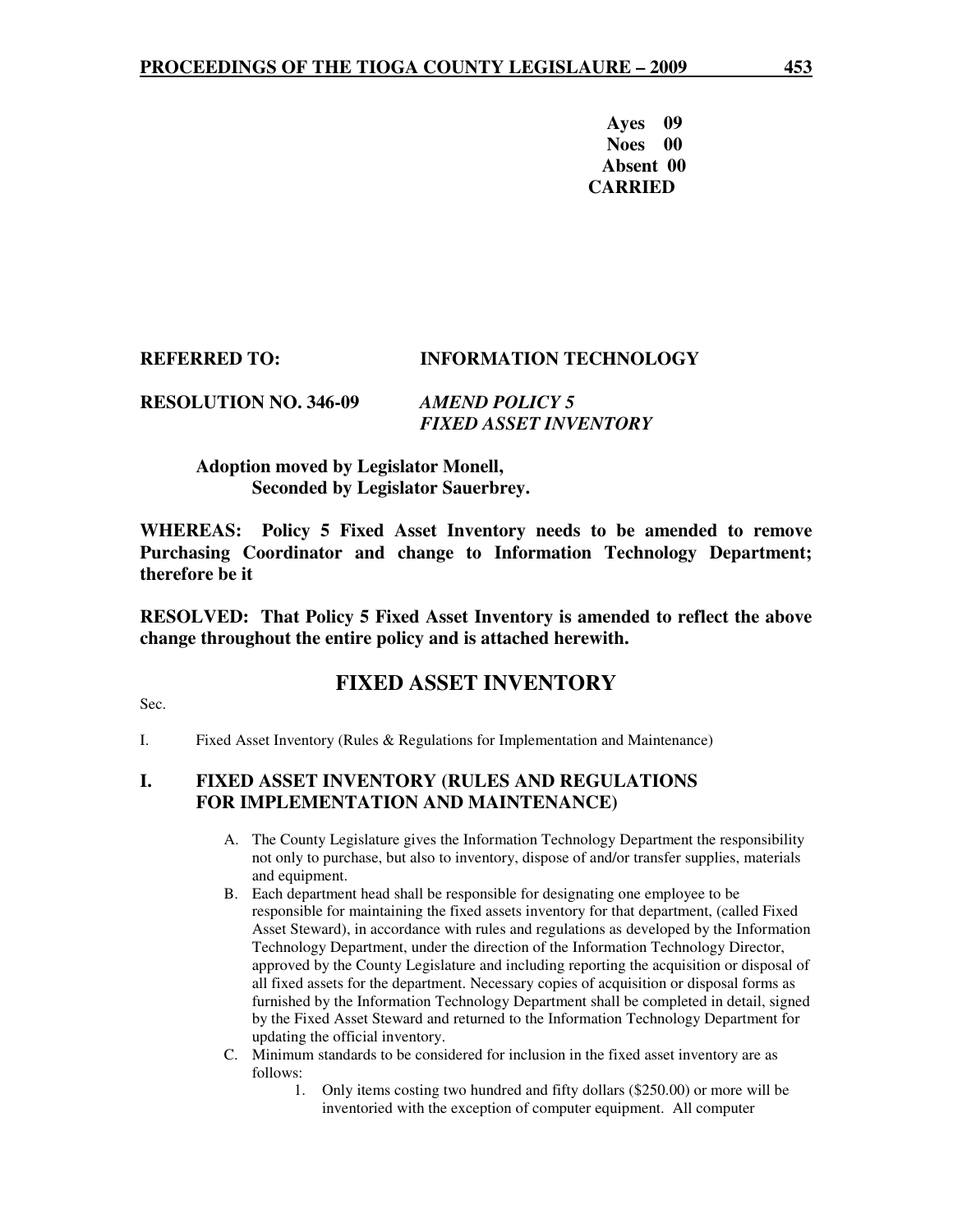equipment purchased through Information Technology will be inventoried regardless of cost.

- 2. All items under two hundred and fifty dollars (\$250.00) cost shall be considered supplies and inventory control managed within the department.
- 3. Estimated useful life of the item(s) shall be one (1) year or more.
- 4. The physical characteristics of the assets shall not be appreciably affected by use or consumption.
- D. Each department has an assigned Fixed Asset Steward who is responsible for tagging all new assets. Tags are necessary to provide positive identification of an asset; it also provides a quick and accurate method of identifying assets during the annual physical inventory. Upon receipt of an asset valued over \$250.00 or computer or computer-related equipment, the Information Technology Department will issue a numbered inventory tag that will be attached to the new asset. The department will receive a Tioga County Equipment Inventory Input Document form which must be completed and returned before receiving an inventory tag.. If a tag is lost or damaged the department Fixed Asset Steward should contact the Information Technology Department for a replacement tag.
- E. The only exception to this procedure will be for computer or computer related equipment that will be maintained and tagged by the Information Technology and Communication Department. Information Technology will track all computer or computer related items regardless of dollar value and maintain a database for all items including those awaiting assignment and disposal. Information Technology will record transfers of equipment and obsolete computer equipment shall be disposed of by the Information Technology Department.
- F. Each Department Head has the ultimate responsibility to conduct and maintain the individual inventory pertaining to that department. It is also the responsibility of the department head to evaluate on a continuing basis the suitability and need of materials, supplies and equipment. If they should become obsolete by reason of age, wear or technical advancement or should become surplus, unnecessary for the operation of his/her department, the department Fixed Asset Steward should complete a Tioga County Equipment Inventory Disposition Document and forward it to the Information Technology Department.
- G. On an annual basis, each department shall be furnished with an updated electronic inventory records spreadsheet for comparison to departmental records. All computer or computer-related equipment and only those non-computer fixed assets with a value of \$250.00 or more will be inventoried. It is the responsibility of the employee designated as Fixed Asset Steward to compare this spreadsheet with the department records and report any discrepancies to the Information Technology Department for adjustment.
- H. All forms and tags for maintaining the fixed asset inventory shall be supplied by the Information Technology Department.
- I. The Information Technology Department shall be responsible for generating the required State and local periodic reports.
- J. The Information Technology Department, under the direction of the Director of Information Technology, has the authority to develop additional rules and regulations necessary for the maintenance of the fixed asset inventory as the need arises.

 **Roll Call: Ayes 09 Noes 00 Absent 00 CARRIED**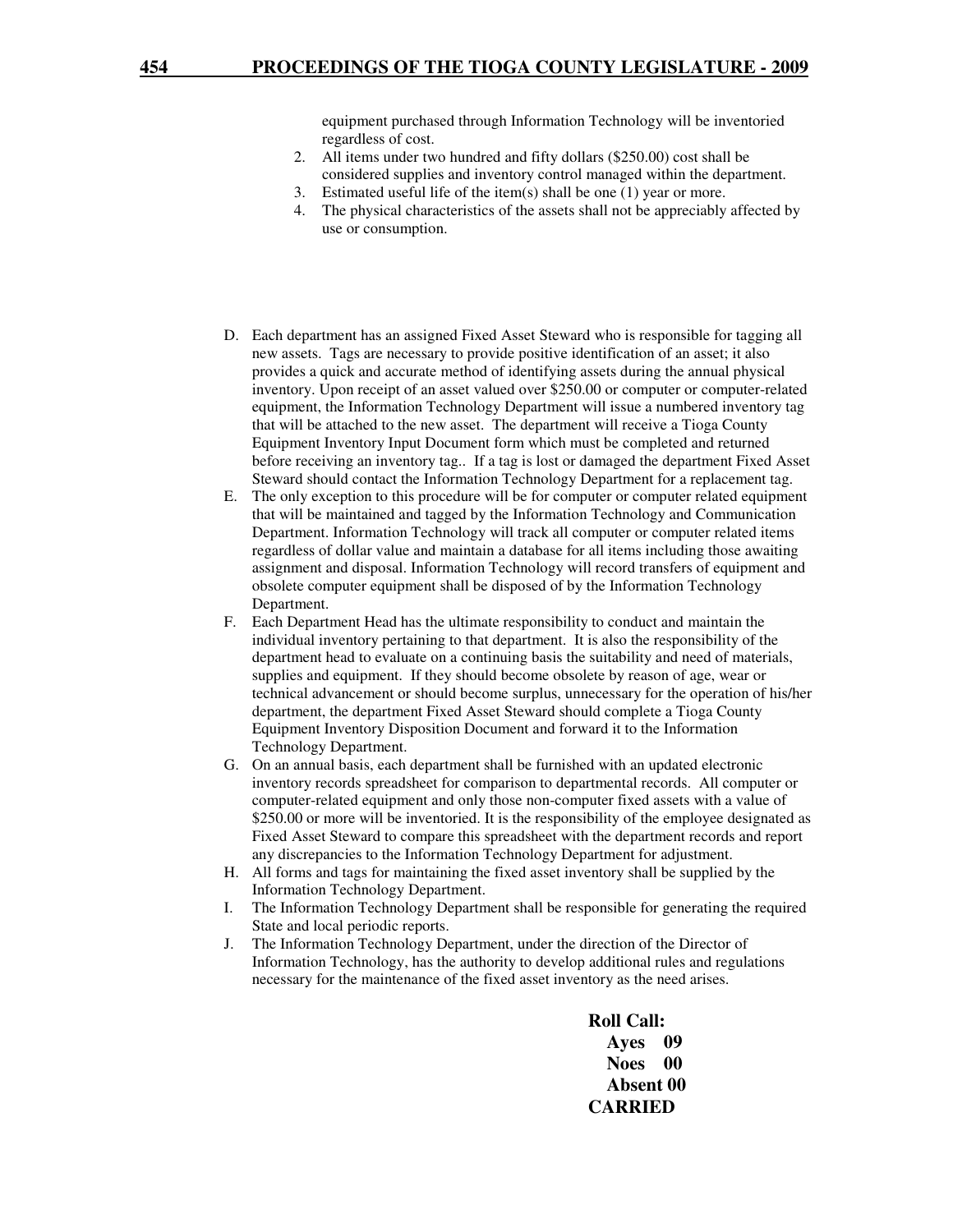**REFERRED TO: FINANCE COMMITTEE** 

### **RESOLUTION NO. 347-09** *AMEND POLICY 11 TRAVEL POLICY AND PROCEDURES*

 **Adoption moved by Legislator McEwen, Seconded by Legislator Sauerbrey.** 

**WHEREAS: Policy 11 Travel Policy and Procedures Section VII. Meal Allowances needs to be revised; therefore be it** 

**RESOLVED: That Policy 11 Travel Policy and Procedures Section VII. Meal Allowances be revised as follows:** 

# **VII. MEAL ALLOWANCES**

- **A. The County will pay a total per diem including gratuity, only for travel requiring an overnight stay, based upon the General Services Administration travel reimbursement allowance chart as shall be in effect at the time of any authorized travel, for meals during travel outside of Tioga County. (The applicable GSA meal reimbursement allowance chart, as may be periodically updated by the GSA, will be provided by the Treasurer's Office and be made available in the office of the Legislative Clerk.)**
- **B. Based on GSA rates in effect at time of travel.**

**1. Meals will be allowed as follows:** 

**a. Breakfast – When the time of departure from home at the beginning of the trip necessarily occurs before 7:00 am.** 

**b. Lunch – When the employee is away from his/her office for more than onehalf of the employee's normal work day.** 

**c. Dinner – When the time of return home at the conclusion of a trip necessarily occurs after 7:00 pm.** 

**2. Breakfast, lunch, and dinner under Section VII.B.1. will be reimbursed at an amount not to exceed the GSA rate.** 

**Meal costs, which are part of a package conference fee, will be allowed even if they exceed these guidelines.** 

- **C. Extended training of five days or more With the prior approval of the Legislative Chair special consideration may be made for extended training of five consecutive days or more, excluding modifications to the allowance rate.**
- **D. Meals included in airline fare or conference registration fee must not be claimed a second time.**

#### **And be it further**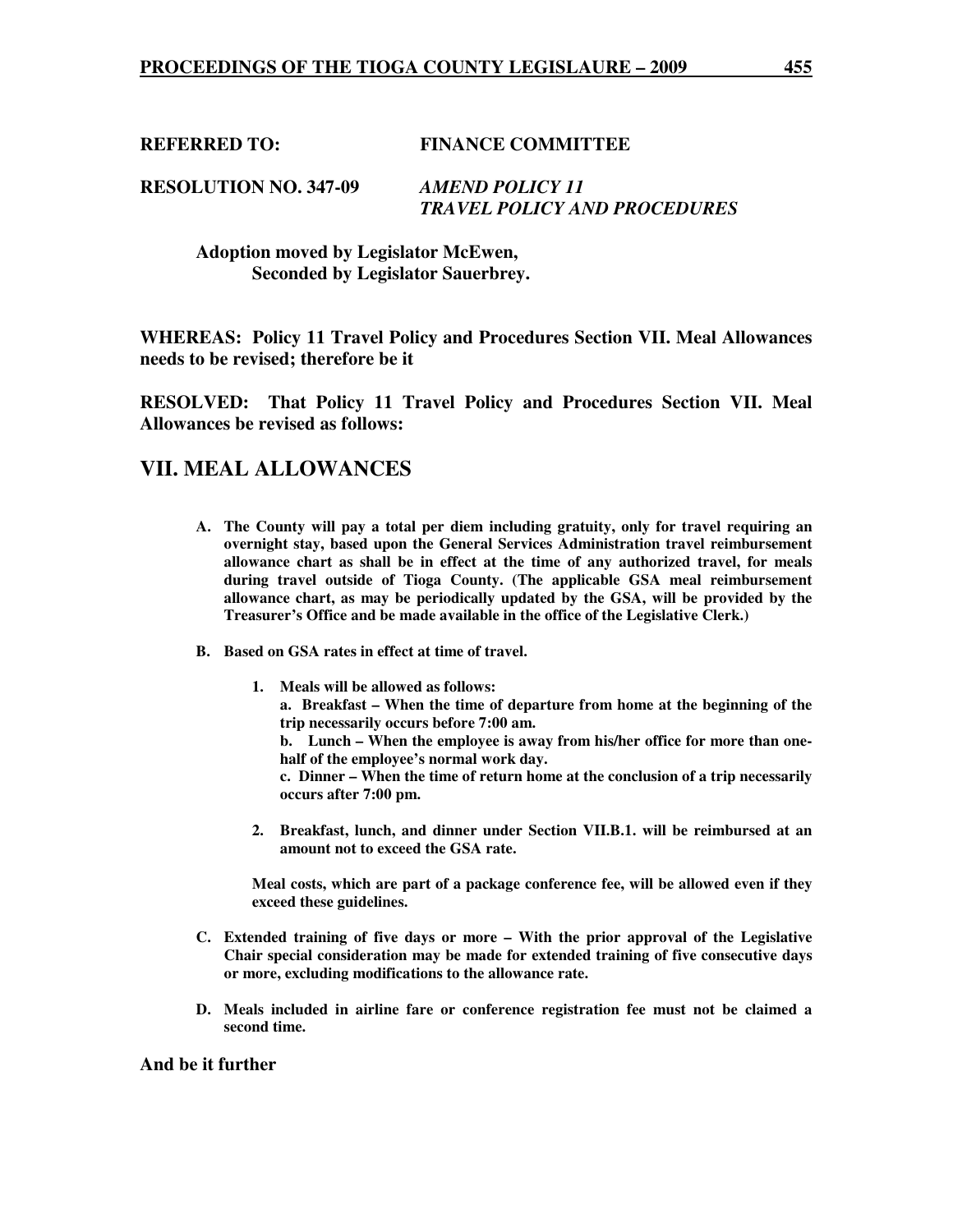**RESOLVED: That the remainder of Policy 11 Travel Policy and Procedures shall remain in full force and effect.** 

> **Roll Call: Ayes 09 Noes 00 Absent 00 CARRIED**

# **REFERRED TO: PUBLIC WORKS COMMITTEE INFORMATION TECHNOLOGY COMM FINANCE COMMITTEE**

## **RESOLUTION NO. 348-09** *AMEND POLICY 23 PROCUREMENT POLICY*

 **Adoption moved by Legislator Roberts, Seconded by Legislator McEwen.** 

**WHEREAS: Policy 23 Procurement Policy needs to be revised; therefore be it** 

**RESOLVED: That Policy 23 Procurement Policy be amended as follows:** 

**SECTION I – Procurement Procedures. Change the following sentence:** 

**"Pursuant to General Municipal Law 104-b (2) (f), Suzanne Horton, Information Technology Director, is the responsible person for overseeing the administrative details of Tioga County's purchasing program."** 

**SECTION IV – Determining the Necessity for Competitive Bidding. In the table change the following:** 

**Purchase and Contracts for Public Works – Change #3 from \$20,000 to "\$35,000". Purchase and Contracts for Public Works – Change #4 from \$20,000 to "\$35,000".** 

**SECTION V – Methods of Procurement not covered by Bidding. The whole table should be replaced with the following table:**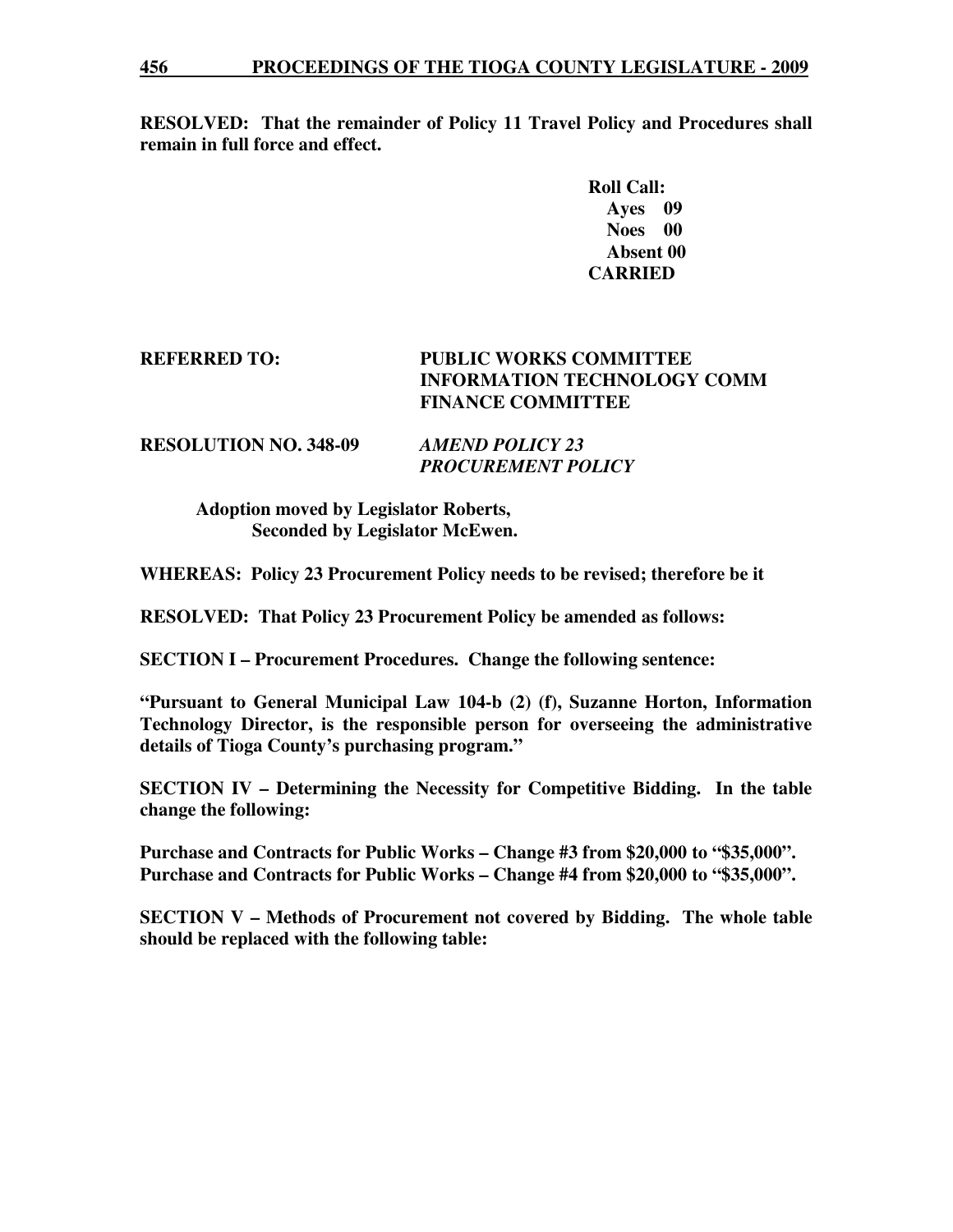| <b>Procurements</b>                                        | <b>Verbal Quotes</b> |              | Written<br><b>Ouotes</b> |             | <b>RFP</b>   | Formal<br><b>Bid</b> | Other |
|------------------------------------------------------------|----------------------|--------------|--------------------------|-------------|--------------|----------------------|-------|
|                                                            | $\mathbf{0}$         | 3            | $\mathbf{3}$             | $\geq 3^*$  |              |                      |       |
| <b>Commodities</b><br>&<br>(Equipment,<br><b>Materials</b> |                      |              |                          |             |              |                      |       |
| Supplies)                                                  |                      |              |                          |             |              |                      |       |
| \$500                                                      | X                    |              |                          |             |              |                      |       |
| $$500 - $1,499$                                            |                      | $\mathbf{X}$ |                          |             |              |                      |       |
| $$1,500 - $4,999$                                          |                      |              | X                        |             |              |                      |       |
| $$5,000 - $9,999$                                          |                      |              |                          | $\mathbf X$ |              |                      |       |
| \$10,000 & over                                            |                      |              |                          |             |              | X                    |       |
| <b>Public Works and Contracted Services</b>                |                      |              |                          |             |              |                      |       |
| \$10,000                                                   | X                    |              |                          |             |              |                      |       |
| $$10,000 - $19,999$                                        |                      | X            |                          |             |              |                      |       |
| \$20,000 - \$34,999                                        |                      |              | X                        |             |              |                      |       |
| \$35,000 & over                                            |                      |              |                          |             |              | $\mathbf X$          |       |
| Over \$35,000 - sealed bids in conformance                 |                      |              |                          |             |              | X                    |       |
| with GML, Section 103.                                     |                      |              |                          |             |              |                      |       |
| <b>Emergencies GML 103(4)</b>                              |                      |              |                          |             |              |                      | a.    |
| <b>Insurance</b>                                           |                      |              |                          |             |              |                      | a.    |
| <b>Professional Services GML 104-b</b>                     |                      |              |                          |             | $\mathbf{x}$ |                      |       |
| True Leases (other than school districts)                  |                      |              |                          | X           |              |                      |       |
| Second-Hand<br>from<br><b>Other</b><br>Equipment           |                      |              |                          |             |              |                      | a.    |
| <b>Governments</b>                                         |                      |              |                          |             |              |                      |       |
| Sole Source (i.e., patented or monopoly item)              |                      |              |                          |             |              |                      | a.    |

\*A minimum of 3 quotes are required but may be greater than 3 quotes as determined by the Information Technology Department.

(a) – Competitive bidding is not required based on Exceptions to the Requirements of GML, §103 and §104.

Verbal Quotes – use form 14.8F or equivalent; Originator Department to obtain quotes and submit with draft order.

Written Quotes – use form 14.9F or equivalent; Originator Department to obtain quotes and submit with draft order.

Formal Bids and RFP's are issued by the Information Technology Department or the Originator Department; specifications are provided by Originator Department.

**SECTION V – Methods of Procurement not covered by Bidding. The following sentence "a" after the table should be deleted:**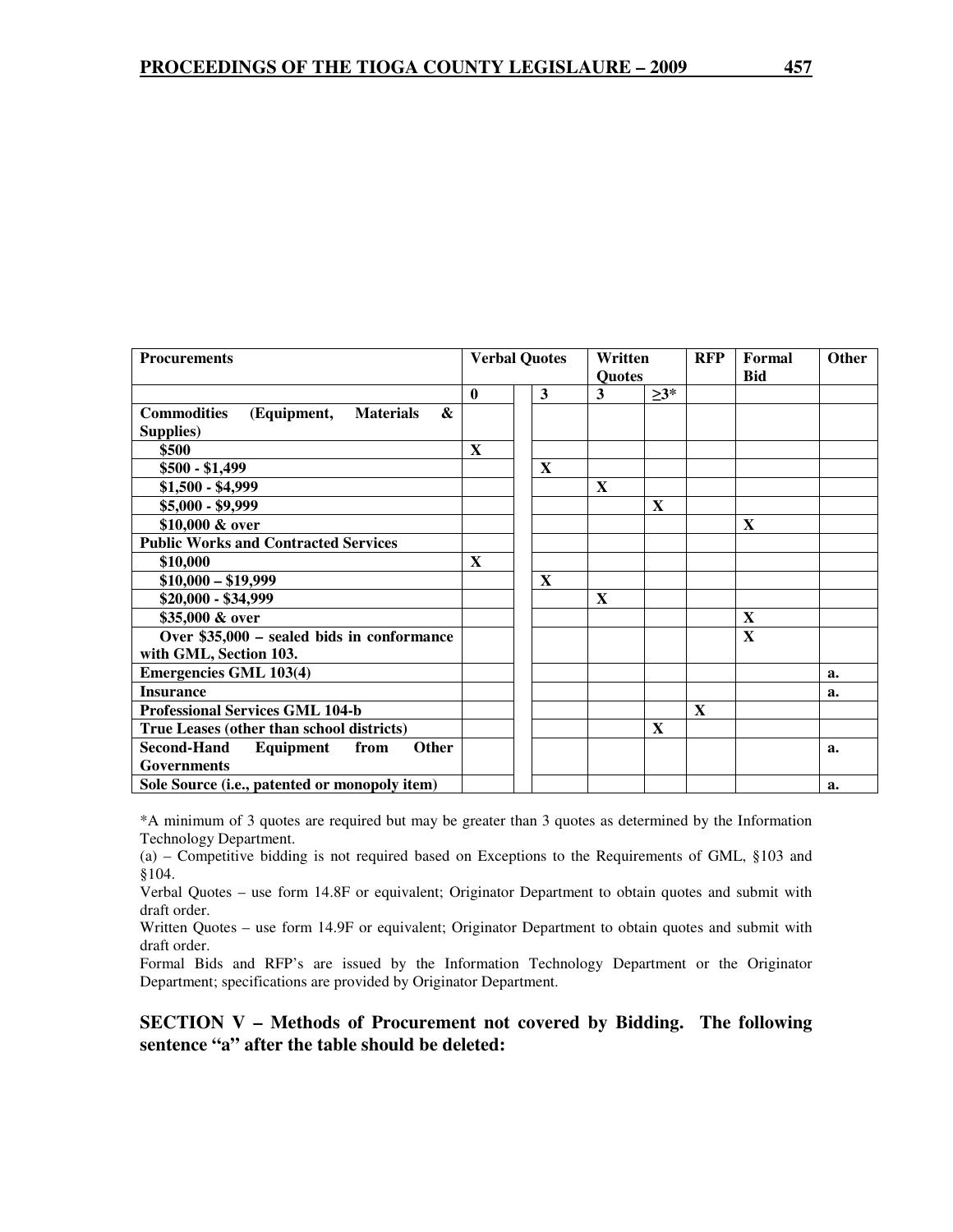**a. The methods of solicitations for these types of procurements may vary depending on the circumstances encountered. Contact the Purchasing Coordinator for additional information.** 

**and be it further** 

**RESOLVED: That the remainder of Policy 23 Procurement Policy shall remain in full force and effect.** 

> **Roll Call: Ayes 09 Noes 00 Absent 00 CARRIED**

### **REFERRED TO: FINANCE COMMITTEE PUBLIC WORKS COMMITTEE**

**RESOLUTION NO. 349-09** *AMEND POLICY 39* 

 *ASSIGNMENT & USE OF COUNTY VEHICLES* 

 **Adoption moved by Legislator McEwen, Seconded by Legislator Monell.** 

**WHEREAS: Policy 39 needs changes made to Section X Taxable Value; therefore be it** 

**RESOLVED: That Policy 39 Assignment & Use of County Vehicles Section X Taxable Value be amended as follows:** 

# **TAXABLE VALUE**

A. All employees assigned a County vehicle shall have the value for the commute use benefit reflected in the employee's gross pay accounting at the allowable rate of the IRS, except for those employees assigned a vehicle which is considered by the IRS to be a Qualified nonpersonal-use vehicle. See IRS Publication 15-B.

**And be it further** 

**RESOLVED: That the remainder of Policy 39 Assignment & Use of County Vehicles shall remain in full force and effect.**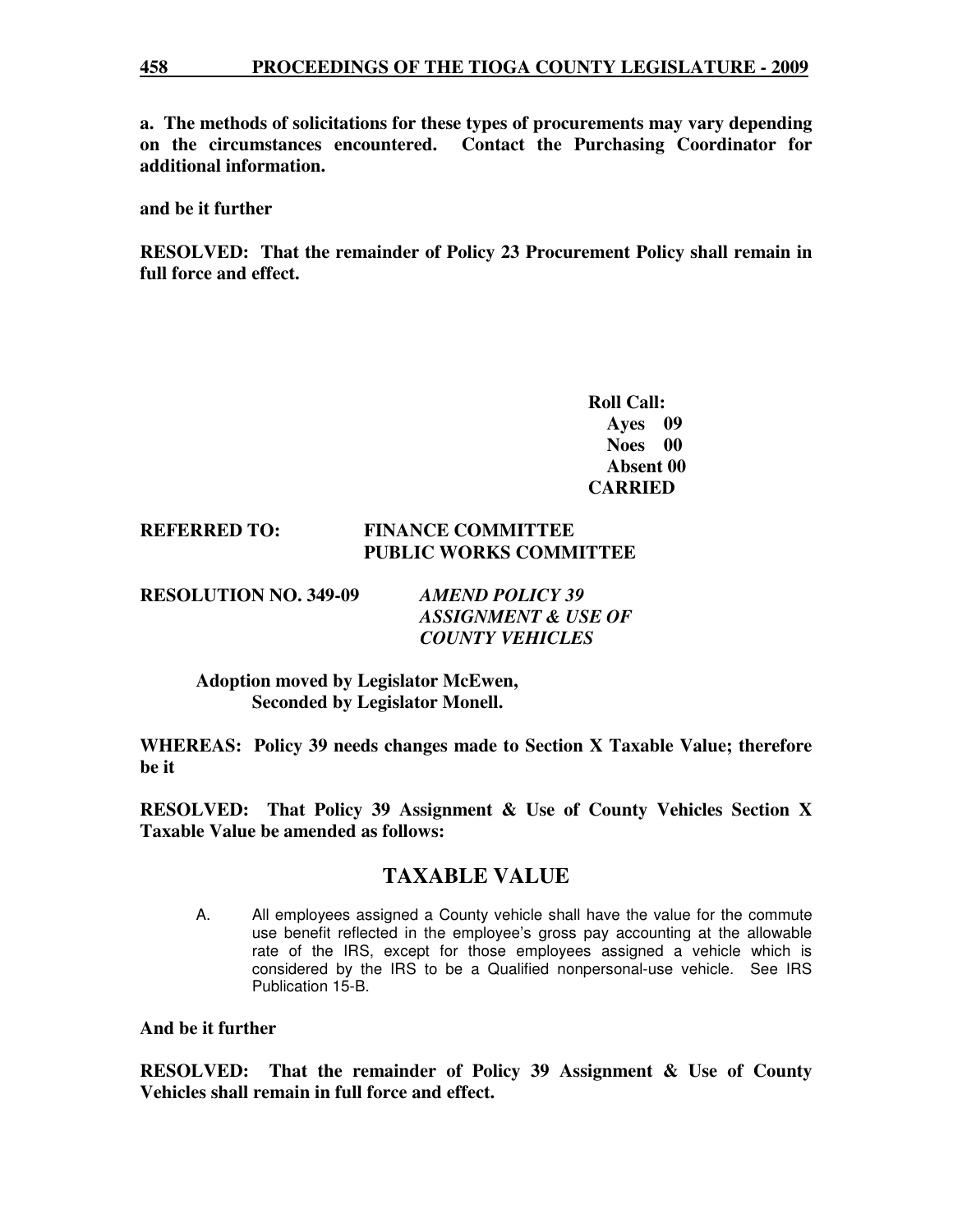**Roll Call: Ayes 09 Noes 00 Absent 00 CARRIED** 

# **REFERRED TO: INFORMATION TECHNOLOGY**

**RESOLUTION NO. 350-09** *AMEND POLICY 43 TIOGA COUNTY'S NETWORK POLICIES AND PROCEDURES* 

> **Adoption moved by Legislator Roberts, Seconded by Legislator Monell.**

**WHEREAS: Policy 43 needs changes made to the section on Cellular Phones and other Wireless Devices; therefore be it** 

**RESOLVED: That the section on Cellular Phones and other Wireless Devices be amended as follows:** 

# **CELLULAR PHONES AND OTHER WIRELESS DEVICES**

It is Tioga County's policy to have employees use cellular phones as an effective communication tool which enhances the personal safety/security of field employees and carries the potential to enhance employee productivity by providing another communications link with County employees and customers.

Cellular phone service, like other means of communication, is to be used to support County business. Employees may use cellular telephones to communicate outside of the County government when such communications are related to legitimate business activities and are within their job assignments or responsibilities. Employees will not use cellular telephones for illegal, disruptive, unethical or unprofessional activities, or for personal gain, or for any purpose that would jeopardize the legitimate interest of Tioga County. Further, County issued cellular telephones may not be used for personal use. Department Heads are required to review all cellular telephone statements for compliance with this policy. Any use not in accordance with this policy may result in disciplinary action in addition to reimbursement to the County for any and all costs associated with non-compliance.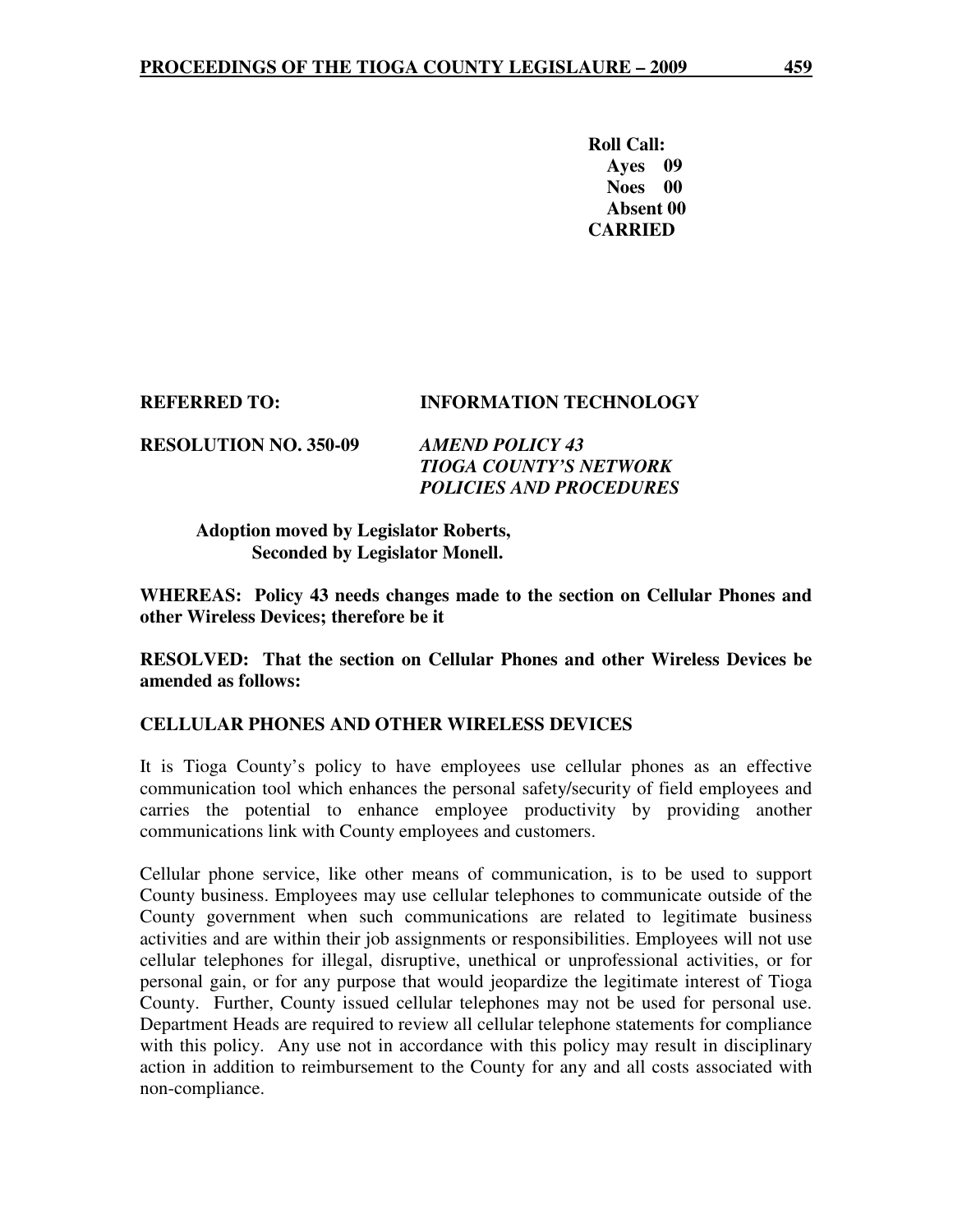### **460 PROCEEDINGS OF THE TIOGA COUNTY LEGISLATURE - 2009**

Cellular phones or other mobile devices should not be used while operating a motor vehicle.

#### **And be it further**

**RESOLVED: That the remainder of Policy 43 Tioga County's Network Policies and Procedures shall remain in full force and effect.** 

 **On roll call vote on the above resolution, eight members voted Aye, Legislator Monell voting no, and the resolution was adopted.** 

| <b>REFERRED TO:</b>          | PERSONNEL COMMITTEE                                                                           |
|------------------------------|-----------------------------------------------------------------------------------------------|
| <b>RESOLUTION NO. 351–09</b> | <b>CREATE COUNTY POLICY 54:</b><br><b>PURCHASE OF FOOD, BEVERAGE &amp;</b><br><b>SUPPLIES</b> |

 **Adoption moved by Legislator Monell, seconded by Legislator Sullivan.** 

**WHEREAS: In the absence of a policy, some County departments have utilized taxpayer dollars to purchase food items for staff with which the County Legislature was not in agreement; and** 

**WHEREAS: There are certain occasions for which the County Legislature agrees it is appropriate for food and drinks to be provided and wishes to clarify those acceptable occasions; therefore be it** 

**RESOLVED: That "County Policy 54: Purchase of Food, Beverages and Supplies" be adopted effective January 1, 2010; and be it further** 

**RESOLVED: That County Policy 54 shall read as follows:** 

**The purpose of this policy is to contain the spending of tax-payer dollars on food and beverages for County employees. In recognition of the time and effort devoted by volunteer members of Boards and Committees, food and beverages may be offered at scheduled meetings of those bodies; County employees present at such meetings are also welcome to imbibe. The parameters are to be applied to all local meetings which do not require travel and/or fall under County Policy 11.** 

**Events for which such purchases are allowable:**

- **Recognition ceremonies organized by the County's Employee Recognition Program;**
- **Board of Health and Community Services Board meetings;**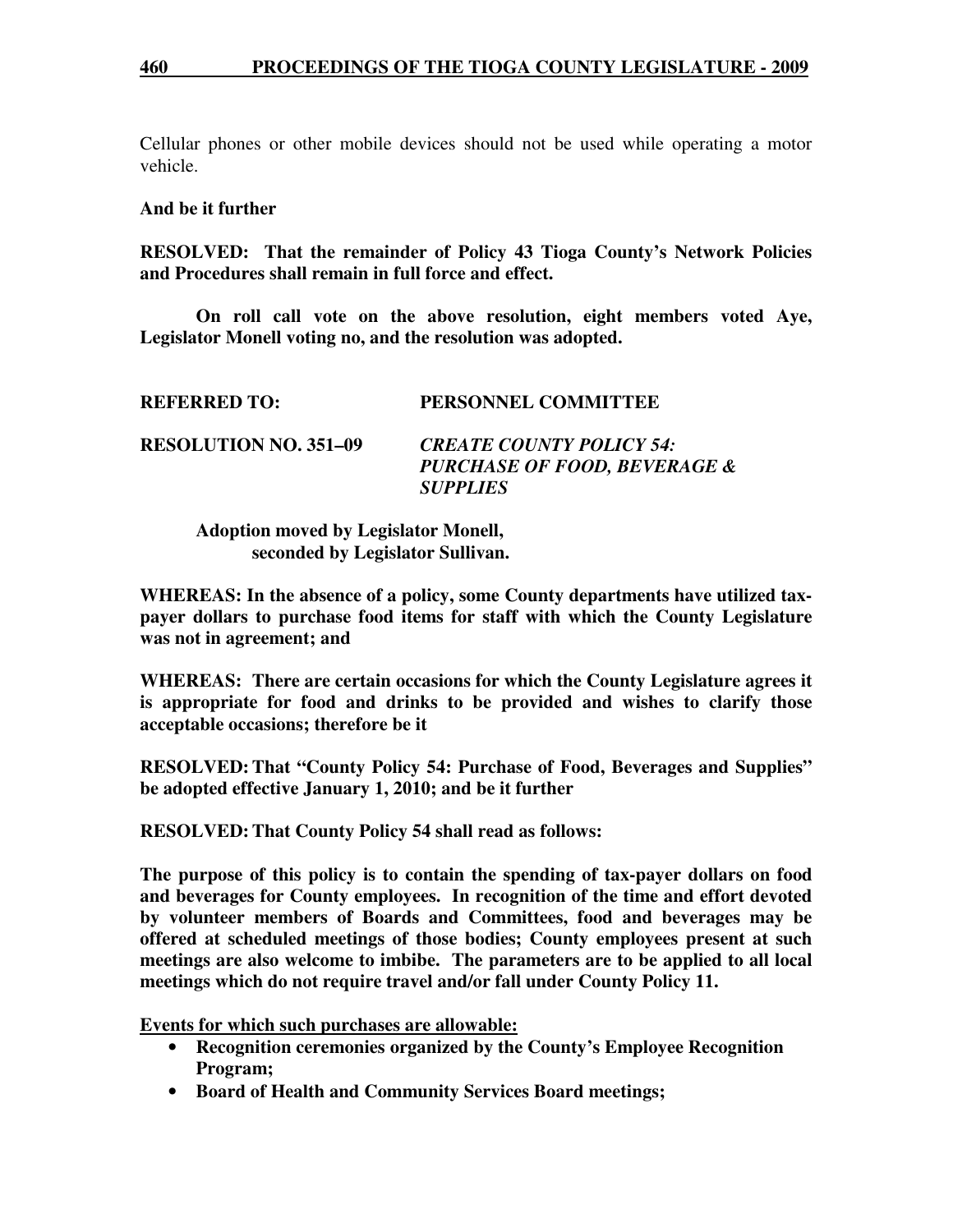- **Business meetings with non-County business associates;**
- **Foster Parent Training classes;**
- **Lunch during required all-day staff trainings.**

# **Events for which such purchases are prohibited:**

- **Office luncheons**
- **Staff meetings**
- **Office coffee & supplies**
- **Staff birthdays**
- **"Working lunches" comprised of County staff**
- **Half-day trainings**
- **Employee picnics**
- **Employee Recognition ceremonies not a part of the County's Employee Recognition Program**
- **Office drinking water (See also County Policy 51)**
- **"Team" meetings**
- **Extended work hours**

**Food/beverages for the above-listed "prohibited" events may be offered; however,**  *may NOT be purchased with tax-payer dollars***.** 

> **Roll Call: Ayes 09 Noes 00 Absent 00 CARRIED**

 **PERSONNEL COMMITTEE** 

# **REFERRED TO: PUBLIC SAFETY COMMITTEE**

**RESOLUTION NO. 352-09** *RESOLUTION TO APPROVE A CONTRACT BETWEEN THE TIOGA COUNTY PROBATION DEPT. AND THE FAMILY AND CHILDREN'S SOCIETY TO PROVIDE ADULT SEXUAL OFFENDER TREATMENT* 

 **Adoption moved by Legislator Sauerbrey, seconded by Legislator McEwen.** 

**WHEREAS: The Legislature approved a contract between Tioga County Probation Department and The Family and Children's Society for the provision of adult sex offender treatment in 2010; and** 

 *SERVICES*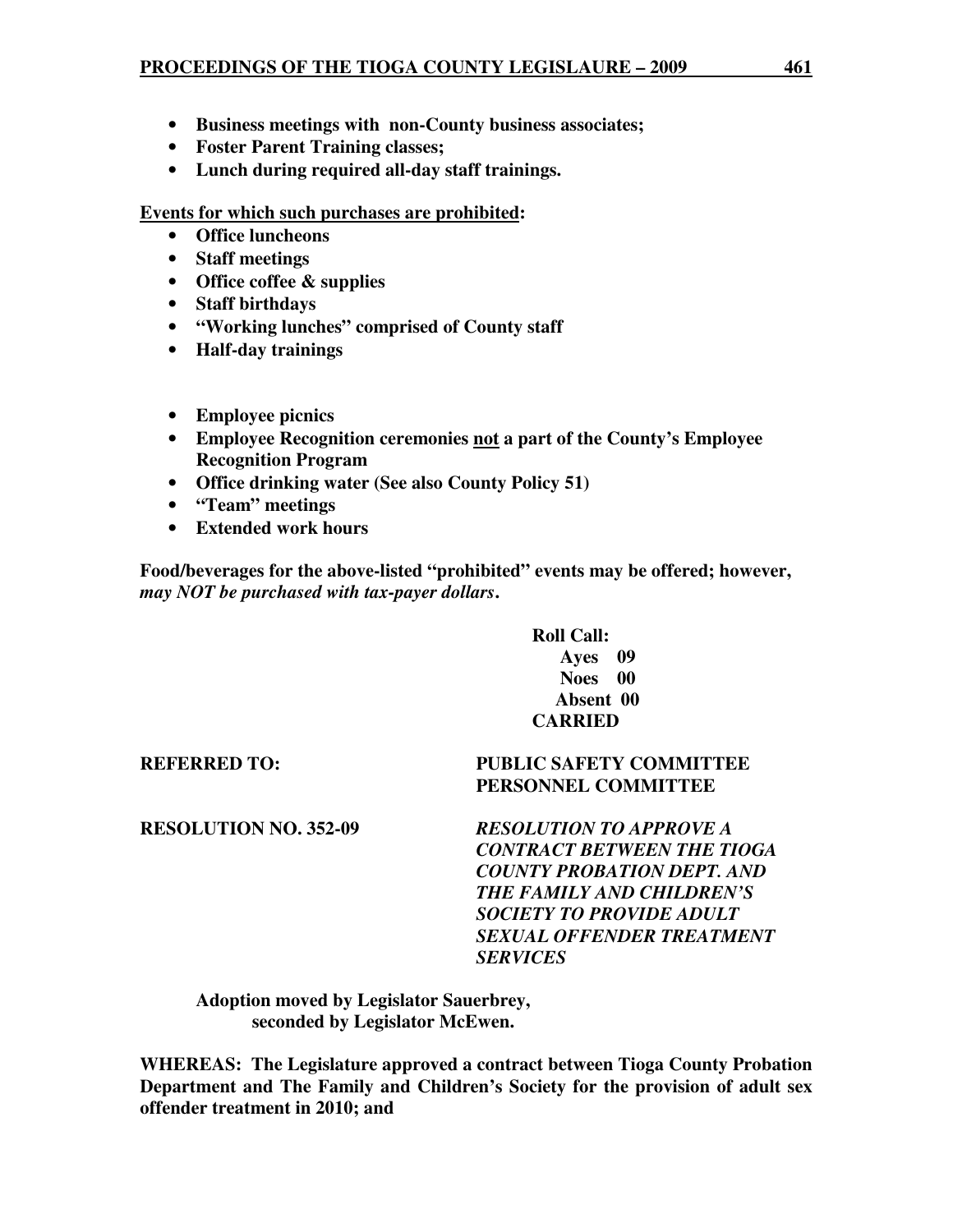#### **462 PROCEEDINGS OF THE TIOGA COUNTY LEGISLATURE - 2009**

**WHEREAS: The Family and Children's Society is continuing to offer a sexual offender treatment program for a maximum of 20 adult sex offenders at any point in time to Tioga County Probation for \$105,200 annually; now therefore be it** 

**RESOLVED: That the Probation Director is approved to contract with The Family and Children's Society to provide adult sexual offender treatment services in the amount of up to \$105,200 annually.** 

> **Roll Call: Ayes 09 Noes 00 Absent 00 CARRIED**

# **REFERRED TO: PUBLIC SAFETY COMMITTEE PERSONNEL COMMITTEE**

**RESOLUTION NO. 353-09** *AUTHORIZE CONTRACTS FOR 2010 SADD SCHOOL ASSOCIATES (STOP DWI Program)* 

 **Adoption moved by Legislator Sauerbrey, Seconded by Legislator McEwen.** 

**WHEREAS: It is the desire of the STOP DWI program to appoint six SADD School Associates which are defined as independent contractors not entitled to County Employee benefits; and** 

**WHEREAS: It is the desire to fill the six SADD School Associate positions for the calendar year 2010 with the following individuals: Matt Gelder to serve the Candor School District; Matthew Cicchetti to serve the Newark Valley School District; Joan Beck to serve the Owego Apalachin School District; Michelle McNamara to serve the Spencer VanEtten School District; Janice Barto to serve the Tioga Central School District and Katie Carter-Benetiz to serve the Waverly School District; and** 

**WHEREAS: The Tioga County Attorney has approved the agreement that defines the rights and responsibilities of all the parties involved and outlines the compensation to be paid to the STOP DWI School Associates; therefore be it**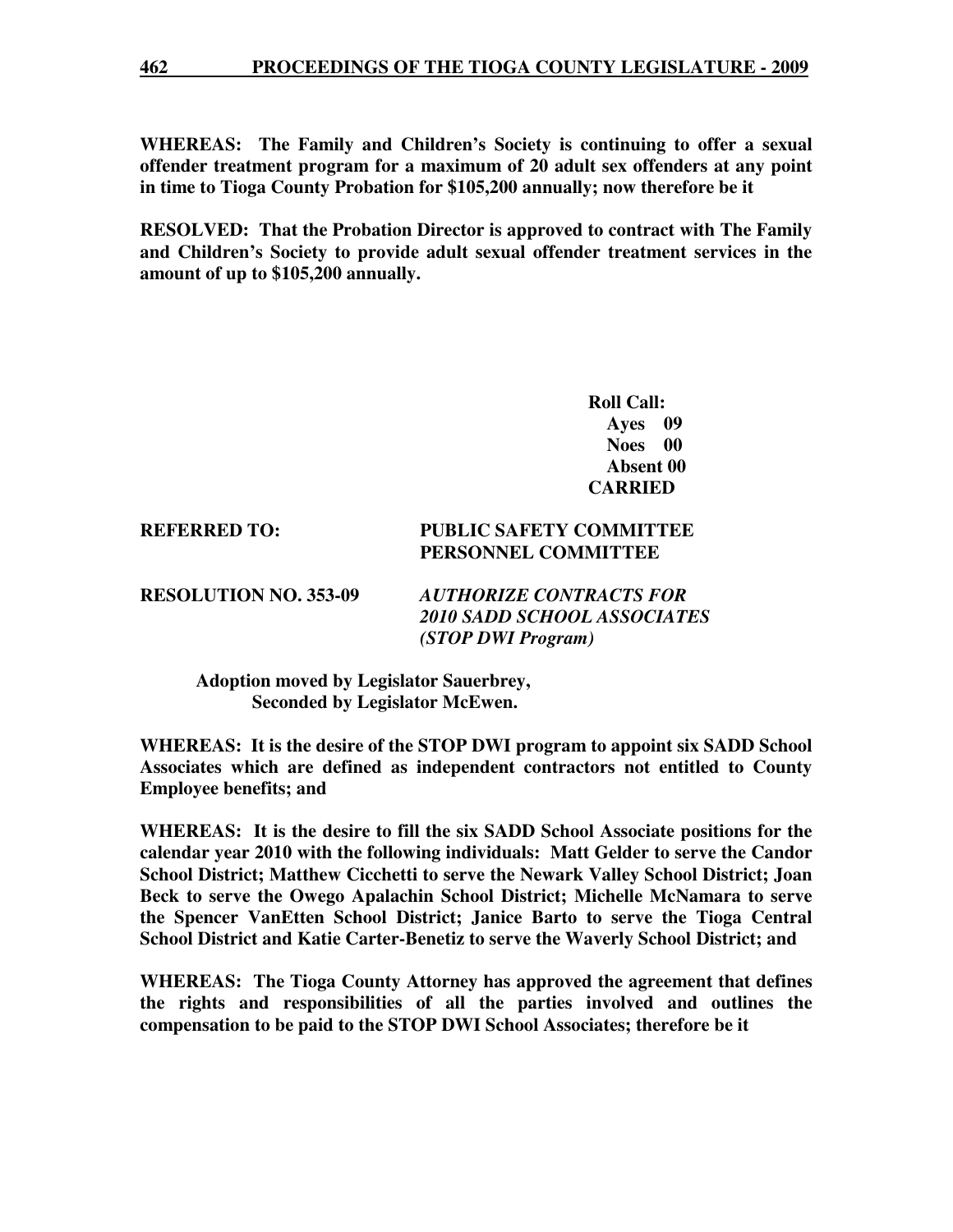**RESOLVED: That these six contracts for SADD School Associate work be authorized for the 2010 calendar year at a rate of One Hundred Dollars per month for ten months.** 

> **Roll Call: Ayes 09 Noes 00 Absent 00 CARRIED**

#### **REFERRED TO: PERSONNEL COMMITTEE**

# **RESOLUTION NO. 354-09** *AUTHORIZE CONTINUATION OF HEALTH INSURANCE*

# **Adoption moved by Legislator Oberbeck, seconded by Legislator Sauerbrey.**

**WHEREAS: County Policy 3, Section IV.B1f allows for the Legislature to waive the age 55 requirement for an employee retiring under Disability Retirement to continue health insurance into retirement; and** 

**WHEREAS: Deputy Sheriff Daryl Williams has been approved for Disability Retirement by the NYS Retirement System; and** 

**WHEREAS: The Tioga County Legislature wishes to allow Deputy Williams to continue his health insurance coverage despite not being 55 years of age; therefore be it** 

**RESOLVED: That Daryl Williams will be allowed to continue carrying the County's health insurance following his retirement in December, 2009; and be it further** 

**RESOLVED: That for the purpose of calculating what percentage of the monthly health insurance premium Daryl Williams is responsible for paying, Deputy Williams is considered to have completed 14 years of full-time service.** 

> **Roll Call: Ayes 09 Noes 00 Absent 00**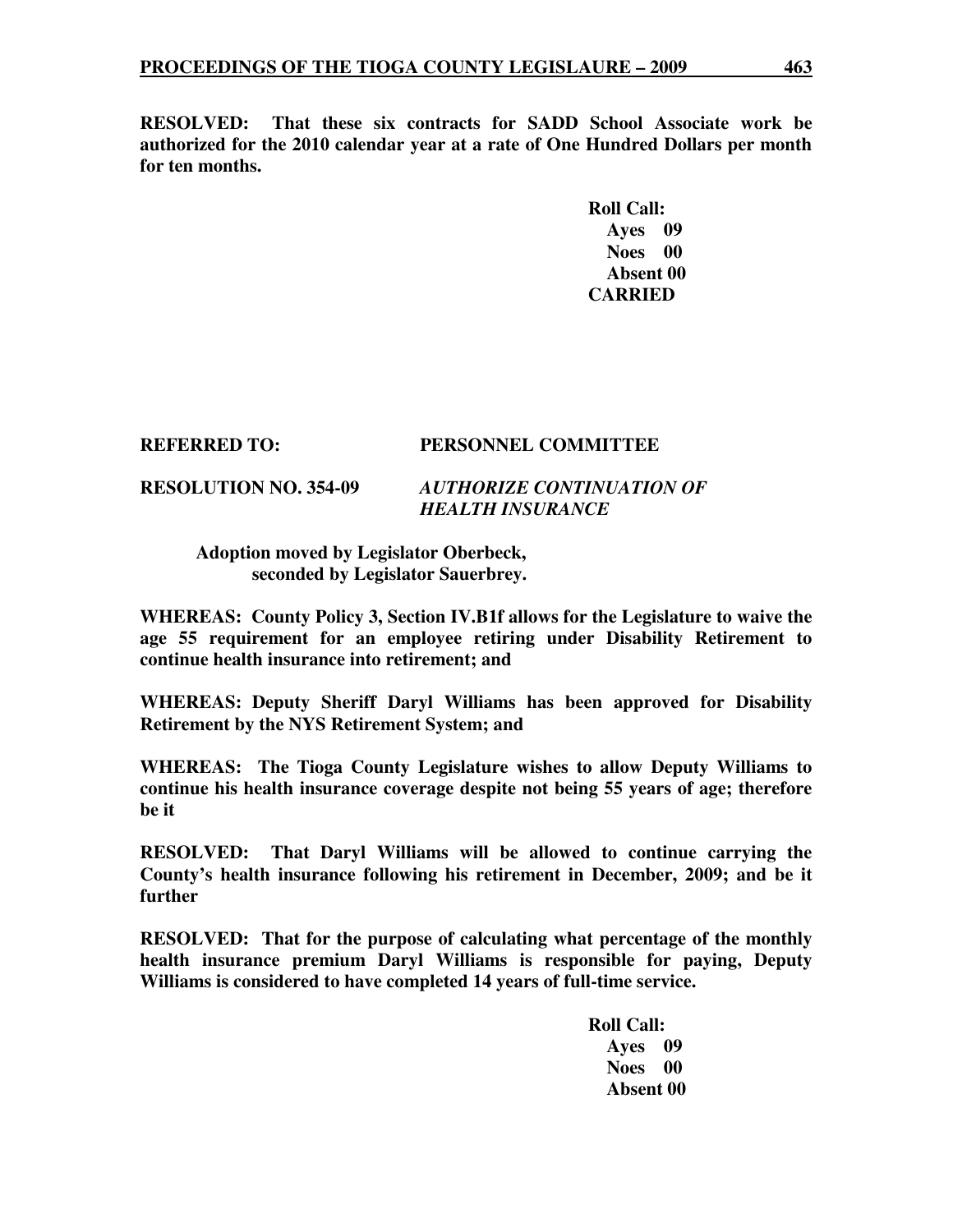# **CARRIED**

### **REFERRED TO: PERSONNEL COMMITTEE**

**RESOLUTION NO. 355-09** *RENEW SPECIFIC EXCESS AND EMPLOYERS' LIABILITY INSURANCE FOR WORKERS' COMPENSATION PROGRAM* 

# **Adoption moved by Legislator Oberbeck, seconded by Legislator Sullivan.**

**WHEREAS: The Tioga County Self-Insurance Plan's excess insurance policy through Safety National Casualty Corp expires December 31, 2009; and** 

**WHEREAS: The Tioga County Self-Insurance Plan's employers' liability insurance policy through United States Liability Insurance Co. expires December 31, 2009; and** 

**WHEREAS: The Tioga County Self-Insurance Plan by-laws allow the committee to purchase excess or catastrophic insurance; and** 

**WHEREAS: The continuance of both excess and employers' liability insurance policies help to limit exposure to the Tioga County Self-Insurance Plan; and** 

**WHEREAS: Safety National Casualty Corp. is an A.M. Best rated "A (Excellent), IX" insurance company and United States Liability Insurance Co. is an A.M. Best rated "A++ (Superior), IX" insurance company and both are licensed in New York State; therefore be it**

**RESOLVED: That the Tioga County Legislature authorizes the Personnel Officer to purchase specific excess insurance from Safety National for the period of January 1, 2010 through December 31, 2010 to be paid for out of the 2010 Tioga County Self-Insurance budget account S1722.40; and be it further** 

**RESOLVED: That the Tioga County Legislature authorizes the Personnel Officer to purchase employers' liability insurance from US Liability Insurance for the period of January 1, 2010 through December 31, 2010 to be paid for out of the 2010 Tioga County Self-Insurance budget account S1710.40-270** 

> **Roll Call: Ayes 09 Noes 00**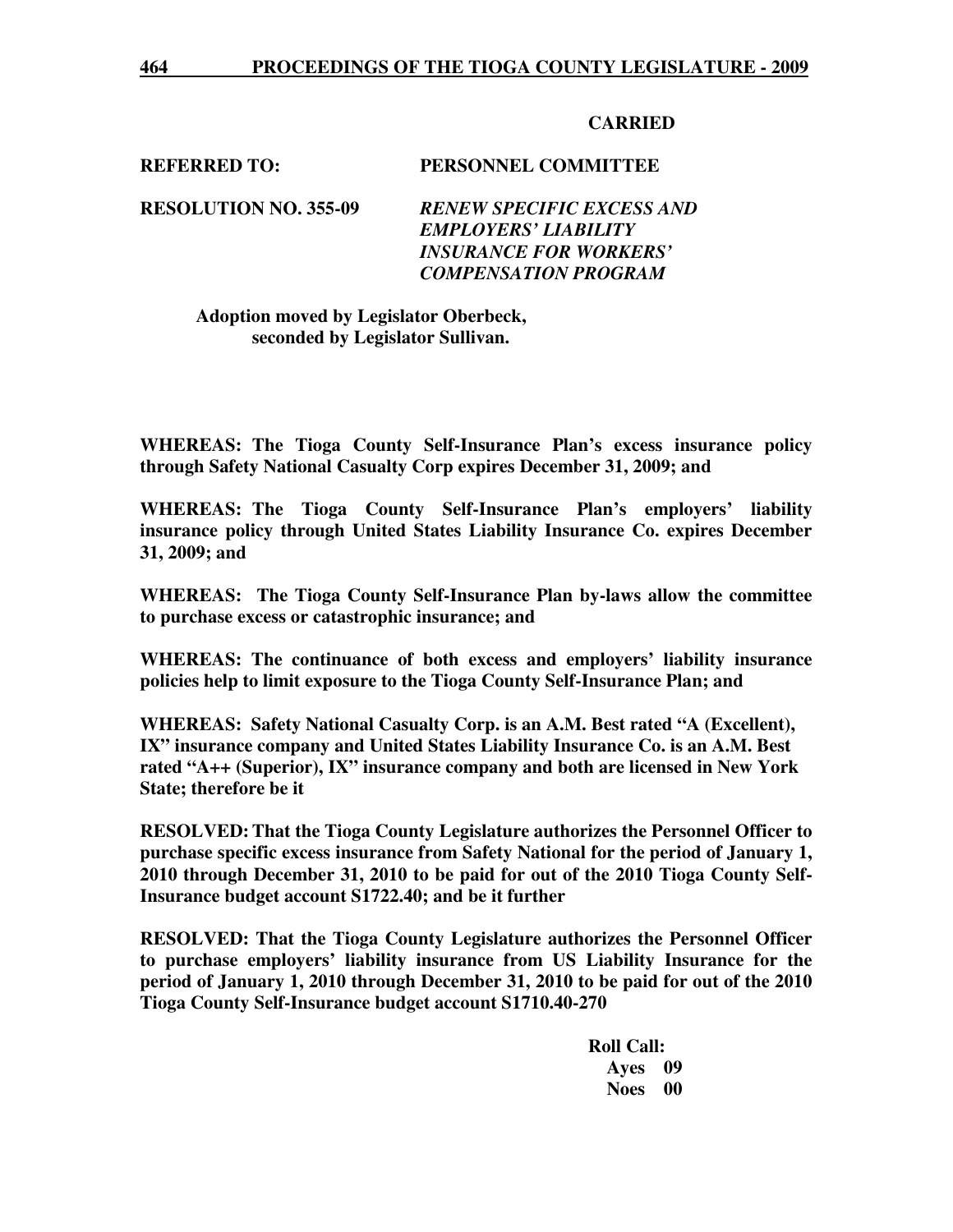#### **Absent 00 CARRIED**

**REFERRED TO: PERSONNEL COMMITTEE** 

**RESOLUTION NO. 356-09** *AUTHORIZE PURCHASE OF SPECIFIC AND AGGREGATE STOP-LOSS FOR CONSOLIDATED HEALTH INSURANCE PROGRAM* 

## **Adoption moved by Legislator Oberbeck, seconded by Legislator Sullivan.**

**WHEREAS: The Tioga County Consolidated Municipal Health Insurance Program's (TCCMHIP) specific and aggregate stop-loss policies expire December 31, 2009; and** 

**WHEREAS: TCCMHIP continues to experience rising health insurance costs and large claims incurred by individual members; and** 

**WHEREAS: The continuance of both specific and aggregate stop-loss coverage help to limit exposure to the TCCMHIP; therefore be it** 

**RESOLVED: That the Tioga County Legislature authorizes the Personnel Officer to purchase specific stop-loss, subject to review by the County Attorney, with \$175,000 deductible and 125% aggregate stop-loss from First Great West Life & Annuity Insurance Company or from a company who can provide the same level of coverage at a better value but not to exceed a cost of \$345,000 dependent on enrollment, for the Tioga County Consolidated Municipal Health Insurance Program for the period of January 1, 2010 through December 31, 2010.** 

> **Roll Call: Ayes 09 Noes 00 Absent 00 CARRIED**

| <b>REFERRED TO:</b>          | <b>HEALTH &amp; HUMAN SERVICES</b><br>PERSONNEL COMMITTEE                                   |
|------------------------------|---------------------------------------------------------------------------------------------|
| <b>RESOLUTION NO. 357-09</b> | <b>AMEND RESOLUTION 303-09</b><br><b>SEASONAL CLERK POSITIONS</b><br><b>SOCIAL SERVICES</b> |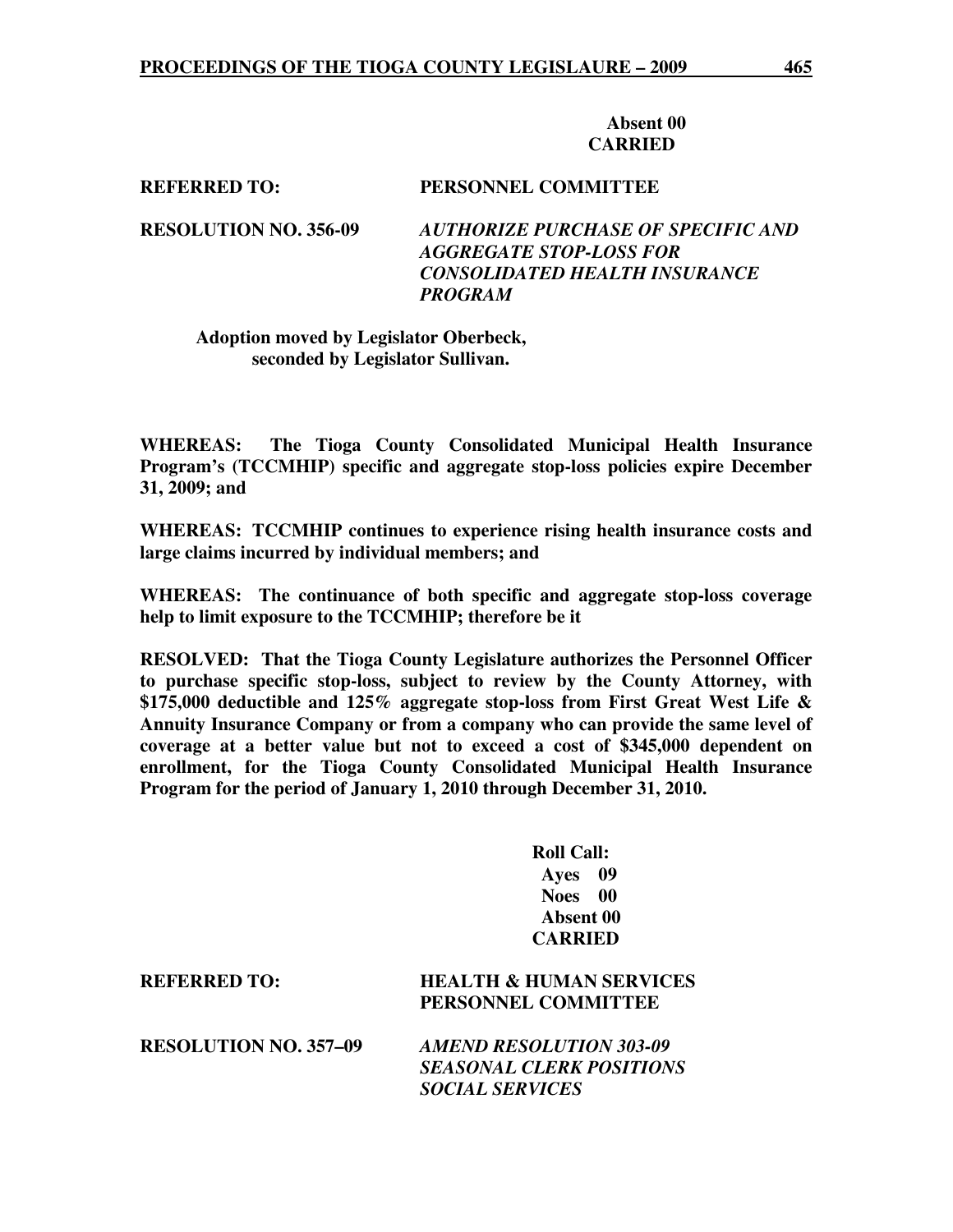**Adoption moved by Legislator Huttleston, Seconded by Legislator Monell.** 

**WHEREAS: The first "Resolved" of Resolution 303-09 entitled "Create and Fill Seasonal Clerk Positions" incorrectly states the rate of \$8.15 per hour for the Seasonal Clerk positions; and** 

**WHEREAS: The correct rate is \$8.25 per hour; therefore be it** 

**RESOLVED: That the first "Resolved" of Resolution 303-09 be amended to read "That the Department of Social Services be hereby authorized to create and fill up to six (6) Seasonal Clerk positions at the rate of \$8.25 per hour (minimum wage, plus \$1) effective December 1, 2009 through January 31, 2010."** 

> **Roll Call: Ayes 09 Noes 00 Absent 00 CARRIED**

 *(VARIOUS DEPARTMENTS)* 

| <b>REFERRED TO:</b>          | PERSONNEL COMMITTEE           |
|------------------------------|-------------------------------|
| <b>RESOLUTION NO. 358-09</b> | <b>STAFF CHANGES FOR 2010</b> |

 **Adoption moved by Legislator Sauerbrey, seconded by Legislator Sullivan.** 

**WHEREAS: The Tioga County Legislature reviewed requests from various departments regarding staff changes for 2010; and** 

**WHEREAS: These requests were considered during the 2010 Budget preparation process; and** 

**WHEREAS: Departments were directed by the County Legislature to reduce their budgets by 3%, which necessitated staff changes in some departments; therefore be it** 

**RESOLVED: That the following position changes are effective January 1, 2010 unless noted otherwise:**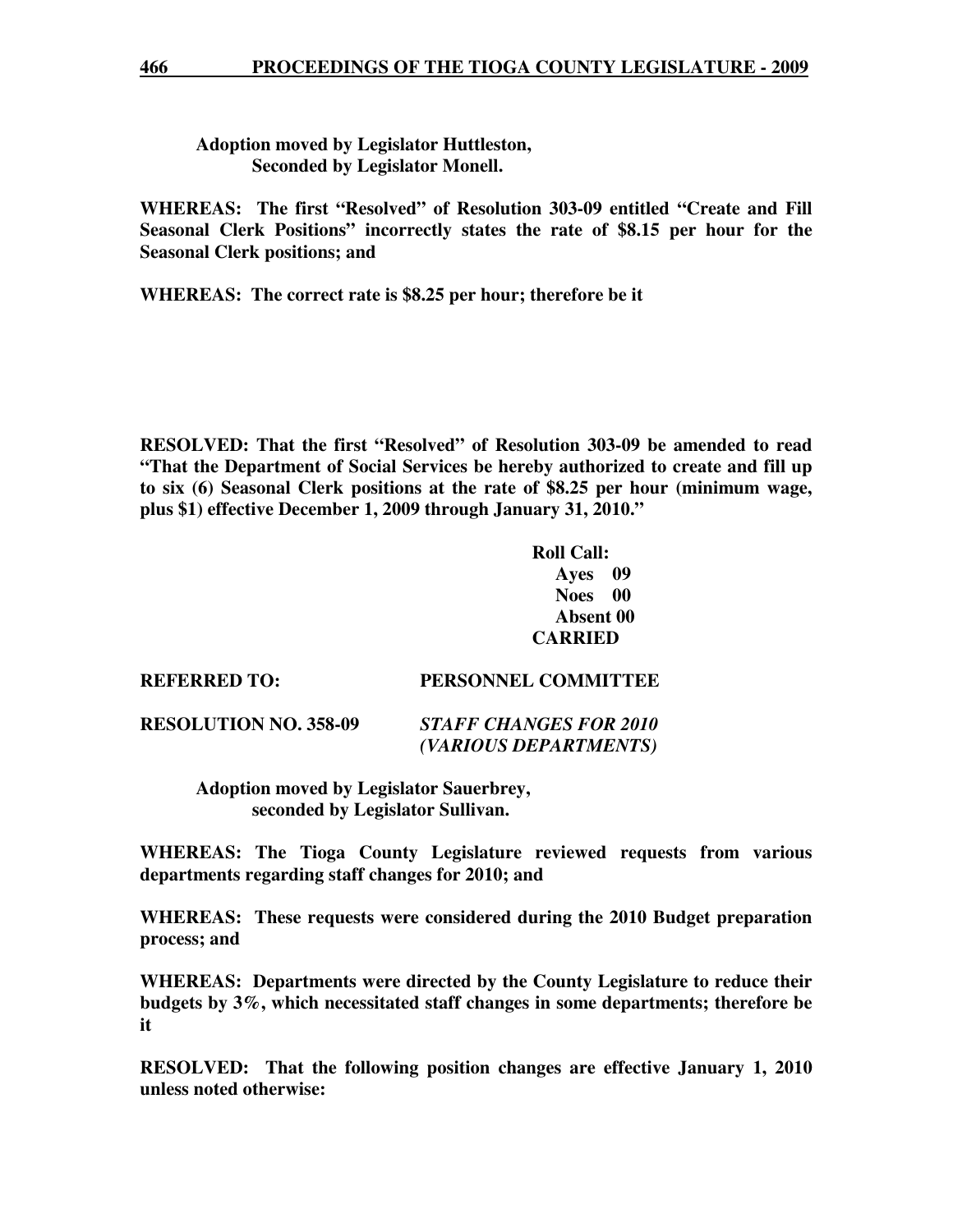|                    | <b>Current Title/</b>                                     | <b>New Title/</b>                                                | <b>Budget</b>    |
|--------------------|-----------------------------------------------------------|------------------------------------------------------------------|------------------|
| Name:              | <b>Salary Grade:</b>                                      | <b>Salary Grade:</b>                                             | Impact:          |
|                    | <b>DEPARTMENT OF SOCIAL SERVICES</b>                      |                                                                  |                  |
| <b>Vacant</b>      | <b>Social Welfare Examiner</b><br>(Grade 6)               | <b>Abolish</b>                                                   | $-$ \$25,480     |
| <b>Vacant</b>      | <b>Account Clerk Typist</b><br>(Grade 4)                  | <b>Abolish</b>                                                   | $-$ \$22,375     |
| <b>K. Robinson</b> | <b>Account Clerk Typist</b><br>(Grade 4)                  | <b>Abolish</b>                                                   | $-$ \$22,375     |
| <b>Vacant</b>      | <b>Caseworker</b><br>(Grade 11)                           | <b>Unfunded</b>                                                  | $-$ \$35,176     |
|                    | <b>DISTRICT ATTORNEY</b>                                  |                                                                  |                  |
| D. Hines           | <b>Typist P.T.</b>                                        | <b>Abolish</b>                                                   | $-$ \$ 2,500     |
|                    | ECONOMIC DEVELOPMENT & PLANNING                           |                                                                  |                  |
| <b>Vacant</b>      | <b>Deputy Director</b><br>(Non-Union)                     | <b>Unfunded</b>                                                  | $-$ \$44,000     |
|                    | <b>INFORMATION TECHNOLOGY</b>                             |                                                                  |                  |
| A. Schrader        | <b>Purchasing Coordinator</b><br>(Non-Union)              | <b>Abolish</b>                                                   | $-$ \$42,987     |
| <b>T. Stanton</b>  | <b>Computer Maintenance</b><br><b>Technician (Gr. 10)</b> | <b>Sr. Computer</b><br><b>Maintenance Technician</b><br>(Gr. 11) | $+$ \$1,438      |
|                    | <b>LEGISLATIVE OFFICE</b>                                 |                                                                  |                  |
| A. Howe            | <b>Deputy Clerk to</b><br>the Legislature<br>(Non-Union)  | Reduced to P.T.                                                  | $-$ \$16,706     |
|                    | <b>MENTAL HYGIENE</b>                                     |                                                                  |                  |
| <b>Vacant</b>      | Typist, P.T.<br>(\$11.221/hr.)                            | <b>Abolish</b>                                                   | $\boldsymbol{0}$ |
|                    | <b>PUBLIC HEALTH</b>                                      |                                                                  |                  |
| <b>Vacant</b>      | Dental Hygienist P.T.<br>(\$16.239/hr.)                   | <b>Abolish</b>                                                   | $\boldsymbol{0}$ |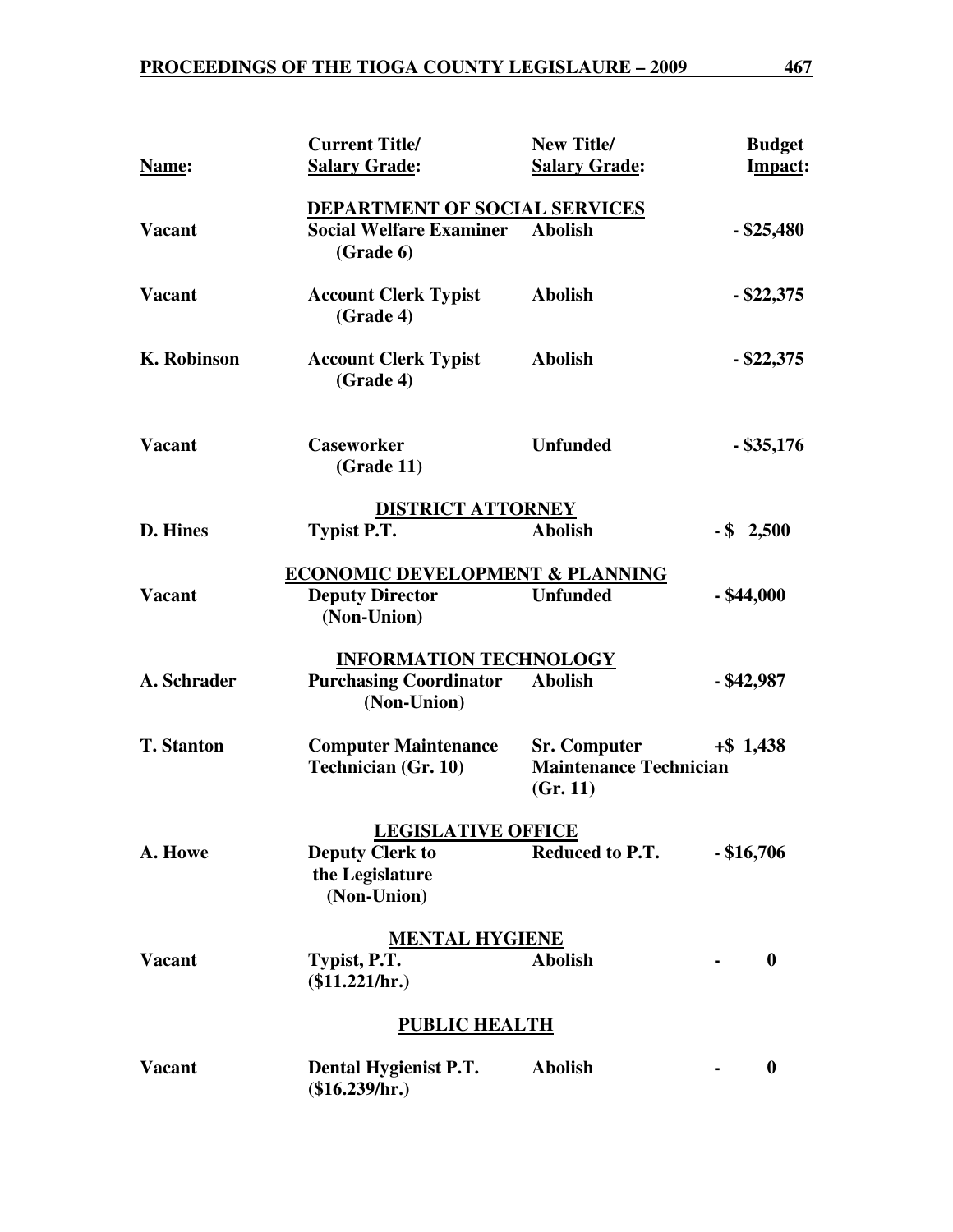| <b>New Position</b>          |                                        |                                   | Director of<br><b>Administrative Services</b><br>(Non-Union)              | $+$ \$46,840    |
|------------------------------|----------------------------------------|-----------------------------------|---------------------------------------------------------------------------|-----------------|
| <b>New Position</b>          |                                        |                                   | Director of<br><b>Dental Health Services</b><br>(Non-Union)               | $+$ \$42,000    |
| <b>Vacant</b>                | <b>Working Supervisor</b><br>(Grade 1) | <b>PUBLIC WORKS</b>               | <b>Abolish</b>                                                            | $-$ \$37,887    |
| <b>REAL PROPERTY</b>         |                                        |                                   |                                                                           |                 |
| <b>Vacant</b>                | Clerk (P.T.)<br>(\$10.732/hr.)         |                                   | Real Property Tax Service $+ $ 4,077$<br>Technician (P.T.) (\$15.344/hr.) |                 |
| <b>SHERIFF'S OFFICE</b>      |                                        |                                   |                                                                           |                 |
| Vacant $(4)$                 | <b>Deputy Sheriff</b>                  |                                   | <b>Unfunded</b>                                                           | $-$ \$154,000   |
| <b>K.</b> Burrell            | Clerk P.T.                             |                                   | <b>Unfunded</b>                                                           | $-$ \$ 5,093    |
| P. Whittemore                | Clerk P.T.                             |                                   | <b>Unfunded</b>                                                           | 5,093<br>$-$ \$ |
|                              |                                        |                                   | <b>Roll Call:</b>                                                         |                 |
|                              |                                        |                                   | Ayes<br>09                                                                |                 |
|                              |                                        |                                   | <b>Noes</b><br>00                                                         |                 |
|                              |                                        |                                   | Absent 00                                                                 |                 |
|                              |                                        |                                   | <b>CARRIED</b>                                                            |                 |
| <b>REFERRED TO:</b>          |                                        |                                   | PERSONNEL COMMITTEE                                                       |                 |
| <b>RESOLUTION NO. 359-09</b> | <b>AMEND RESOLUTION 262-04 AS</b>      |                                   |                                                                           |                 |
|                              | <b>AMENDED BY RESOLUTION NO.</b>       |                                   |                                                                           |                 |
|                              |                                        | 206-04 TITLED A RESOLUTION TO     |                                                                           |                 |
|                              |                                        | <b>DECLARE WORK DAY STATUS OF</b> |                                                                           |                 |
|                              | <b>COUNTY LEGISLATORS FOR THE</b>      |                                   |                                                                           |                 |
|                              | <b>NEW YORK STATE EMPLOYEE'S</b>       |                                   |                                                                           |                 |
| <b>RETIREMENT SYSTEM</b>     |                                        |                                   |                                                                           |                 |

 **Adoption moved by Legislator McEwen, Seconded by Legislator Sullivan.** 

**WHEREAS: Resolutions 206-04 and 262-04 reflected that the "work day" for members of the Tioga County Legislature for New York State and Local Retirement System/Employees' Retirement System purposes be found and determined to be six**